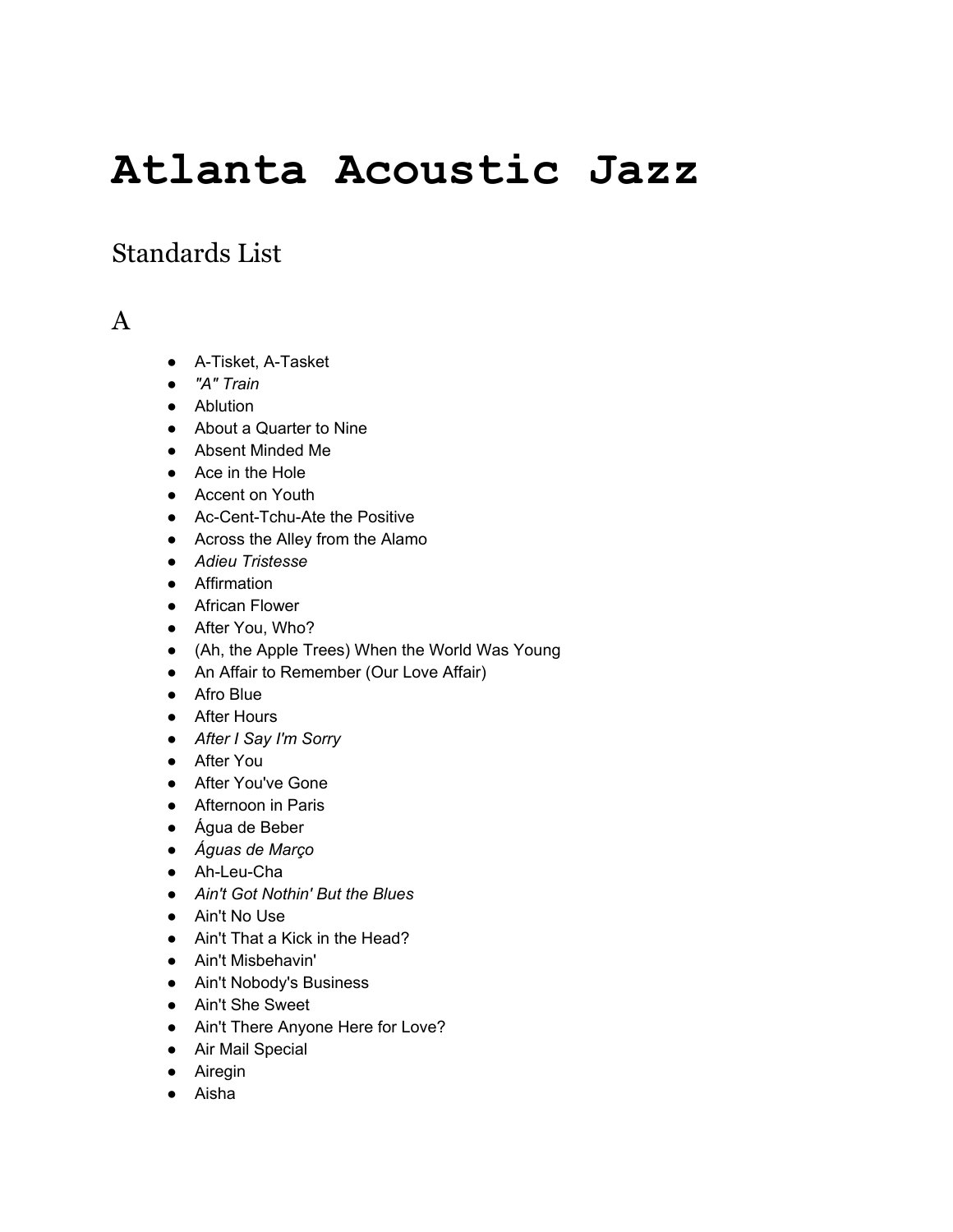- [Aja](https://en.wikipedia.org/wiki/Aja_(song))
- [Alabamy Bound](https://en.wikipedia.org/wiki/Alabamy_Bound)
- [Alexander's Ragtime Band](https://en.wikipedia.org/wiki/Alexander%27s_Ragtime_Band)
- [Alfie](https://en.wikipedia.org/wiki/Alfie_(song))
- *[Algo Bueno](https://en.wikipedia.org/wiki/Woody_%27n%27_You)*
- [Alice in Wonderland](https://en.wikipedia.org/wiki/Alice_in_Wonderland_(song))
- [All Alone](https://en.wikipedia.org/wiki/All_Alone_(1924_song))
- [All Blues](https://en.wikipedia.org/wiki/All_Blues)
- [All by Myself](https://en.wikipedia.org/wiki/All_by_Myself_(Irving_Berlin_song))
- [All God's Chillun Got Rhythm](https://en.wikipedia.org/wiki/All_God%27s_Chillun_Got_Rhythm)
- [All I Do Is Dream of You](https://en.wikipedia.org/wiki/All_I_Do_Is_Dream_of_You)
- [All in Love is Fair](https://en.wikipedia.org/w/index.php?title=All_in_Love_is_Fair&action=edit&redlink=1)
- [All My Life](https://en.wikipedia.org/wiki/All_My_Life_(Irving_Berlin_song))
- [All My Tomorrows](https://en.wikipedia.org/wiki/All_My_Tomorrows_(song))
- [All of Me](https://en.wikipedia.org/wiki/All_of_Me_(Ruth_Etting_song))
- [\(All of a Sudden\) My Heart Sings](https://en.wikipedia.org/w/index.php?title=(All_of_a_Sudden)_My_Heart_Sings&action=edit&redlink=1)
- [All of You](https://en.wikipedia.org/wiki/All_of_You_(Cole_Porter_song))
- [All or Nothing at All](https://en.wikipedia.org/wiki/All_or_Nothing_at_All)
- *[All the Clouds'll Roll Away](https://en.wikipedia.org/wiki/Liza_(All_the_Clouds%27ll_Roll_Away))*
- [All the Things You Are](https://en.wikipedia.org/wiki/All_the_Things_You_Are)
- [All the Way](https://en.wikipedia.org/wiki/All_the_Way_(Frank_Sinatra_song))
- [All Through the Night](https://en.wikipedia.org/wiki/All_Through_the_Night_(Cole_Porter_song))
- [All Too Soon](https://en.wikipedia.org/wiki/All_Too_Soon)
- [Allen's Alley](https://en.wikipedia.org/wiki/Allen%27s_Alley)
- [Alligator Crawl](https://en.wikipedia.org/w/index.php?title=Alligator_Crawl&action=edit&redlink=1)
- [Almost Blue](https://en.wikipedia.org/wiki/Almost_Blue_(song))
- [Almost Like Being in Love](https://en.wikipedia.org/wiki/Almost_Like_Being_in_Love)
- [Alone](https://en.wikipedia.org/wiki/Alone_(1935_song))
- [Alone Together](https://en.wikipedia.org/wiki/Alone_Together_(song))
- [Along Came Betty](https://en.wikipedia.org/w/index.php?title=Along_Came_Betty_(song)&action=edit&redlink=1)
- [Alright, Okay, You Win](https://en.wikipedia.org/wiki/Alright,_Okay,_You_Win_(song))
- [Always](https://en.wikipedia.org/wiki/Always_(1925_song))
- [Always True to You in My Fashion](https://en.wikipedia.org/wiki/Always_True_to_You_in_My_Fashion)
- [Am I Blue?](https://en.wikipedia.org/wiki/Am_I_Blue%3F)
- [Amazing Grace](https://en.wikipedia.org/wiki/Amazing_Grace)
- [American Patrol](https://en.wikipedia.org/wiki/American_Patrol)
- [Amor](https://en.wikipedia.org/wiki/Amor_(1943_song))
- [Ana Maria](https://en.wikipedia.org/w/index.php?title=Ana_Maria_(song)&action=edit&redlink=1)
- [And Her Tears Flowed Like Wine](https://en.wikipedia.org/wiki/And_Her_Tears_Flowed_Like_Wine)
- [And I Love Her](https://en.wikipedia.org/wiki/And_I_Love_Her)
- [And So It Goes](https://en.wikipedia.org/wiki/And_So_It_Goes)
- [And the Angels Sing](https://en.wikipedia.org/wiki/And_the_Angels_Sing)
- [Angel Eyes](https://en.wikipedia.org/wiki/Angel_Eyes_(1946_song))
- [Another Star](https://en.wikipedia.org/wiki/Another_Star)
- [Anouman](https://en.wikipedia.org/w/index.php?title=Anouman&action=edit&redlink=1)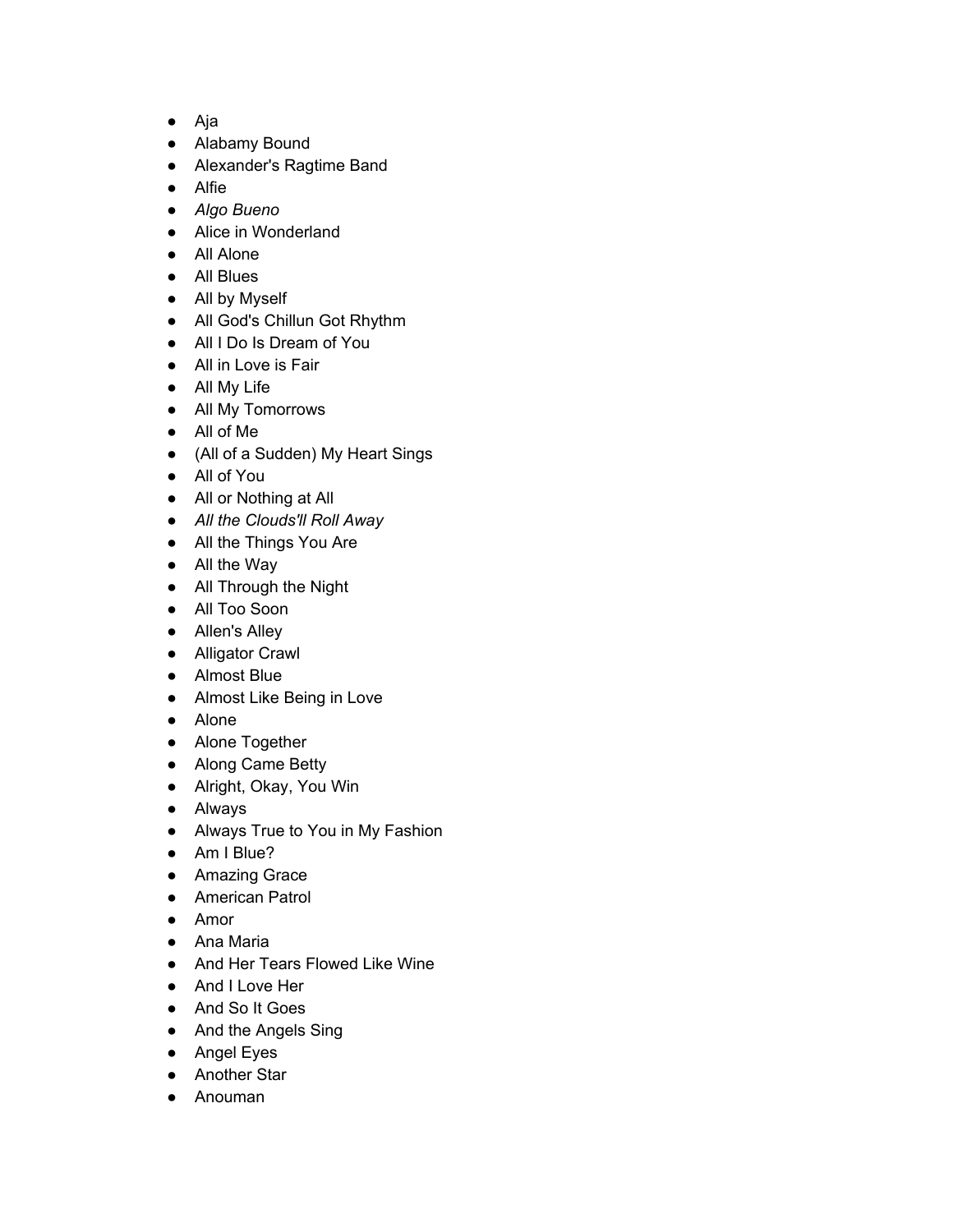- [Anthropology](https://en.wikipedia.org/wiki/Anthropology_(composition))
- [Antigua](https://en.wikipedia.org/w/index.php?title=Antigua_(song)&action=edit&redlink=1)
- [Any Old Time](https://en.wikipedia.org/w/index.php?title=Any_Old_Time_(1929_song)&action=edit&redlink=1)
- [Any Place I Hang My Hat Is Home](https://en.wikipedia.org/wiki/Any_Place_I_Hang_My_Hat_Is_Home)
- [Anything for You](https://en.wikipedia.org/wiki/Anything_for_You_(Alex_Hill_and_Claude_Hopkins_song))
- [Anything Goes](https://en.wikipedia.org/wiki/Anything_Goes_(Cole_Porter_song))
- [Apple Honey](https://en.wikipedia.org/w/index.php?title=Apple_Honey&action=edit&redlink=1)
- [April in Paris](https://en.wikipedia.org/wiki/April_in_Paris_(song))
- [Aquarela do Brasil](https://en.wikipedia.org/wiki/Aquarela_do_Brasil)
- [Aquarius](https://en.wikipedia.org/wiki/Aquarius_(song))
- *[Aquellos Ojos Verdes](https://en.wikipedia.org/wiki/Aquellos_Ojos_Verdes)*
- [Are You In The Mood?](https://en.wikipedia.org/w/index.php?title=Are_You_In_The_Mood%3F&action=edit&redlink=1)
- [Aren't You Glad You're You?](https://en.wikipedia.org/wiki/Aren%27t_You_Glad_You%27re_You%3F_(song))
- [Aren't You Kinda Glad We Did](https://en.wikipedia.org/w/index.php?title=Aren%27t_You_Kinda_Glad_We_Did&action=edit&redlink=1)
- [Are You Havin' Any Fun?](https://en.wikipedia.org/wiki/Are_You_Havin%27_Any_Fun%3F)
- [Arise, Her Eyes](https://en.wikipedia.org/w/index.php?title=Arise,_Her_Eyes&action=edit&redlink=1)
- [Armageddon](https://en.wikipedia.org/wiki/Night_Dreamer)
- [Around the World](https://en.wikipedia.org/wiki/Around_the_World_(1956_song))
- [As Long as He Needs Me](https://en.wikipedia.org/wiki/As_Long_as_He_Needs_Me)
- [As Long As I Have You](https://en.wikipedia.org/wiki/As_Long_As_I_Have_You)
- [As Long as I Live](https://en.wikipedia.org/wiki/As_Long_as_I_Live)
- [As Time Goes By](https://en.wikipedia.org/wiki/As_Time_Goes_By_(song))
- [Ask Me Now](https://en.wikipedia.org/wiki/Ask_Me_Now)
- [At Last](https://en.wikipedia.org/wiki/At_Last)
- [At Long Last Love](https://en.wikipedia.org/wiki/At_Long_Last_Love_(song))
- [At Sundown](https://en.wikipedia.org/wiki/At_Sundown)
- *[At the Darktown Strutters' Ball](https://en.wikipedia.org/wiki/Darktown_Strutters%27_Ball)*
- [At the Jazz Band Ball](https://en.wikipedia.org/wiki/At_the_Jazz_Band_Ball)
- *[At the Mambo Inn](https://en.wikipedia.org/w/index.php?title=Mambo_Inn&action=edit&redlink=1)*
- [Au Privave](https://en.wikipedia.org/wiki/Au_Privave)
- [Auld Lang Syne](https://en.wikipedia.org/wiki/Auld_Lang_Syne)
- [Aunt Hagar's Blues](https://en.wikipedia.org/wiki/Aunt_Hagar%27s_Blues)
- [Autumn in New York](https://en.wikipedia.org/wiki/Autumn_in_New_York_(song))
- [Autumn Leaves](https://en.wikipedia.org/wiki/Autumn_Leaves_(1945_song))
- [Avalon](https://en.wikipedia.org/wiki/Avalon_(Al_Jolson_song))
- [Azure](https://en.wikipedia.org/wiki/Azure_(song))
- [Azure-Te](https://en.wikipedia.org/w/index.php?title=Azure-Te&action=edit&redlink=1)

# B

- [Baby Dear](https://en.wikipedia.org/wiki/Baby_Dear)
- [Baby Face](https://en.wikipedia.org/wiki/Baby_Face_(1926_song))
- [Baby, It's Cold Outside](https://en.wikipedia.org/wiki/Baby,_It%27s_Cold_Outside)
- [Baby Won't You Please Come Home](https://en.wikipedia.org/wiki/Baby_Won%27t_You_Please_Come_Home)
- [Back Home Again in Indiana](https://en.wikipedia.org/wiki/Back_Home_Again_in_Indiana)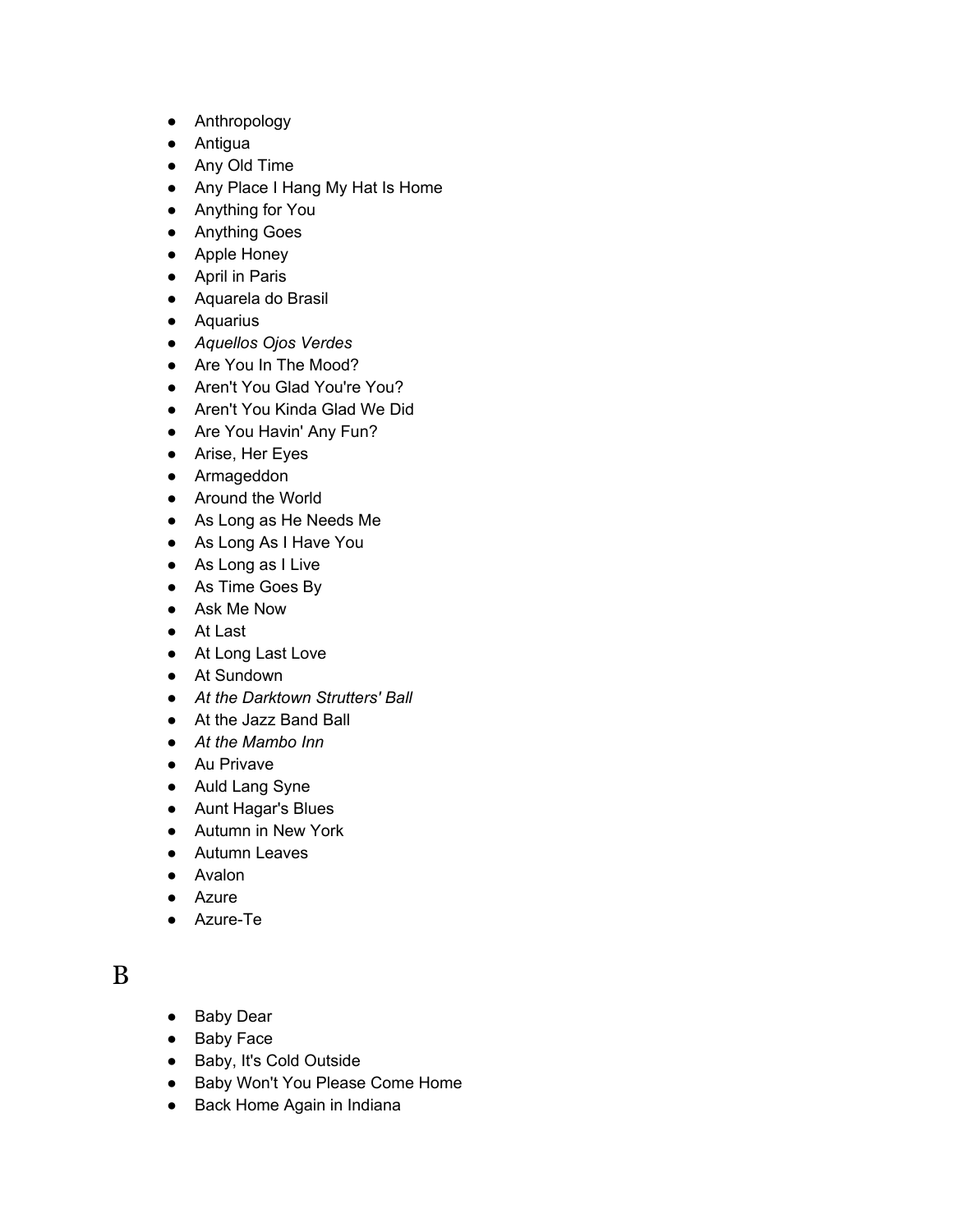- [Back in Your Own Backyard](https://en.wikipedia.org/wiki/Back_in_Your_Own_Backyard)
- [Back to the Land](https://en.wikipedia.org/w/index.php?title=Back_to_the_Land_(composition)&action=edit&redlink=1)
- [Back Water Blues](https://en.wikipedia.org/wiki/Back_Water_Blues)
- [Bad and the Beautiful](https://en.wikipedia.org/wiki/Bad_and_the_Beautiful)
- [Bags' Groove](https://en.wikipedia.org/wiki/Bags%27_Groove_(composition))
- [Bahia](https://en.wikipedia.org/wiki/Bahia_(song))
- *[The Ballad of Mack the Knife](https://en.wikipedia.org/wiki/The_Ballad_of_Mack_the_Knife)*
- [Ballin' the Jack](https://en.wikipedia.org/wiki/Ballin%27_the_Jack)
- [Baltimore Oriole](https://en.wikipedia.org/wiki/Baltimore_Oriole_(song))
- [Barbados](https://en.wikipedia.org/wiki/Barbados_(composition))
- [Bark for Barksdale](https://en.wikipedia.org/w/index.php?title=Bark_for_Barksdale&action=edit&redlink=1)
- *[Barquinho](https://en.wikipedia.org/w/index.php?title=Little_Boat&action=edit&redlink=1)*
- [Basin Street Blues](https://en.wikipedia.org/wiki/Basin_Street_Blues)
- [Baubles, Bangles and Beads](https://en.wikipedia.org/wiki/Baubles,_Bangles_and_Beads)
- [Be Careful, It's My Heart](https://en.wikipedia.org/w/index.php?title=Be_Careful,_It%27s_My_Heart&action=edit&redlink=1)
- [Be My Love](https://en.wikipedia.org/wiki/Be_My_Love)
- [Beale Street Blues](https://en.wikipedia.org/wiki/Beale_Street_Blues)
- [Beat Me Daddy, Eight to the Bar](https://en.wikipedia.org/wiki/Beat_Me_Daddy,_Eight_to_the_Bar)
- [Beautiful Love](https://en.wikipedia.org/wiki/Beautiful_Love_(1931_song))
- [Beauty and the Beast](https://en.wikipedia.org/wiki/Native_Dancer_(album))
- [Bebop](https://en.wikipedia.org/w/index.php?title=Bebop_(composition)&action=edit&redlink=1)
- *[Bebop in Pastel](https://en.wikipedia.org/wiki/Bebop_in_Pastel)*
- [Because of You](https://en.wikipedia.org/wiki/Because_of_You_(1940_song))
- [Bedouin](https://en.wikipedia.org/w/index.php?title=Bedouin_(composition)&action=edit&redlink=1)
- [Begin the Beguine](https://en.wikipedia.org/wiki/Begin_the_Beguine)
- [Bei Mir Bist Du Schoen](https://en.wikipedia.org/wiki/Bei_Mir_Bist_Du_Schoen)
- [Bemsha Swing](https://en.wikipedia.org/wiki/Bemsha_Swing)
- [Bernie's Tune](https://en.wikipedia.org/wiki/Bernie%27s_Tune)
- [Besame Mucho](https://en.wikipedia.org/wiki/Besame_Mucho)
- [Bess, You Is My Woman Now](https://en.wikipedia.org/wiki/Bess,_You_Is_My_Woman_Now)
- [The Best Is Yet to Come](https://en.wikipedia.org/wiki/The_Best_Is_Yet_to_Come_(song))
- [The Best Thing for You \(Would Be Me\)](https://en.wikipedia.org/wiki/The_Best_Thing_for_You_(Would_Be_Me))
- [The Best Things in Life Are Free](https://en.wikipedia.org/wiki/The_Best_Things_in_Life_Are_Free_(1927_song))
- [Best Wishes](https://en.wikipedia.org/wiki/Best_Wishes_(Duke_Ellington_song))
- [Between the Devil and the Deep Blue Sea](https://en.wikipedia.org/wiki/Between_the_Devil_and_the_Deep_Blue_Sea_(song))
- *[Beautiful Black Eyes](https://en.wikipedia.org/wiki/Beautiful_Black_Eyes)*
- [Bewitched, Bothered, and Bewildered](https://en.wikipedia.org/wiki/Bewitched,_Bothered,_and_Bewildered)
- [Beyond the Sea](https://en.wikipedia.org/wiki/Beyond_the_Sea_(song))
- [Bidin' My Time](https://en.wikipedia.org/wiki/Bidin%27_My_Time)
- [Big Butter and Egg Man](https://en.wikipedia.org/wiki/Big_Butter_and_Egg_Man)
- [Big Foot](https://en.wikipedia.org/wiki/Big_Foot_(Charlie_Parker_composition))
- [Big Spender](https://en.wikipedia.org/wiki/Big_Spender)
- [Bill](https://en.wikipedia.org/wiki/Bill_(song))
- *[Bill Bailey, Won't You Please Come Home](https://en.wikipedia.org/wiki/Bill_Bailey,_Won%27t_You_Please_Come_Home)*
- [Billie's Bounce](https://en.wikipedia.org/wiki/Billie%27s_Bounce)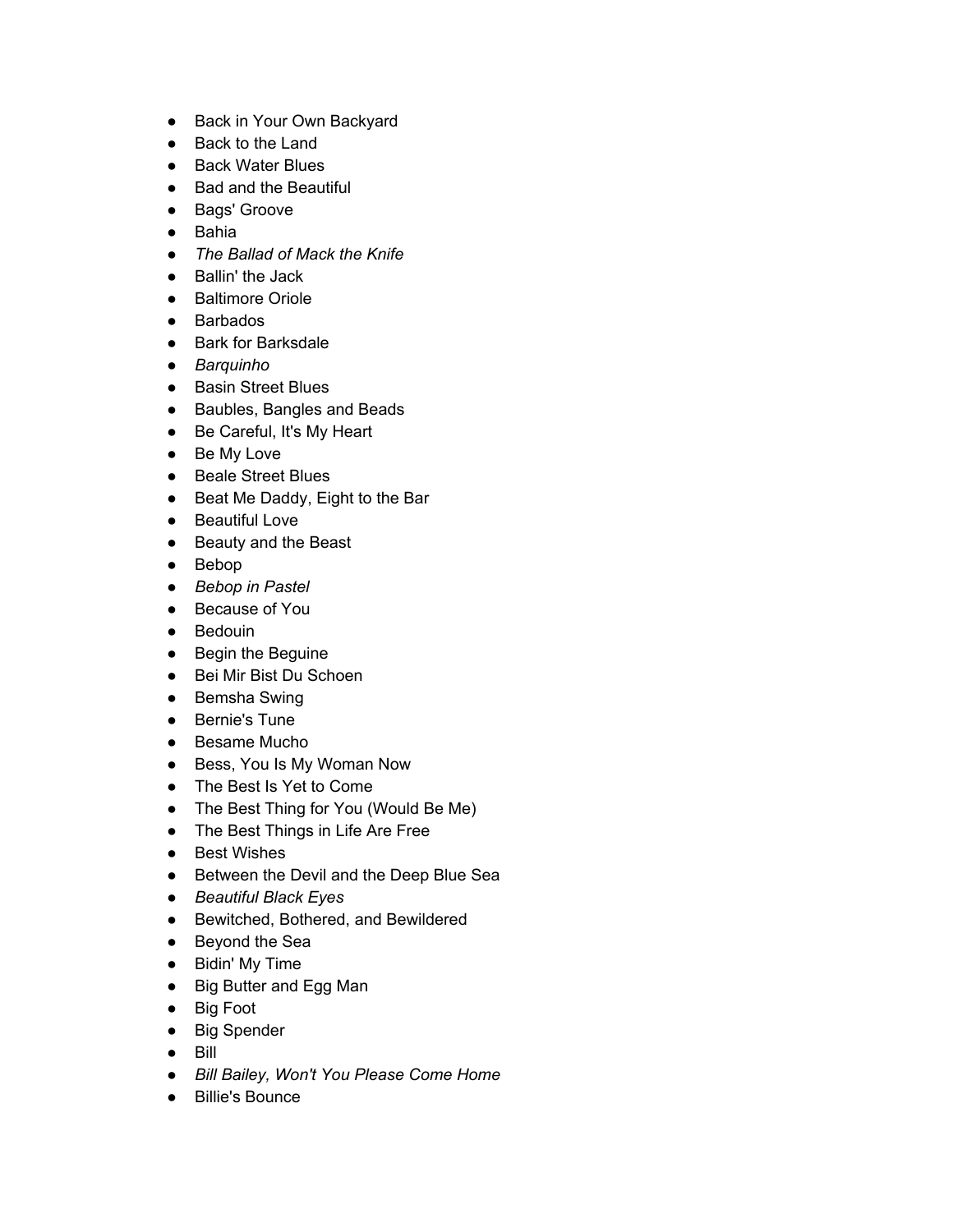- [Bird Gets the Worm](https://en.wikipedia.org/wiki/Bird_Gets_the_Worm)
- [Bird of Paradise](https://en.wikipedia.org/w/index.php?title=Bird_of_Paradise_(composition)&action=edit&redlink=1)
- [Birdland](https://en.wikipedia.org/wiki/Birdland_(composition))
- [Birk's Works](https://en.wikipedia.org/wiki/Birk%27s_Works)
- [The Birth of the Blues](https://en.wikipedia.org/wiki/The_Birth_of_the_Blues)
- [Black and Blue](https://en.wikipedia.org/wiki/Black_and_Blue_(Fats_Waller_song))
- [Black and Tan Fantasy](https://en.wikipedia.org/wiki/Black_and_Tan_Fantasy)
- [Black Coffee](https://en.wikipedia.org/wiki/Black_Coffee_(1948_song))
- [Black Nile](https://en.wikipedia.org/wiki/Black_Nile)
- [blackberry winter](https://en.wikipedia.org/wiki/Blackberry_winter)
- [Blame It on My Youth](https://en.wikipedia.org/wiki/Blame_It_on_My_Youth)
- [Blood Count](https://en.wikipedia.org/wiki/Blood_Count)
- [Bloomdido](https://en.wikipedia.org/wiki/Bloomdido)
- [A Blossom Fell](https://en.wikipedia.org/wiki/A_Blossom_Fell)
- [Blue and Sentimental](https://en.wikipedia.org/wiki/Blue_and_Sentimental)
- [Blue Bossa](https://en.wikipedia.org/wiki/Blue_Bossa)
- [Blue Devil Blues](https://en.wikipedia.org/wiki/Blue_Devil_Blues)
- [Blue in Green](https://en.wikipedia.org/wiki/Blue_in_Green)
- [Blue Lou](https://en.wikipedia.org/wiki/Blue_Lou)
- [Blue Monk](https://en.wikipedia.org/wiki/Blue_Monk)
- [Blue Moon](https://en.wikipedia.org/wiki/Blue_Moon_(song))
- [Blue 'N' Boogie](https://en.wikipedia.org/wiki/Blue_%27N%27_Boogie)
- [Blue Rondo à la Turk](https://en.wikipedia.org/wiki/Blue_Rondo_%C3%A0_la_Turk)
- [Blue Room](https://en.wikipedia.org/wiki/Blue_Room_(1926_song))
- [Blue Skies](https://en.wikipedia.org/wiki/Blue_Skies_(1926_song))
- [Blue Train](https://en.wikipedia.org/wiki/Blue_Train_(composition))
- [Blue Turning Grey Over You](https://en.wikipedia.org/wiki/Blue_Turning_Grey_Over_You)
- [Blueberry Hill](https://en.wikipedia.org/wiki/Blueberry_Hill_(song))
- [Blues for Alice](https://en.wikipedia.org/wiki/Blues_for_Alice)
- [Blues in My Heart](https://en.wikipedia.org/wiki/Blues_in_My_Heart)
- [Blues in the Closet](https://en.wikipedia.org/w/index.php?title=Blues_in_the_Closet_(song)&action=edit&redlink=1)
- [Blues in the Night](https://en.wikipedia.org/wiki/Blues_in_the_Night)
- [Bluesette](https://en.wikipedia.org/wiki/Bluesette)
- [Body and Soul](https://en.wikipedia.org/wiki/Body_and_Soul_(song))
- [Bohemia After Dark](https://en.wikipedia.org/wiki/Bohemia_After_Dark)
- [Bolivar Blues](https://en.wikipedia.org/w/index.php?title=Bolivar_Blues&action=edit&redlink=1)
- [Boplicity](https://en.wikipedia.org/wiki/Boplicity)
- [Born to Be Blue](https://en.wikipedia.org/wiki/Born_to_Be_Blue_(Mel_Torm%C3%A9_song))
- [Bouncing with Bud](https://en.wikipedia.org/wiki/Bouncing_with_Bud)
- *[Brazil](https://en.wikipedia.org/wiki/Aquarela_do_Brasil)*
- [The Breeze and I](https://en.wikipedia.org/wiki/The_Breeze_and_I)
- [Broadway](https://en.wikipedia.org/wiki/Broadway_(1940_song))
- [Broadway Blues](https://en.wikipedia.org/wiki/Broadway_Blues)
- [Bugle Call Rag](https://en.wikipedia.org/wiki/Bugle_Call_Rag)
- [But Beautiful](https://en.wikipedia.org/wiki/But_Beautiful_(song))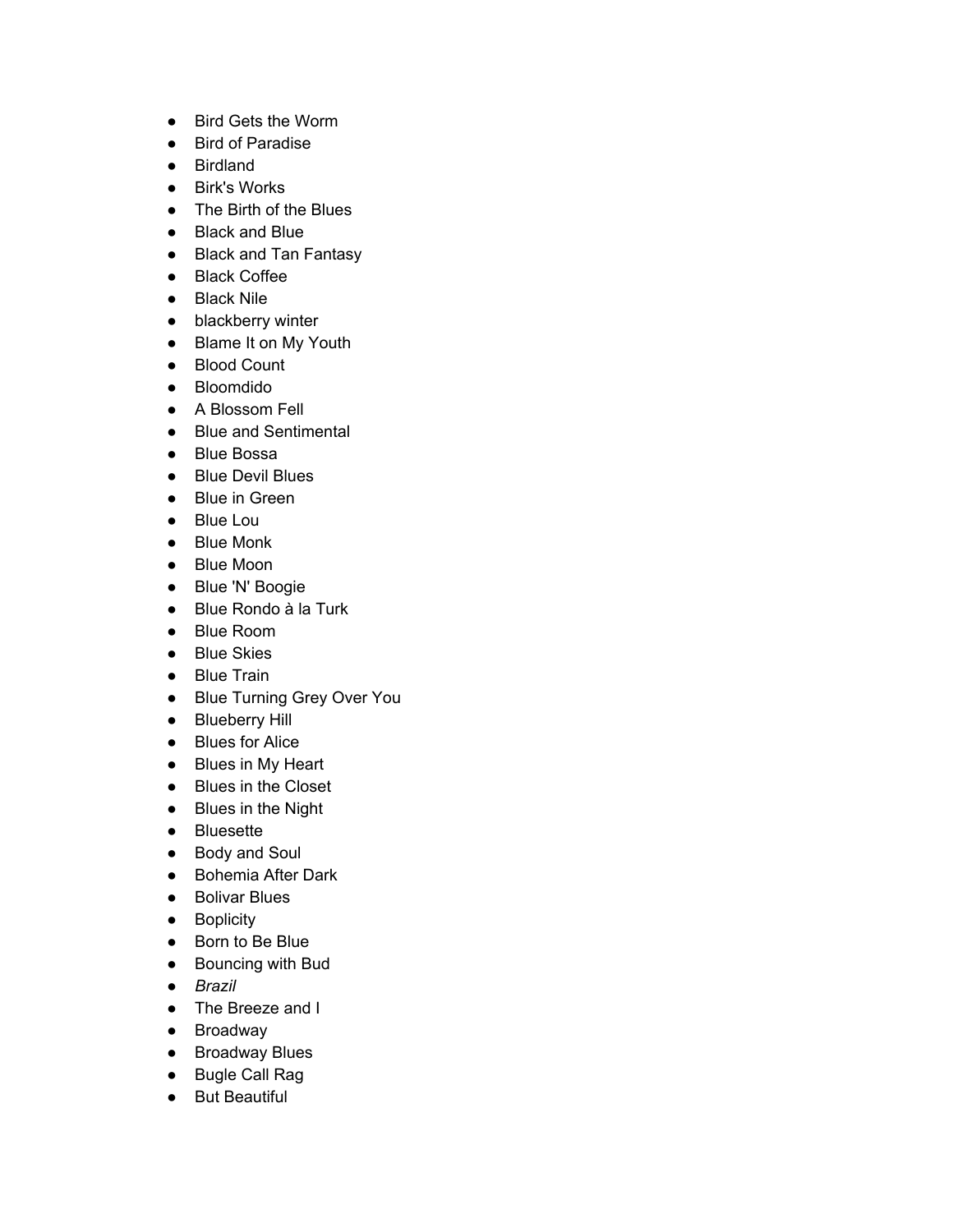- [But Not for Me](https://en.wikipedia.org/wiki/But_Not_for_Me_(song))
- [Buzzy](https://en.wikipedia.org/w/index.php?title=Buzzy_(Charlie_Parker_song)&action=edit&redlink=1)
- [By Myself](https://en.wikipedia.org/wiki/By_Myself_(1937_song))
- [By the Light of the Silvery Moon](https://en.wikipedia.org/wiki/By_the_Light_of_the_Silvery_Moon_(song))
- [Bye, Bye, Baby \(Baby Goodbye\)](https://en.wikipedia.org/wiki/Bye,_Bye,_Baby_(Baby_Goodbye))
- [Bye Bye Blackbird](https://en.wikipedia.org/wiki/Bye_Bye_Blackbird)
- [Bye Bye Blues](https://en.wikipedia.org/wiki/Bye_Bye_Blues_(song))

### $\mathcal{C}$

- [C Jam Blues](https://en.wikipedia.org/wiki/C_Jam_Blues)
- [Cabin in the Sky](https://en.wikipedia.org/wiki/Cabin_in_the_Sky_(play)#Musical_numbers)
- [Cakewalk](https://en.wikipedia.org/wiki/Cakewalk_(Oscar_Peterson_composition))
- [Call Me Irresponsible](https://en.wikipedia.org/wiki/Call_Me_Irresponsible)
- [Canadian Sunset](https://en.wikipedia.org/wiki/Canadian_Sunset)
- [Candy](https://en.wikipedia.org/wiki/Candy_(1944_song))
- *[Can't Help Lovin' Dat Gal](https://en.wikipedia.org/wiki/Can%27t_Help_Lovin%27_Dat_Gal)*
- [Can't Help Lovin' Dat Man](https://en.wikipedia.org/wiki/Can%27t_Help_Lovin%27_Dat_Man)
- [Can't We Be Friends](https://en.wikipedia.org/wiki/Can%27t_We_Be_Friends)
- [Cantaloupe Island](https://en.wikipedia.org/wiki/Cantaloupe_Island)
- [Caravan](https://en.wikipedia.org/wiki/Caravan_(1937_song))
- [Careless Love](https://en.wikipedia.org/wiki/Careless_Love)
- [Carioca](https://en.wikipedia.org/wiki/Carioca_(song))
- [Carolina in the Morning](https://en.wikipedia.org/wiki/Carolina_in_the_Morning)
- [Cast Your Fate to the Wind](https://en.wikipedia.org/wiki/Cast_Your_Fate_to_the_Wind)
- *[C.C. Rider](https://en.wikipedia.org/wiki/See_See_Rider)*
- [C'est si bon](https://en.wikipedia.org/wiki/C%27est_si_bon)
- [Celia](https://en.wikipedia.org/w/index.php?title=Celia_(Bud_Powell_song)&action=edit&redlink=1)
- [Centerpiece](https://en.wikipedia.org/wiki/Centerpiece_(song))
- [Ceora](https://en.wikipedia.org/w/index.php?title=Ceora&action=edit&redlink=1)
- [Chameleon](https://en.wikipedia.org/wiki/Chameleon_(composition))
- [Change of Season](https://en.wikipedia.org/wiki/Change_of_Season)
- [Change Partners](https://en.wikipedia.org/wiki/Change_Partners)
- [Charade](https://en.wikipedia.org/wiki/Charade_(1963_song))
- [Charleston](https://en.wikipedia.org/wiki/Charleston_(song))
- [Chasin' the Bird](https://en.wikipedia.org/wiki/Chasin%27_the_Bird_(song))
- [Chattanooga Choo Choo](https://en.wikipedia.org/wiki/Chattanooga_Choo_Choo)
- [Cheek to Cheek](https://en.wikipedia.org/wiki/Cheek_to_Cheek)
- [Chega de Saudade](https://en.wikipedia.org/wiki/Chega_de_Saudade)
- [Chelsea Bells](https://en.wikipedia.org/w/index.php?title=Chelsea_Bells&action=edit&redlink=1)
- [Chelsea Bridge](https://en.wikipedia.org/wiki/Chelsea_Bridge_(song))
- [Cherokee](https://en.wikipedia.org/wiki/Cherokee_(Ray_Noble_song))
- [Cherry](https://en.wikipedia.org/wiki/Cherry_(jazz_standard))
- [Cheryl](https://en.wikipedia.org/wiki/Cheryl_(composition))
- [Chicago \(That Toddlin' Town\)](https://en.wikipedia.org/wiki/Chicago_(That_Toddlin%27_Town))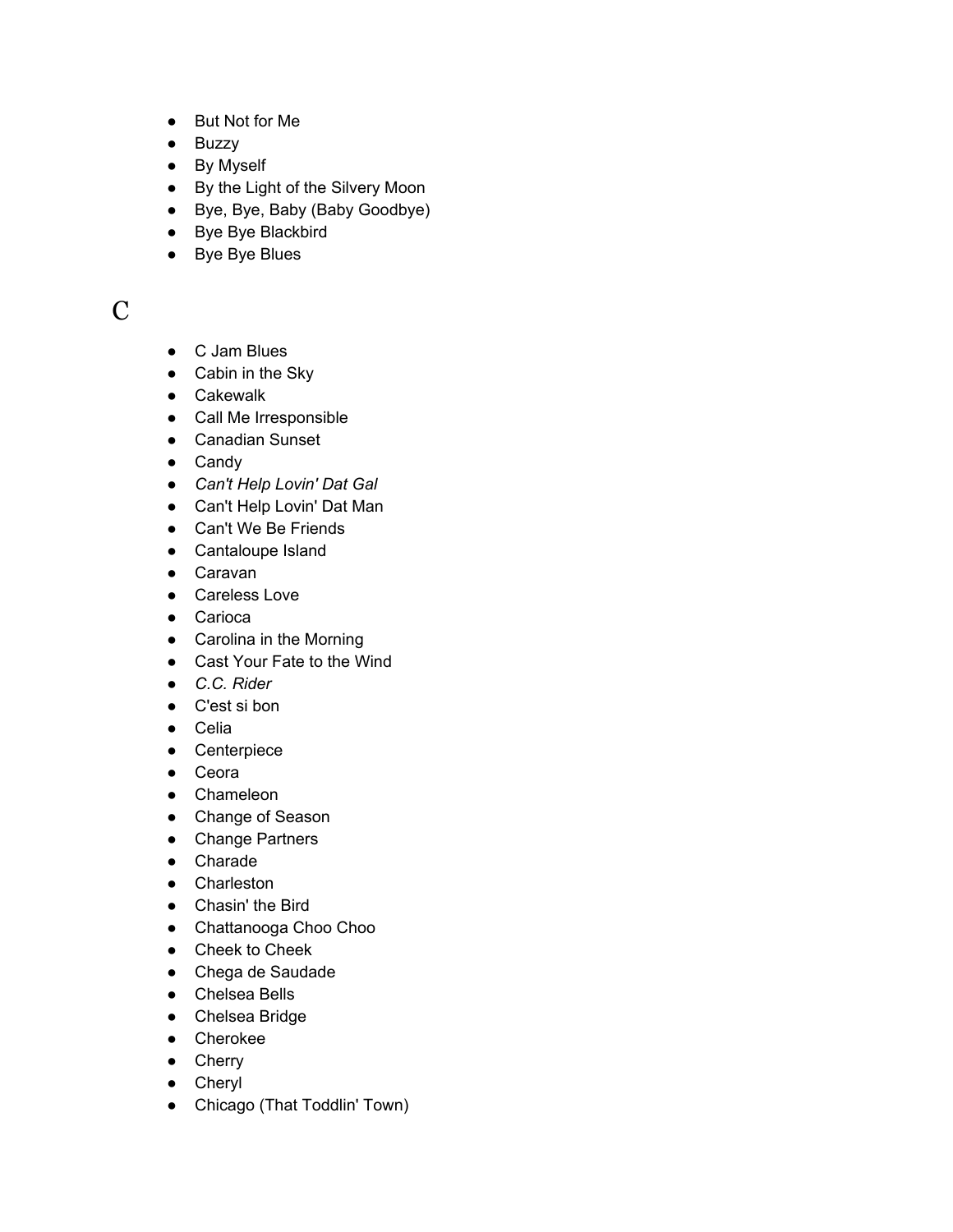- [A Child Is Born](https://en.wikipedia.org/wiki/A_Child_Is_Born_(jazz_standard))
- [China Boy](https://en.wikipedia.org/wiki/China_Boy)
- [Chinatown My Chinatown](https://en.wikipedia.org/wiki/Chinatown_My_Chinatown)
- [Chitlins con Carne](https://en.wikipedia.org/wiki/Chitlins_con_Carne)
- [Chlo-e](https://en.wikipedia.org/wiki/Chlo-e_(Song_of_the_Swamp))
- [The Christmas Song](https://en.wikipedia.org/wiki/The_Christmas_Song)
- [Christopher Columbus](https://en.wikipedia.org/wiki/Christopher_Columbus_(jazz_song))
- *[Chuva Delicada](https://en.wikipedia.org/wiki/The_Gentle_Rain)*
- [Clarinet Lament](https://en.wikipedia.org/w/index.php?title=Clarinet_Lament&action=edit&redlink=1)
- [Clarinet Marmalade](https://en.wikipedia.org/wiki/Clarinet_Marmalade)
- [Close Enough for Love](https://en.wikipedia.org/wiki/Close_Enough_for_Love_(Johnny_Mandel_song))
- [Close Your Eyes](https://en.wikipedia.org/wiki/Close_Your_Eyes_(1933_song))
- [Cloudy Morning](https://en.wikipedia.org/w/index.php?title=Cloudy_Morning&action=edit&redlink=1)
- [A Cock-Eyed Optimist](https://en.wikipedia.org/w/index.php?title=A_Cock-Eyed_Optimist&action=edit&redlink=1)
- [Cocktails for Two](https://en.wikipedia.org/wiki/Cocktails_for_Two)
- [Cold, Cold Heart](https://en.wikipedia.org/wiki/Cold,_Cold_Heart)
- [Come Dance with Me](https://en.wikipedia.org/wiki/Come_Dance_with_Me_(song))
- [Come Fly With Me](https://en.wikipedia.org/wiki/Come_Fly_with_Me_(1957_song))
- [Come Rain or Come Shine](https://en.wikipedia.org/wiki/Come_Rain_or_Come_Shine)
- [Come Sunday](https://en.wikipedia.org/wiki/Come_Sunday)
- [Come to Baby, Do](https://en.wikipedia.org/w/index.php?title=Come_to_Baby,_Do&action=edit&redlink=1)
- [Comes Love](https://en.wikipedia.org/wiki/Comes_Love)
- [Con Alma](https://en.wikipedia.org/wiki/Con_Alma)
- [Conception](https://en.wikipedia.org/wiki/Conception_(George_Shearing_song))
- [Confessin'](https://en.wikipedia.org/wiki/Confessin%27)
- [Confirmation](https://en.wikipedia.org/wiki/Confirmation_(composition))
- [The Continental](https://en.wikipedia.org/wiki/The_Continental_(song))
- [Copenhagen](https://en.wikipedia.org/wiki/Copenhagen_(song))
- [Coquette](https://en.wikipedia.org/wiki/Coquette_(song))
- [Corcovado \(Quiet Nights of Quiet Stars\)](https://en.wikipedia.org/wiki/Corcovado_(Quiet_Nights_of_Quiet_Stars))
- [Corner Pocket](https://en.wikipedia.org/wiki/Corner_Pocket_(song))
- [A Cottage for Sale](https://en.wikipedia.org/wiki/A_Cottage_for_Sale)
- [Cotton Tail](https://en.wikipedia.org/wiki/Cotton_Tail)
- [Crazy He Calls Me](https://en.wikipedia.org/wiki/Crazy_He_Calls_Me)
- [Crazy Rhythm](https://en.wikipedia.org/wiki/Crazy_Rhythm)
- [Creole Love Call](https://en.wikipedia.org/wiki/Creole_Love_Call)
- [Cry Me a River](https://en.wikipedia.org/wiki/Cry_Me_a_River_(1953_song))

# D

- [Daahoud](https://en.wikipedia.org/wiki/Daahoud)
- [Dancing in the Dark](https://en.wikipedia.org/wiki/Dancing_in_the_Dark_(Howard_Dietz_and_Arthur_Schwartz_song))
- [Dancing on the Ceiling](https://en.wikipedia.org/wiki/Dancing_on_the_Ceiling_(1930_song))
- [Danny Boy](https://en.wikipedia.org/wiki/Danny_Boy)
- [Daphne](https://en.wikipedia.org/w/index.php?title=Daphne_(song)&action=edit&redlink=1)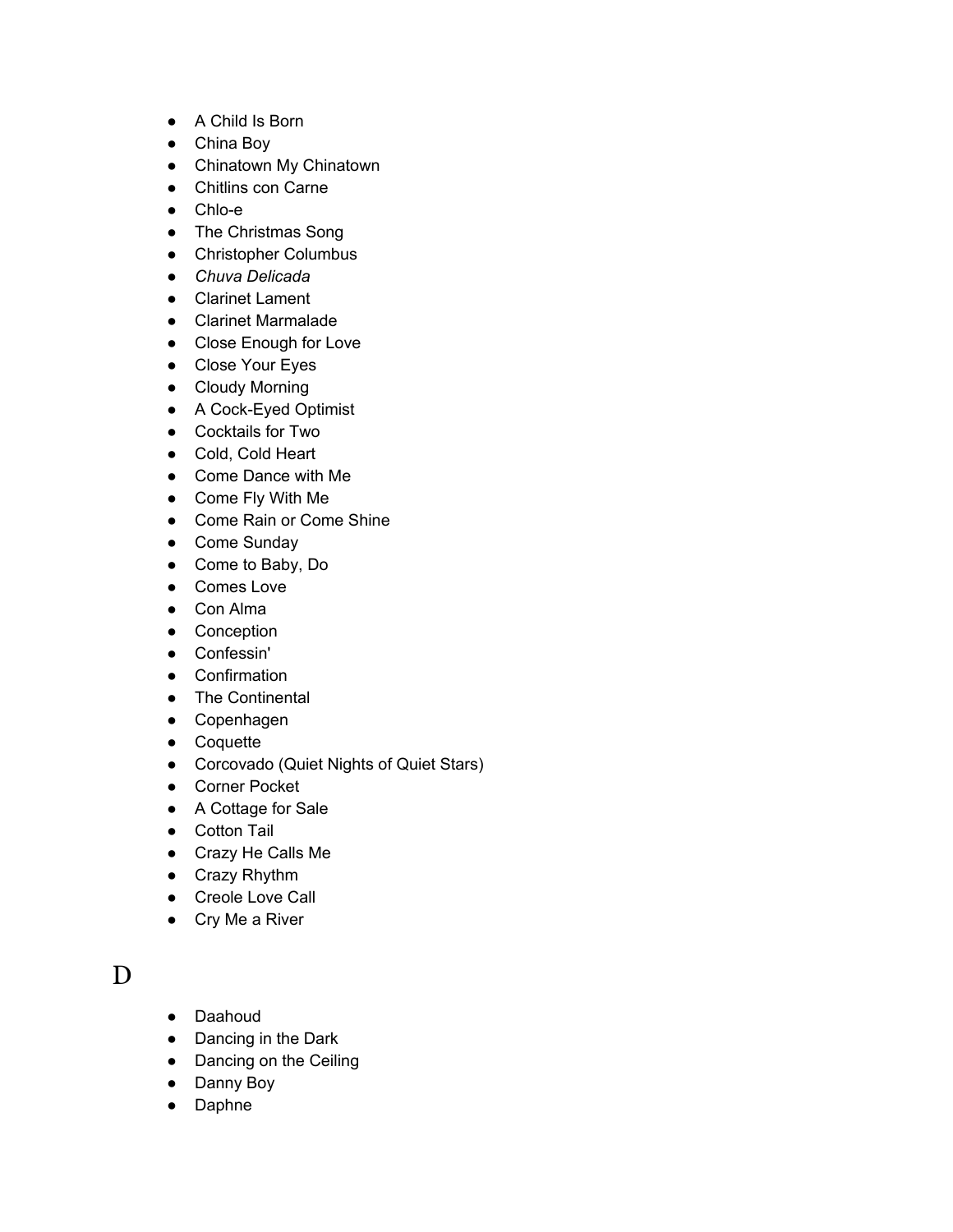- [Dark Eyes](https://en.wikipedia.org/wiki/Dark_Eyes_(song))
- [Darktown Strutters' Ball](https://en.wikipedia.org/wiki/Darktown_Strutters%27_Ball)
- [Darn That Dream](https://en.wikipedia.org/wiki/Darn_That_Dream)
- [Davenport Blues](https://en.wikipedia.org/wiki/Davenport_Blues)
- [Day by Day](https://en.wikipedia.org/wiki/Day_by_Day_(song))
- [Day Dream](https://en.wikipedia.org/wiki/Day_Dream)
- [Day In, Day Out](https://en.wikipedia.org/wiki/Day_In,_Day_Out_(1939_song))
- [Days of Wine and Roses](https://en.wikipedia.org/wiki/Days_of_Wine_and_Roses_(song))
- [Dear Heart](https://en.wikipedia.org/wiki/Dear_Heart_(song))
- [Dear Old Southland](https://en.wikipedia.org/wiki/Dear_Old_Southland)
- [Dear Old Stockholm](https://en.wikipedia.org/wiki/Dear_Old_Stockholm)
- [Dearly Beloved](https://en.wikipedia.org/w/index.php?title=Dearly_Beloved_(1942_song)&action=edit&redlink=1)
- [Dedicated to You](https://en.wikipedia.org/w/index.php?title=Dedicated_to_You_(song)&action=edit&redlink=1)
- ['Deed I Do](https://en.wikipedia.org/wiki/%27Deed_I_Do)
- [Deep in a Dream](https://en.wikipedia.org/wiki/Deep_in_a_Dream)
- [Deep Night](https://en.wikipedia.org/wiki/Deep_Night)
- [Deep Purple](https://en.wikipedia.org/wiki/Deep_Purple_(song))
- [Deep River](https://en.wikipedia.org/wiki/Deep_River_(song))
- [Desafinado](https://en.wikipedia.org/wiki/Desafinado)
- [Detour Ahead](https://en.wikipedia.org/wiki/Detour_Ahead)
- [Dexterity](https://en.wikipedia.org/wiki/Dexterity_(song))
- [Diamonds Are a Girl's Best Friend](https://en.wikipedia.org/wiki/Diamonds_Are_a_Girl%27s_Best_Friend)
- [Dinah](https://en.wikipedia.org/wiki/Dinah_(song))
- [Dindi](https://en.wikipedia.org/wiki/Dindi_(song))
- [Ding-Dong! The Witch Is Dead](https://en.wikipedia.org/wiki/Ding-Dong!_The_Witch_Is_Dead)
- [Dipper Mouth Blues](https://en.wikipedia.org/w/index.php?title=Dipper_Mouth_Blues&action=edit&redlink=1)
- [Disc Jockey Jump](https://en.wikipedia.org/w/index.php?title=Disc_Jockey_Jump&action=edit&redlink=1)
- [Dizzy Atmosphere](https://en.wikipedia.org/wiki/Dizzy_Atmosphere)
- [Dizzy's Business](https://en.wikipedia.org/w/index.php?title=Dizzy%27s_Business&action=edit&redlink=1)
- [Django](https://en.wikipedia.org/w/index.php?title=Django_(John_Lewis_song)&action=edit&redlink=1)
- [Do It Again](https://en.wikipedia.org/wiki/Do_It_Again_(George_Gershwin_and_Buddy_DeSylva_song))
- [Do Nothin' Till You Hear from Me](https://en.wikipedia.org/wiki/Do_Nothin%27_Till_You_Hear_from_Me)
- [Do You Know What It Means to Miss New Orleans](https://en.wikipedia.org/wiki/Do_You_Know_What_It_Means_to_Miss_New_Orleans)
- [Doctor, Lawyer, Indian Chief](https://en.wikipedia.org/wiki/Doctor,_Lawyer,_Indian_Chief)
- [Doggin' Around](https://en.wikipedia.org/wiki/Doggin%27_Around)
- [The Dolphin](https://en.wikipedia.org/w/index.php?title=The_Dolphin_(Luiz_E%C3%A7a_song)&action=edit&redlink=1)
- [Dolphin Dance](https://en.wikipedia.org/wiki/Dolphin_Dance)
- [Donna Lee](https://en.wikipedia.org/wiki/Donna_Lee)
- [Don't Be On The Outside](https://en.wikipedia.org/w/index.php?title=Don%27t_Be_On_The_Outside&action=edit&redlink=1)
- [Don't Be That Way](https://en.wikipedia.org/w/index.php?title=Don%27t_Be_That_Way&action=edit&redlink=1)
- [Don't Blame Me](https://en.wikipedia.org/wiki/Don%27t_Blame_Me_(song))
- [Don't Explain](https://en.wikipedia.org/wiki/Don%27t_Explain_(song))
- [Don't Get Around Much Anymore](https://en.wikipedia.org/wiki/Don%27t_Get_Around_Much_Anymore)
- [Don't Go to Strangers](https://en.wikipedia.org/w/index.php?title=Don%27t_Go_to_Strangers_(1954_song)&action=edit&redlink=1)
- [Don't Take Your Love from Me](https://en.wikipedia.org/wiki/Don%27t_Take_Your_Love_from_Me)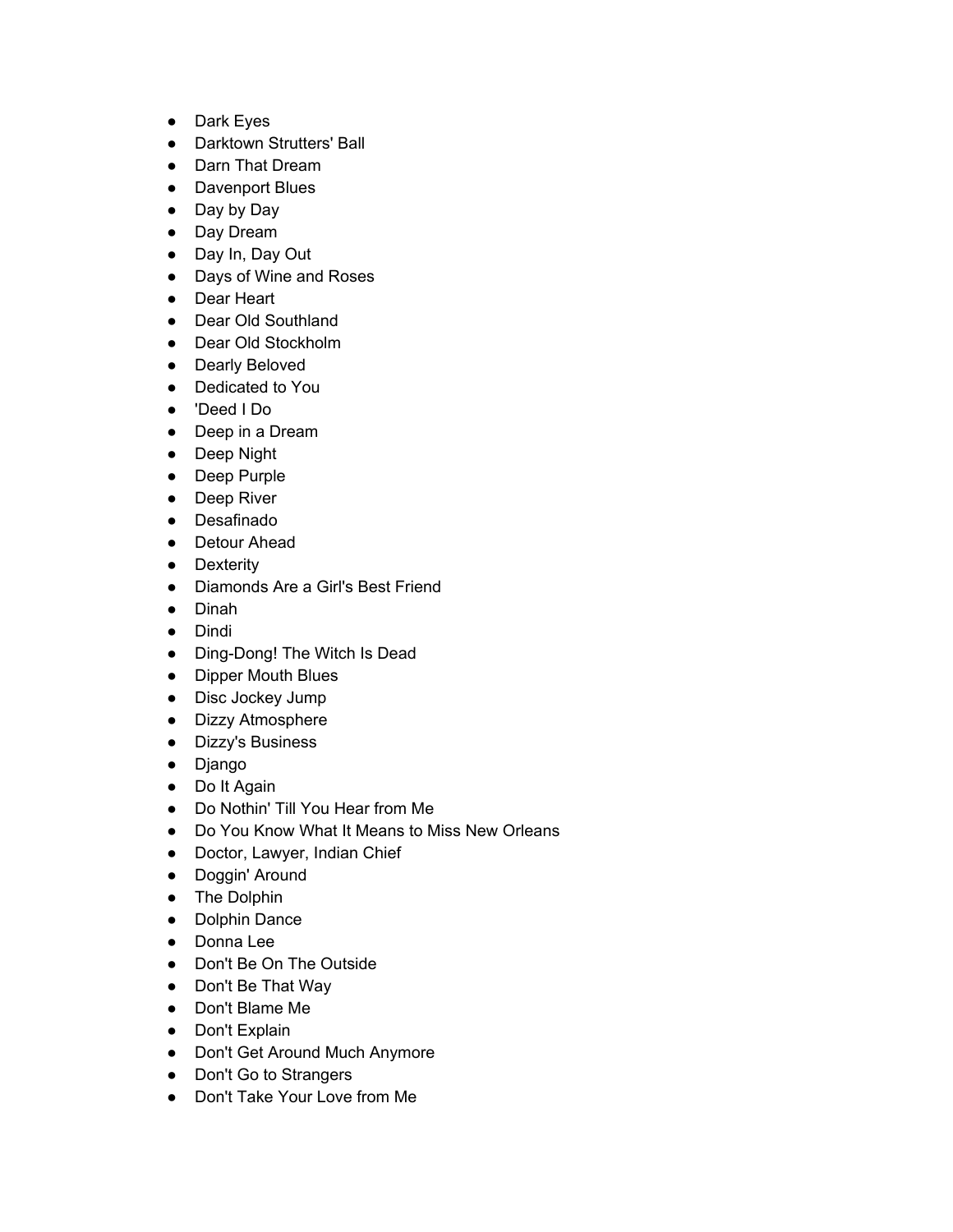- [Don't Worry 'Bout Me](https://en.wikipedia.org/wiki/Don%27t_Worry_%27Bout_Me)
- [Don't You Know I Care?](https://en.wikipedia.org/w/index.php?title=Don%27t_You_Know_I_Care%3F&action=edit&redlink=1)
- [Doodlin'](https://en.wikipedia.org/wiki/Doodlin%27_(Horace_Silver_song))
- [Down by the Riverside](https://en.wikipedia.org/wiki/Down_by_the_Riverside)
- [Down South Camp](https://en.wikipedia.org/w/index.php?title=Down_South_Camp&action=edit&redlink=1)
- [Down with Love \(song\)](https://en.wikipedia.org/wiki/Down_with_Love_(song))
- [Doxy](https://en.wikipedia.org/wiki/Doxy_(song))
- [Dream](https://en.wikipedia.org/wiki/Dream_(song))
- [Dream a Little Dream of Me](https://en.wikipedia.org/wiki/Dream_a_Little_Dream_of_Me)
- [Dream Dancing](https://en.wikipedia.org/wiki/Dream_Dancing)
- [Dream of You](https://en.wikipedia.org/w/index.php?title=Dream_of_You_(1934_song)&action=edit&redlink=1)
- *[Drifting on a Reed](https://en.wikipedia.org/wiki/Drifting_on_a_Reed)*
- [Drop Me Off in Harlem](https://en.wikipedia.org/wiki/Drop_Me_Off_in_Harlem)
- [Drum Boogie](https://en.wikipedia.org/wiki/Drum_Boogie)
- [The Duke](https://en.wikipedia.org/w/index.php?title=The_Duke_(Dave_Brubeck_song)&action=edit&redlink=1)
- *[Duke's Place](https://en.wikipedia.org/wiki/Duke%27s_Place)*

# E

- [Early Autumn](https://en.wikipedia.org/wiki/Early_Autumn_(song))
- [Early Morning Mood](https://en.wikipedia.org/w/index.php?title=Early_Morning_Mood&action=edit&redlink=1)
- [East of the Sun \(and West of the Moon\)](https://en.wikipedia.org/wiki/East_of_the_Sun_(and_West_of_the_Moon))
- [Easter Parade](https://en.wikipedia.org/wiki/Easter_Parade_(song))
- [Easy Does It](https://en.wikipedia.org/w/index.php?title=Easy_Does_It_(Sy_Oliver_and_Trummy_Young_song)&action=edit&redlink=1)
- [Easy Living](https://en.wikipedia.org/wiki/Easy_Living_(song))
- *[Easy to Love](https://en.wikipedia.org/wiki/You%27d_Be_So_Easy_to_Love)*
- [Echoes of Harlem](https://en.wikipedia.org/wiki/Echoes_of_Harlem)
- [Elmer's Tune](https://en.wikipedia.org/wiki/Elmer%27s_Tune)
- [Embraceable You](https://en.wikipedia.org/wiki/Embraceable_You)
- [Emily](https://en.wikipedia.org/wiki/Emily_(1964_song))
- [The End of a Love Affair](https://en.wikipedia.org/w/index.php?title=The_End_of_a_Love_Affair&action=edit&redlink=1)
- [Epistrophy](https://en.wikipedia.org/wiki/Epistrophy)
- [Equinox](https://en.wikipedia.org/wiki/Equinox_(standard))
- [Estate](https://en.wikipedia.org/wiki/Estate_(song))
- Eternal Triangle
- [Evergreen](https://en.wikipedia.org/wiki/Evergreen_(Love_Theme_from_A_Star_Is_Born))
- [Every Day I Have the Blues](https://en.wikipedia.org/wiki/Every_Day_I_Have_the_Blues)
- [Every Tub](https://en.wikipedia.org/w/index.php?title=Every_Tub&action=edit&redlink=1)
- [Everybody Loves My Baby](https://en.wikipedia.org/wiki/Everybody_Loves_My_Baby)
- [Everything but You](https://en.wikipedia.org/wiki/Everything_but_You)
- [Everything Happens to Me](https://en.wikipedia.org/wiki/Everything_Happens_to_Me_(song))
- [Everything I Have Is Yours](https://en.wikipedia.org/wiki/Everything_I_Have_Is_Yours_(song))
- [Everything Must Change](https://en.wikipedia.org/wiki/Everything_Must_Change)
- [Evidence](https://en.wikipedia.org/w/index.php?title=Evidence_(Thelonious_Monk_song)&action=edit&redlink=1)
- [Ev'ry Time We Say Goodbye](https://en.wikipedia.org/wiki/Ev%27ry_Time_We_Say_Goodbye)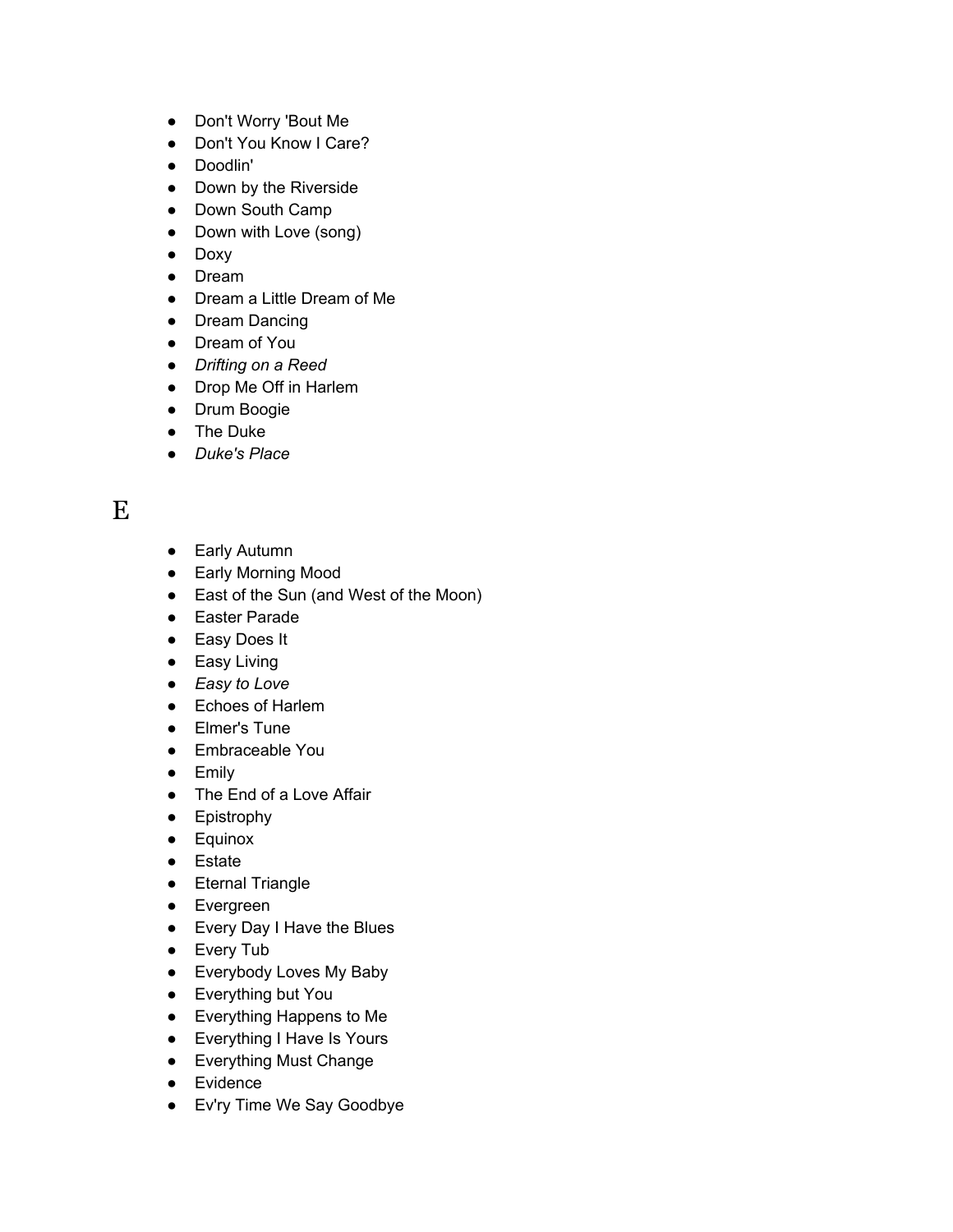- [Ev'rything I Love](https://en.wikipedia.org/w/index.php?title=Ev%27rything_I_Love&action=edit&redlink=1)
- [Ev'rything I've Got \(Belongs to You\)](https://en.wikipedia.org/w/index.php?title=Ev%27rything_I%27ve_Got_(Belongs_to_You)&action=edit&redlink=1)
- [Exactly Like You](https://en.wikipedia.org/wiki/Exactly_Like_You_(song))
- [Exodus](https://en.wikipedia.org/wiki/Exodus_(soundtrack))

### F

- [Falling in Love with Love](https://en.wikipedia.org/wiki/Falling_in_Love_with_Love)
- [Farewell Blues](https://en.wikipedia.org/wiki/Farewell_Blues)
- [Fascinating Rhythm](https://en.wikipedia.org/wiki/Fascinating_Rhythm)
- [Fat Girl](https://en.wikipedia.org/wiki/Fat_Girl_(composition))
- [Fats Blows](https://en.wikipedia.org/w/index.php?title=Fats_Blows&action=edit&redlink=1)
- [Feeling Good](https://en.wikipedia.org/wiki/Feeling_Good)
- [A Felicidade](https://en.wikipedia.org/w/index.php?title=A_Felicidade&action=edit&redlink=1)
- [Fever](https://en.wikipedia.org/wiki/Fever_(Little_Willie_John_song))
- [Fidgety Feet](https://en.wikipedia.org/w/index.php?title=Fidgety_Feet&action=edit&redlink=1)
- [Fine and Dandy](https://en.wikipedia.org/wiki/Fine_and_Dandy_(song))
- [Fine and Mellow](https://en.wikipedia.org/wiki/Fine_and_Mellow)
- [A Fine Romance](https://en.wikipedia.org/wiki/A_Fine_Romance_(song))
- [Finger Buster](https://en.wikipedia.org/w/index.php?title=Finger_Buster&action=edit&redlink=1)
- [Fire Waltz](https://en.wikipedia.org/wiki/Fire_Waltz)
- [Five Brothers](https://en.wikipedia.org/w/index.php?title=Five_Brothers_(song)&action=edit&redlink=1)
- *[Five Foot Two, Eyes of Blue](https://en.wikipedia.org/wiki/Five_Foot_Two,_Eyes_of_Blue)*
- [Five O'Clock Whistle](https://en.wikipedia.org/w/index.php?title=Five_O%27Clock_Whistle&action=edit&redlink=1)
- [Flamingo](https://en.wikipedia.org/wiki/Flamingo_(song))
- [The Flat Foot Floogie](https://en.wikipedia.org/wiki/Flat_Foot_Floogie_(with_a_Floy_Floy))
- [A Flower Is a Lovesome Thing](https://en.wikipedia.org/wiki/A_Flower_Is_a_Lovesome_Thing)
- [Flying Home](https://en.wikipedia.org/wiki/Flying_Home)
- [A Foggy Day \(In London Town\)](https://en.wikipedia.org/wiki/A_Foggy_Day_(In_London_Town))
- [The Folks Who Live On the Hill](https://en.wikipedia.org/wiki/The_Folks_Who_Live_On_the_Hill)
- [Fools Rush In \(Where Angels Fear to Tread\)](https://en.wikipedia.org/wiki/Fools_Rush_In_(Where_Angels_Fear_to_Tread))
- [Footprints](https://en.wikipedia.org/wiki/Footprints_(composition))
- [For All We Know](https://en.wikipedia.org/wiki/For_All_We_Know_(1934_song))
- [For Every Man There's a Woman](https://en.wikipedia.org/w/index.php?title=For_Every_Man_There%27s_a_Woman&action=edit&redlink=1)
- [For Heaven's Sake](https://en.wikipedia.org/w/index.php?title=For_Heaven%27s_Sake_(1958_song)&action=edit&redlink=1)
- [For My Love](https://en.wikipedia.org/w/index.php?title=For_My_Love&action=edit&redlink=1)
- [For Once in My Life](https://en.wikipedia.org/wiki/For_Once_in_My_Life)
- *[For Sentimental Reasons](https://en.wikipedia.org/wiki/(I_Love_You)_For_Sentimental_Reasons)*
- [For You](https://en.wikipedia.org/wiki/For_You_(Ricky_Nelson_song))
- [Forest Flower](https://en.wikipedia.org/wiki/Forest_Flower)
- [Four](https://en.wikipedia.org/wiki/Four_(composition))
- [Four Brothers](https://en.wikipedia.org/wiki/Four_Brothers_(jazz_standard))
- [Four or Five Times](https://en.wikipedia.org/w/index.php?title=Four_or_Five_Times&action=edit&redlink=1)
- [Fragile](https://en.wikipedia.org/wiki/Fragile_(song))
- [Frankie and Johnny](https://en.wikipedia.org/wiki/Frankie_and_Johnny_(song))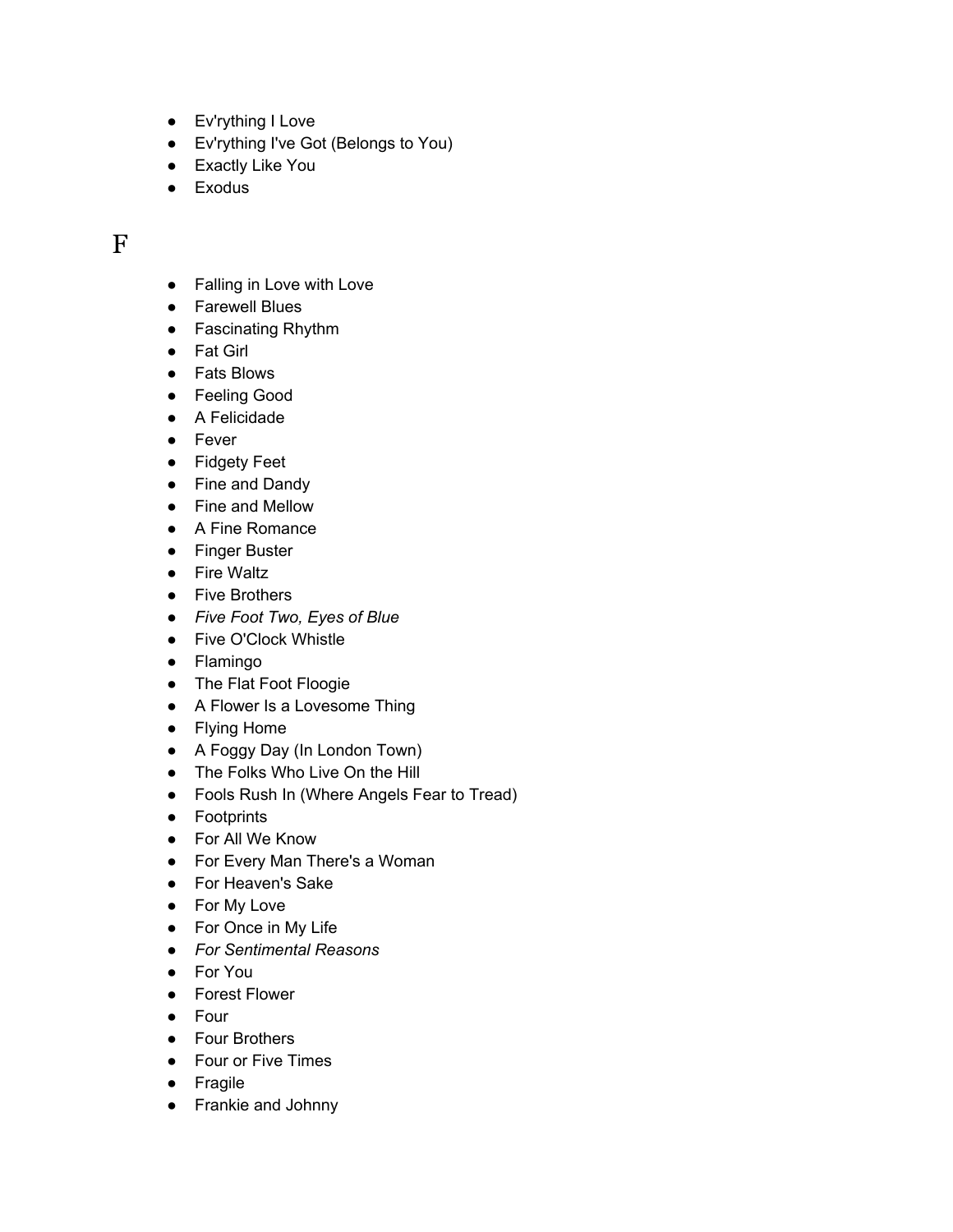- [Freddie Freeloader](https://en.wikipedia.org/wiki/Freddie_Freeloader)
- [Freedom Jazz Dance](https://en.wikipedia.org/wiki/Freedom_Jazz_Dance)
- [Freight Trane](https://en.wikipedia.org/w/index.php?title=Freight_Trane&action=edit&redlink=1)
- [Frenesí](https://en.wikipedia.org/wiki/Frenes%C3%AD)
- [The Frim-Fram Sauce](https://en.wikipedia.org/wiki/The_Frim-Fram_Sauce)
- [From This Moment On](https://en.wikipedia.org/wiki/From_This_Moment_On_(Cole_Porter_song))
- [Funny Man](https://en.wikipedia.org/w/index.php?title=Funny_Man_(Bill_Evans_song)&action=edit&redlink=1)

# G

- [A Gal in Calico](https://en.wikipedia.org/wiki/A_Gal_in_Calico)
- [Gee, Baby, Ain't I Good to You](https://en.wikipedia.org/wiki/Gee,_Baby,_Ain%27t_I_Good_to_You)
- [The Gentle Rain](https://en.wikipedia.org/wiki/The_Gentle_Rain)
- [Georgia on My Mind](https://en.wikipedia.org/wiki/Georgia_on_My_Mind)
- [Get Happy](https://en.wikipedia.org/wiki/Get_Happy_(song))
- [Get Me to the Church on Time](https://en.wikipedia.org/wiki/Get_Me_to_the_Church_on_Time)
- [Get Out of Town](https://en.wikipedia.org/wiki/Get_Out_of_Town)
- *[\(Get Your Kicks on\) Route 66](https://en.wikipedia.org/wiki/(Get_Your_Kicks_on)_Route_66)*
- *[Ghost of a Chance](https://en.wikipedia.org/wiki/I_Don%27t_Stand_a_Ghost_of_a_Chance_with_You)*
- [Giant Steps](https://en.wikipedia.org/wiki/Giant_Steps_(composition))
- [The Girl from Ipanema](https://en.wikipedia.org/wiki/The_Girl_from_Ipanema)
- [The Girl That I Marry](https://en.wikipedia.org/wiki/The_Girl_That_I_Marry)
- [Girl Talk](https://en.wikipedia.org/wiki/Girl_Talk_(Neal_Hefti_song))
- [Glad to Be Unhappy](https://en.wikipedia.org/wiki/Glad_to_Be_Unhappy)
- [Gloomy Sunday](https://en.wikipedia.org/wiki/Gloomy_Sunday)
- [Gloria's Step](https://en.wikipedia.org/w/index.php?title=Gloria%27s_Step&action=edit&redlink=1)
- [The Glory of Love](https://en.wikipedia.org/wiki/The_Glory_of_Love_(song))
- [God Bless the Child](https://en.wikipedia.org/wiki/God_Bless_the_Child_(Billie_Holiday_song))
- [Goin' Out of My Head](https://en.wikipedia.org/wiki/Goin%27_Out_of_My_Head)
- [Going to Chicago](https://en.wikipedia.org/w/index.php?title=Going_to_Chicago&action=edit&redlink=1)
- [Gone with the Wind](https://en.wikipedia.org/wiki/Gone_with_the_Wind_(song))
- [Good Bait](https://en.wikipedia.org/wiki/Good_Bait)
- [The Good Life](https://en.wikipedia.org/wiki/The_Good_Life_(1962_song))
- [Good Morning Heartache](https://en.wikipedia.org/wiki/Good_Morning_Heartache)
- [Goodbye](https://en.wikipedia.org/wiki/Goodbye_(Gordon_Jenkins_song))
- [Goodbye Pork Pie Hat](https://en.wikipedia.org/wiki/Goodbye_Pork_Pie_Hat)
- [Goodnight My Love](https://en.wikipedia.org/wiki/Goodnight_My_Love_(1936_song))
- [Grand Slam \(Boy Meets Goy\)](https://en.wikipedia.org/w/index.php?title=Grand_Slam_(Boy_Meets_Goy)&action=edit&redlink=1)
- [Grand Terrace Shuffle](https://en.wikipedia.org/w/index.php?title=Grand_Terrace_Shuffle&action=edit&redlink=1)
- [Grandpa's Spells](https://en.wikipedia.org/w/index.php?title=Grandpa%27s_Spells&action=edit&redlink=1)
- [Green Eyes \(Aquellos Ojos Verdes\)](https://en.wikipedia.org/wiki/Green_Eyes_(Aquellos_Ojos_Verdes))
- [Greensleeves](https://en.wikipedia.org/wiki/Greensleeves)
- **•** [Groovin' High](https://en.wikipedia.org/wiki/Groovin%27_High)
- [Guilty](https://en.wikipedia.org/wiki/Guilty_(1931_song))
- [Gut Stomp](https://en.wikipedia.org/wiki/Gut_Stomp)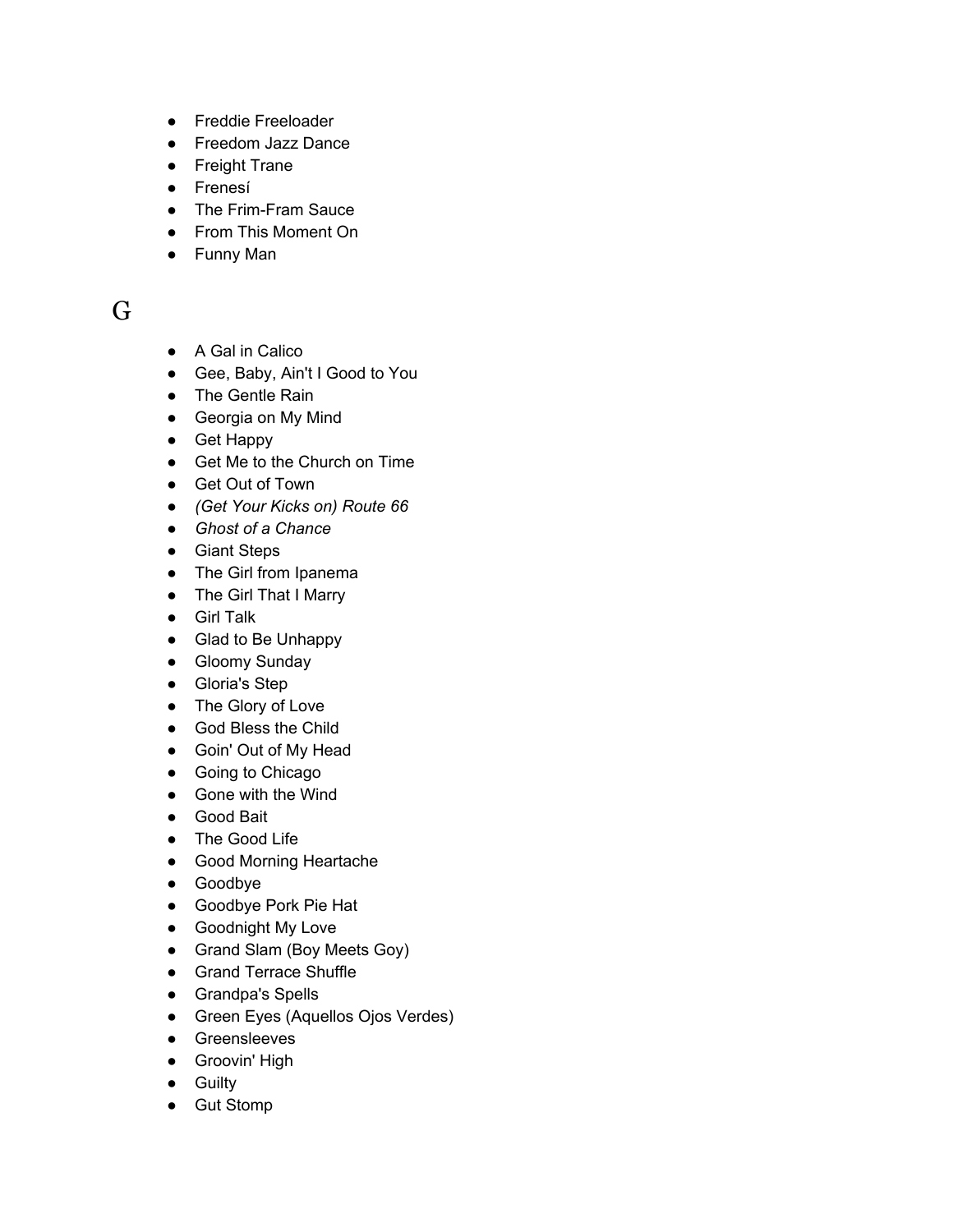• [The Gypsy in My Soul](https://en.wikipedia.org/wiki/The_Gypsy_in_My_Soul)

# H

- [Haitian Fight Song](https://en.wikipedia.org/wiki/Haitian_Fight_Song)
- [Half Nelson](https://en.wikipedia.org/wiki/Half_Nelson_(song))
- [Hallelujah](https://en.wikipedia.org/w/index.php?title=Hallelujah_(jazz_standard)&action=edit&redlink=1)
- [Hallelujah I Love Her So](https://en.wikipedia.org/wiki/Hallelujah_I_Love_Her_So)
- [Happiness Is a Thing Called Joe](https://en.wikipedia.org/wiki/Happiness_Is_a_Thing_Called_Joe)
- [Hard Hearted Hannah](https://en.wikipedia.org/wiki/Hard_Hearted_Hannah_(The_Vamp_of_Savannah))
- [Harlem Congo](https://en.wikipedia.org/w/index.php?title=Harlem_Congo&action=edit&redlink=1)
- [Harlem Nocturne](https://en.wikipedia.org/wiki/Harlem_Nocturne)
- [Harvard Blues](https://en.wikipedia.org/w/index.php?title=Harvard_Blues&action=edit&redlink=1)
- [Has Anybody Seen My Gal?](https://en.wikipedia.org/wiki/Has_Anybody_Seen_My_Gal%3F_(song))
- [Haunted Heart](https://en.wikipedia.org/w/index.php?title=Haunted_Heart_(Howard_Dietz_song)&action=edit&redlink=1)
- [\(Have I Stayed\) Too Long at the Fair?](https://en.wikipedia.org/w/index.php?title=(Have_I_Stayed)_Too_Long_at_the_Fair%3F&action=edit&redlink=1)
- [Have I Told You Lately That I Love You?](https://en.wikipedia.org/wiki/Have_I_Told_You_Lately_That_I_Love_You%3F)
- [Have You Met Miss Jones?](https://en.wikipedia.org/wiki/Have_You_Met_Miss_Jones%3F)
- [Have Yourself a Merry Little Christmas](https://en.wikipedia.org/wiki/Have_Yourself_a_Merry_Little_Christmas)
- [Heart and Soul](https://en.wikipedia.org/wiki/Heart_and_Soul_(1938_song))
- [Heat Wave](https://en.wikipedia.org/wiki/Heat_Wave_(Irving_Berlin_song))
- [Heaven Watch the Philippines](https://en.wikipedia.org/wiki/Heaven_Watch_the_Philippines)
- [Hello, Dolly!](https://en.wikipedia.org/wiki/Hello,_Dolly!_(song))
- [Hello, My Lover, Goodbye](https://en.wikipedia.org/wiki/Hello,_My_Lover,_Goodbye)
- [Hello Young Lovers](https://en.wikipedia.org/wiki/Hello,_Young_Lovers_(song))
- [Here's That Rainy Day](https://en.wikipedia.org/wiki/Here%27s_That_Rainy_Day)
- *[He's Funny That Way](https://en.wikipedia.org/wiki/She%27s_Funny_That_Way)*
- [He's My Guy](https://en.wikipedia.org/wiki/He%27s_My_Guy)
- *[Hey Little Girl](https://en.wikipedia.org/wiki/Wives_and_Lovers)*
- [Hi-Fly](https://en.wikipedia.org/wiki/Hi-Fly_(Randy_Weston_song))
- [High Society](https://en.wikipedia.org/wiki/High_Society_(composition))
- [Hindustan](https://en.wikipedia.org/w/index.php?title=Hindustan_(song)&action=edit&redlink=1)
- [Hit the Road to Dreamland](https://en.wikipedia.org/wiki/Hit_the_Road_to_Dreamland)
- [Honeysuckle Rose](https://en.wikipedia.org/wiki/Honeysuckle_Rose_(song))
- [Hong Kong Blues](https://en.wikipedia.org/wiki/Hong_Kong_Blues)
- [Hooray for Love](https://en.wikipedia.org/wiki/Hooray_for_Love_(song))
- [The Hour of Parting](https://en.wikipedia.org/w/index.php?title=The_Hour_of_Parting&action=edit&redlink=1)
- [Hot House](https://en.wikipedia.org/wiki/Hot_House_(composition))
- [A House Is Not a Home](https://en.wikipedia.org/wiki/A_House_Is_Not_a_Home_(song))
- [How About Me?](https://en.wikipedia.org/wiki/How_About_Me%3F)
- [How About You?](https://en.wikipedia.org/wiki/How_About_You%3F)
- [How Am I to Know?](https://en.wikipedia.org/w/index.php?title=How_Am_I_to_Know%3F&action=edit&redlink=1)
- [How Come You Do Me Like You Do?](https://en.wikipedia.org/wiki/How_Come_You_Do_Me_Like_You_Do%3F)
- [How Deep Is the Ocean?](https://en.wikipedia.org/wiki/How_Deep_Is_the_Ocean%3F)
- [How Do You Keep the Music Playing?](https://en.wikipedia.org/wiki/How_Do_You_Keep_the_Music_Playing%3F)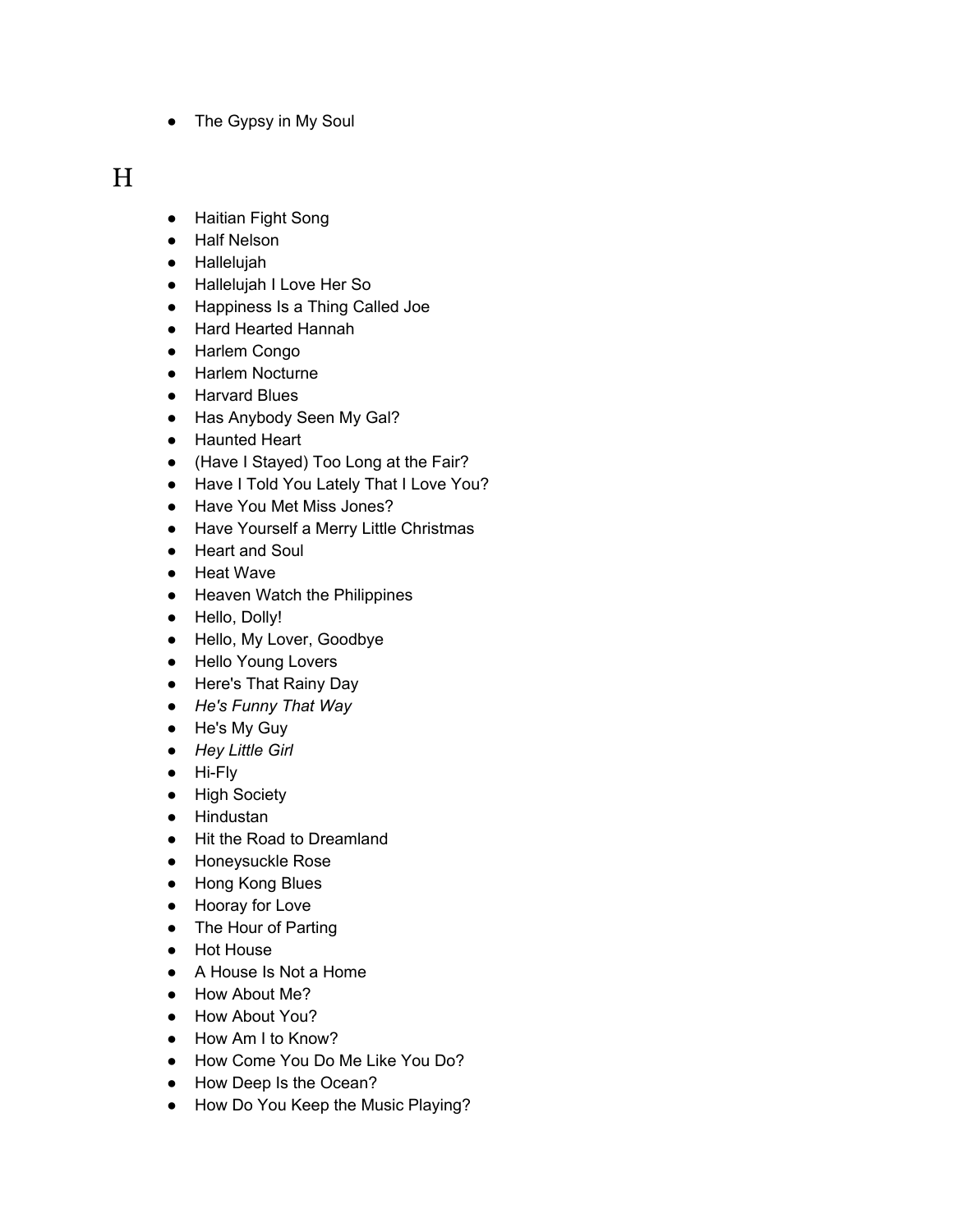- [How High the Moon](https://en.wikipedia.org/wiki/How_High_the_Moon)
- [How Insensitive](https://en.wikipedia.org/wiki/How_Insensitive)
- [How Little We Know](https://en.wikipedia.org/wiki/How_Little_We_Know)
- [How Long Blues](https://en.wikipedia.org/wiki/How_Long,_How_Long_Blues)
- [How Long Has This Been Going On?](https://en.wikipedia.org/wiki/How_Long_Has_This_Been_Going_On%3F)
- [Humoresque](https://en.wikipedia.org/wiki/Humoresque)
- [Humpty Dumpty](https://en.wikipedia.org/w/index.php?title=Humpty_Dumpty_(Chick_Corea_song)&action=edit&redlink=1)
- [A Hundred Years from Today](https://en.wikipedia.org/wiki/A_Hundred_Years_from_Today)

I

- [I Ain't Got Nobody](https://en.wikipedia.org/wiki/I_Ain%27t_Got_Nobody)
- [I Ain't Got Nothin' But the Blues](https://en.wikipedia.org/wiki/I_Ain%27t_Got_Nothin%27_But_the_Blues)
- [I Believe in You](https://en.wikipedia.org/wiki/I_Believe_in_You_(Frank_Loesser_song))
- [I Can Dream Can't I?](https://en.wikipedia.org/w/index.php?title=I_Can_Dream_Can%27t_I%3F&action=edit&redlink=1)
- [I Can't Believe That You're In Love With Me](https://en.wikipedia.org/wiki/I_Can%27t_Believe_That_You%27re_In_Love_With_Me)
- [I Can't Escape from You](https://en.wikipedia.org/wiki/I_Can%27t_Escape_from_You)
- [I Can't Get Started](https://en.wikipedia.org/wiki/I_Can%27t_Get_Started)
- [I Can't Give You Anything but Love](https://en.wikipedia.org/wiki/I_Can%27t_Give_You_Anything_but_Love)
- [I Can't Stop Loving You](https://en.wikipedia.org/wiki/I_Can%27t_Stop_Loving_You)
- [I Concentrate on You](https://en.wikipedia.org/wiki/I_Concentrate_on_You)
- [I Could Go On Singing](https://en.wikipedia.org/wiki/I_Could_Go_On_Singing)
- [I Could Have Danced All Night](https://en.wikipedia.org/wiki/I_Could_Have_Danced_All_Night)
- [I Could Write a Book](https://en.wikipedia.org/wiki/I_Could_Write_a_Book)
- [I Cover the Waterfront](https://en.wikipedia.org/wiki/I_Cover_the_Waterfront_(song))
- [I Cried for You](https://en.wikipedia.org/wiki/I_Cried_for_You)
- [I Didn't Know About You](https://en.wikipedia.org/wiki/I_Didn%27t_Know_About_You)
- [I Didn't Know What Time It Was](https://en.wikipedia.org/wiki/I_Didn%27t_Know_What_Time_It_Was)
- [I Don't Know Why \(I Love You Like I Do\)](https://en.wikipedia.org/wiki/I_Don%27t_Know_Why_(I_Love_You_Like_I_Do))
- [I Don't Mind](https://en.wikipedia.org/w/index.php?title=I_Don%27t_Mind_(Duke_Ellington_song)&action=edit&redlink=1)
- [I Don't Stand a Ghost of a Chance with You](https://en.wikipedia.org/wiki/I_Don%27t_Stand_a_Ghost_of_a_Chance_with_You)
- [I Don't Want to Walk Without You](https://en.wikipedia.org/wiki/I_Don%27t_Want_to_Walk_Without_You)
- [I Don't Want You to Go](https://en.wikipedia.org/wiki/I_Don%27t_Want_You_to_Go_(Lani_Hall_song))
- [I Dreamed a Dream](https://en.wikipedia.org/wiki/I_Dreamed_a_Dream)
- [I Fall in Love Too Easily](https://en.wikipedia.org/wiki/I_Fall_in_Love_Too_Easily)
- *[I Found a New Baby](https://en.wikipedia.org/wiki/I_Found_a_New_Baby)*
- [I Get a Kick Out of You](https://en.wikipedia.org/wiki/I_Get_a_Kick_Out_of_You)
- [I Get Along Without You Very Well](https://en.wikipedia.org/wiki/I_Get_Along_Without_You_Very_Well)
- [I'm Glad There Is You](https://en.wikipedia.org/wiki/I%27m_Glad_There_Is_You)
- *[I Got a Crush on You](https://en.wikipedia.org/wiki/I_Got_a_Crush_on_You)*
- *[I Got a Right to Sing the Blues](https://en.wikipedia.org/wiki/I_Got_a_Right_to_Sing_the_Blues)*
- [I Got a Woman Crazy for Me](https://en.wikipedia.org/w/index.php?title=I_Got_a_Woman_Crazy_for_Me&action=edit&redlink=1)
- [I Got It Bad \(and That Ain't Good\)](https://en.wikipedia.org/wiki/I_Got_It_Bad_(and_That_Ain%27t_Good))
- [I Got Lost In His Arms](https://en.wikipedia.org/wiki/I_Got_Lost_In_His_Arms)
- [I Got Rhythm](https://en.wikipedia.org/wiki/I_Got_Rhythm)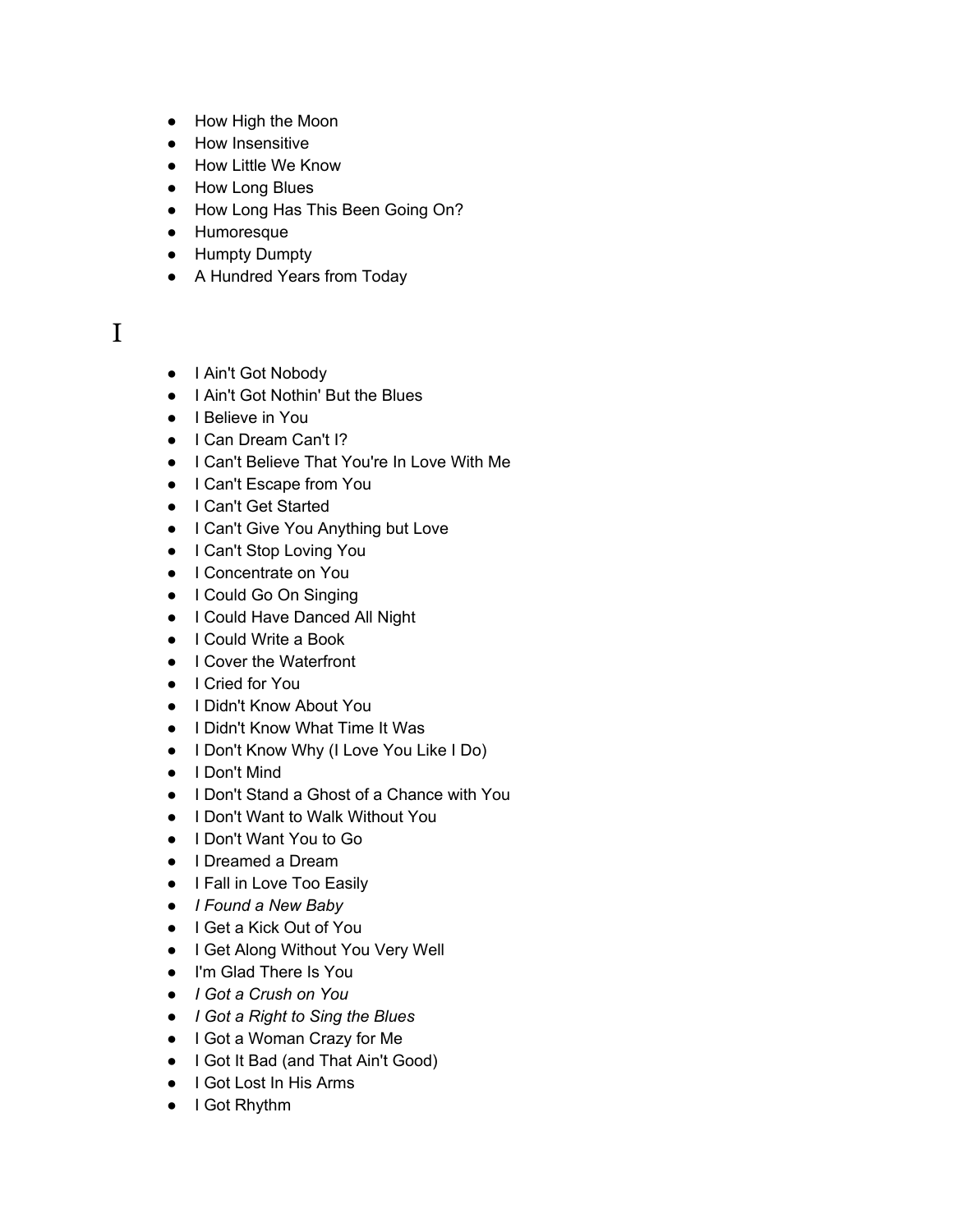- [I Gotta Right to Sing the Blues](https://en.wikipedia.org/wiki/I_Gotta_Right_to_Sing_the_Blues)
- [I Guess I'll Hang My Tears Out to Dry](https://en.wikipedia.org/wiki/I_Guess_I%27ll_Hang_My_Tears_Out_to_Dry)
- [I Guess I'll Have to Change My Plan](https://en.wikipedia.org/wiki/I_Guess_I%27ll_Have_to_Change_My_Plan)
- [I Had Myself A True Love](https://en.wikipedia.org/w/index.php?title=I_Had_Myself_A_True_Love&action=edit&redlink=1)
- [I Hadn't Anyone Till You](https://en.wikipedia.org/wiki/I_Hadn%27t_Anyone_Till_You)
- [I Happen to Like New York](https://en.wikipedia.org/wiki/I_Happen_to_Like_New_York)
- [I Have Dreamed](https://en.wikipedia.org/wiki/I_Have_Dreamed_(song))
- [I Hear a Rhapsody](https://en.wikipedia.org/wiki/I_Hear_a_Rhapsody)
- [I Hear Music](https://en.wikipedia.org/wiki/I_Hear_Music)
- [I Know That You Know](https://en.wikipedia.org/w/index.php?title=I_Know_That_You_Know&action=edit&redlink=1)
- [I Left My Heart in San Francisco](https://en.wikipedia.org/wiki/I_Left_My_Heart_in_San_Francisco)
- [I Let a Song Go Out of My Heart](https://en.wikipedia.org/wiki/I_Let_a_Song_Go_Out_of_My_Heart)
- [I Lost My Sugar in Salt Lake City](https://en.wikipedia.org/w/index.php?title=I_Lost_My_Sugar_in_Salt_Lake_City&action=edit&redlink=1)
- [I Love My Baby \(My Baby Loves Me\)](https://en.wikipedia.org/w/index.php?title=I_Love_My_Baby&action=edit&redlink=1)
- [I Love Paris](https://en.wikipedia.org/wiki/I_Love_Paris)
- [I Love You](https://en.wikipedia.org/wiki/I_Love_You_(Cole_Porter_song))
- [\(I Love You\) For Sentimental Reasons](https://en.wikipedia.org/wiki/(I_Love_You)_For_Sentimental_Reasons)
- [I Loves You, Porgy](https://en.wikipedia.org/wiki/I_Loves_You,_Porgy)
- [I Married an Angel](https://en.wikipedia.org/wiki/I_Married_an_Angel)
- [I May Be Wrong](https://en.wikipedia.org/w/index.php?title=I_May_Be_Wrong&action=edit&redlink=1)
- [I Mean You](https://en.wikipedia.org/wiki/I_Mean_You)
- [I Must Have That Man](https://en.wikipedia.org/w/index.php?title=I_Must_Have_That_Man&action=edit&redlink=1)
- [I Never Has Seen Snow](https://en.wikipedia.org/w/index.php?title=I_Never_Has_Seen_Snow&action=edit&redlink=1)
- [I Never Knew](https://en.wikipedia.org/w/index.php?title=I_Never_Knew&action=edit&redlink=1)
- [I Only Have Eyes for You](https://en.wikipedia.org/wiki/I_Only_Have_Eyes_for_You)
- [I Remember Clifford](https://en.wikipedia.org/wiki/I_Remember_Clifford_(song))
- [I Remember You](https://en.wikipedia.org/wiki/I_Remember_You_(1941_song))
- [I See Your Face Before Me](https://en.wikipedia.org/wiki/I_See_Your_Face_Before_Me)
- *[I Sent for You Yesterday](https://en.wikipedia.org/w/index.php?title=Sent_for_You_Yesterday_(song)&action=edit&redlink=1)*
- [I Should Care](https://en.wikipedia.org/wiki/I_Should_Care)
- [I Surrender Dear](https://en.wikipedia.org/wiki/I_Surrender_Dear)
- [I Thought About You](https://en.wikipedia.org/wiki/I_Thought_About_You)
- [I Walk with Music](https://en.wikipedia.org/w/index.php?title=I_Walk_with_Music&action=edit&redlink=1)
- [I Wanna Be Loved](https://en.wikipedia.org/wiki/I_Wanna_Be_Loved)
- [I Want a Little Girl](https://en.wikipedia.org/w/index.php?title=I_Want_a_Little_Girl&action=edit&redlink=1)
- [I Wonder What Became of Me](https://en.wikipedia.org/w/index.php?title=I_Wonder_What_Became_of_Me&action=edit&redlink=1)
- [I Won't Dance](https://en.wikipedia.org/wiki/I_Won%27t_Dance)
- [I Won't Say I Will](https://en.wikipedia.org/w/index.php?title=I_Won%27t_Say_I_Will&action=edit&redlink=1)
- [I Wish I Could Shimmy Like My Sister Kate](https://en.wikipedia.org/wiki/I_Wish_I_Could_Shimmy_Like_My_Sister_Kate)
- [I Wish I Didn't Love You So](https://en.wikipedia.org/w/index.php?title=I_Wish_I_Didn%27t_Love_You_So&action=edit&redlink=1)
- [I Wish I Knew](https://en.wikipedia.org/wiki/I_Wish_I_Knew)
- [I Wish I Were in Love Again](https://en.wikipedia.org/wiki/I_Wish_I_Were_in_Love_Again)
- *[I Wish You Love](https://en.wikipedia.org/wiki/I_Wish_You_Love_(song))*
- [\(I'd Like to Get You on a\) Slow Boat to China](https://en.wikipedia.org/wiki/(I%27d_Like_to_Get_You_on_a)_Slow_Boat_to_China)
- [I'd Rather Have a Memory Than a Dream](https://en.wikipedia.org/w/index.php?title=I%27d_Rather_Have_a_Memory_Than_a_Dream&action=edit&redlink=1)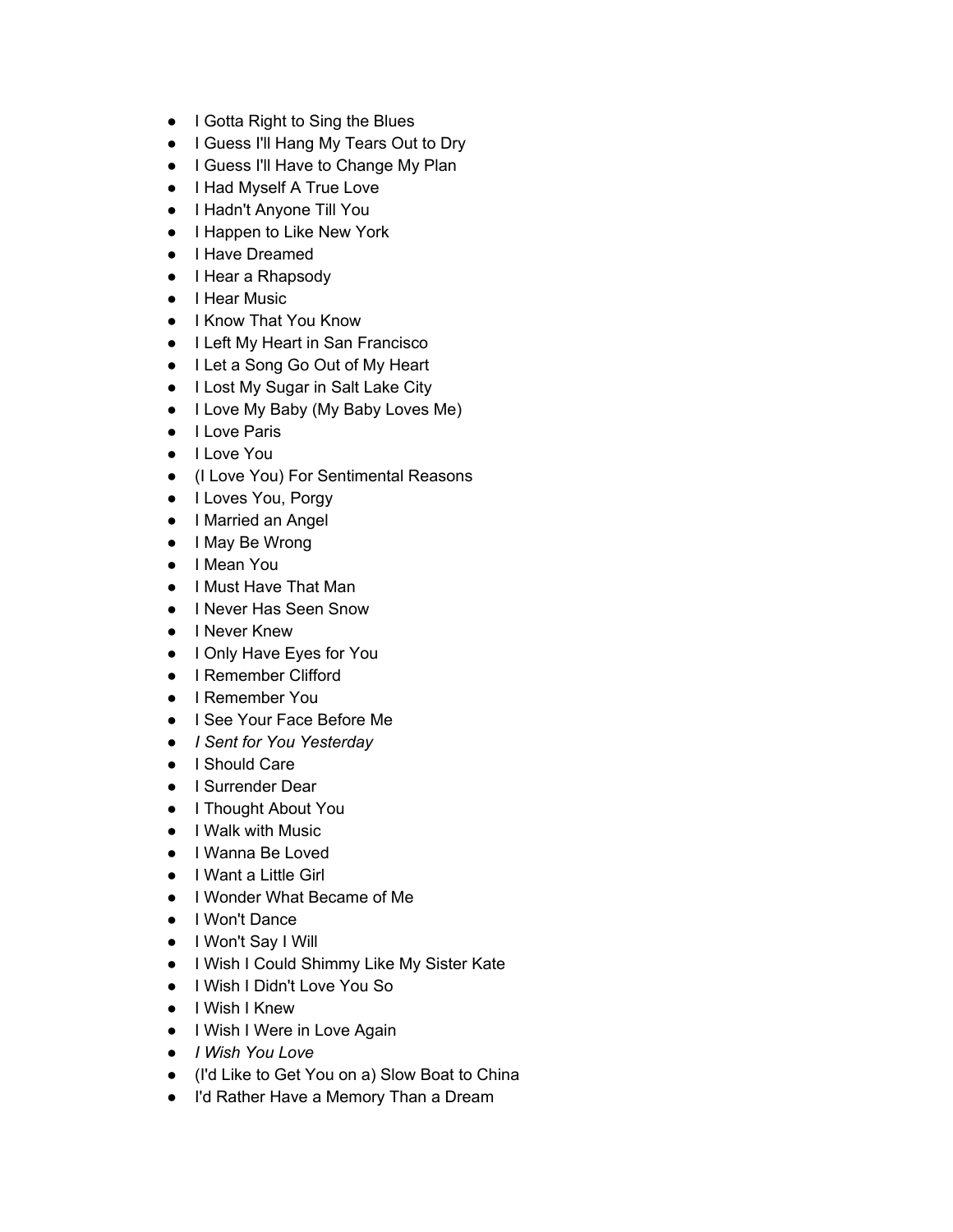- [If](https://en.wikipedia.org/wiki/If_(Bread_song))
- [If I Could Be with You \(One Hour Tonight\)](https://en.wikipedia.org/wiki/If_I_Could_Be_with_You_(One_Hour_Tonight))
- [If I Had You](https://en.wikipedia.org/wiki/If_I_Had_You_(1928_song))
- [If I Knew Then \(What I Know Now\)](https://en.wikipedia.org/w/index.php?title=If_I_Knew_Then_(What_I_Know_Now)&action=edit&redlink=1)
- [If I Only Had a Brain](https://en.wikipedia.org/wiki/If_I_Only_Had_a_Brain)
- [If I Should Lose You](https://en.wikipedia.org/wiki/If_I_Should_Lose_You)
- [If I Were A Bell](https://en.wikipedia.org/wiki/If_I_Were_A_Bell)
- [If Love Were All](https://en.wikipedia.org/wiki/If_Love_Were_All)
- [If My Friends Could See Me Now](https://en.wikipedia.org/wiki/If_My_Friends_Could_See_Me_Now)
- [If the Moon Turns Green](https://en.wikipedia.org/w/index.php?title=If_the_Moon_Turns_Green&action=edit&redlink=1)
- [If You Are But a Dream](https://en.wikipedia.org/wiki/If_You_Are_But_a_Dream)
- [If You Could See Me Now](https://en.wikipedia.org/wiki/If_You_Could_See_Me_Now_(song))
- [If You Want the Rainbow \(You Must Have the Rain\)](https://en.wikipedia.org/w/index.php?title=If_You_Want_the_Rainbow_(You_Must_Have_the_Rain)&action=edit&redlink=1)
- [If You Went Away](https://en.wikipedia.org/w/index.php?title=If_You_Went_Away&action=edit&redlink=1)
- [I'll Be Hard to Handle](https://en.wikipedia.org/wiki/I%27ll_Be_Hard_to_Handle)
- [I'll Be Seeing You](https://en.wikipedia.org/wiki/I%27ll_Be_Seeing_You_(song))
- [I'll Build a Staircase to Paradise](https://en.wikipedia.org/w/index.php?title=I%27ll_Build_a_Staircase_to_Paradise&action=edit&redlink=1)
- [I'll Never Smile Again](https://en.wikipedia.org/wiki/I%27ll_Never_Smile_Again)
- [I'll Never Be The Same](https://en.wikipedia.org/wiki/I%27ll_Never_Be_The_Same)
- [I'll Remember April](https://en.wikipedia.org/wiki/I%27ll_Remember_April_(song))
- [I'll See You Again](https://en.wikipedia.org/wiki/I%27ll_See_You_Again)
- [I'll Take Romance](https://en.wikipedia.org/wiki/I%27ll_Take_Romance)
- [Ill Wind](https://en.wikipedia.org/wiki/Ill_Wind)
- [I'm Beginning to See the Light](https://en.wikipedia.org/wiki/I%27m_Beginning_to_See_the_Light)
- *[\(I'm\) Confessin' \(that I Love You\)](https://en.wikipedia.org/wiki/(I%27m)_Confessin%27_(that_I_Love_You))*
- [I'm Coming Virginia](https://en.wikipedia.org/wiki/I%27m_Coming_Virginia)
- [I'm Getting Sentimental Over You](https://en.wikipedia.org/wiki/I%27m_Getting_Sentimental_Over_You)
- [I'm Gonna Lock My Heart \(And Throw away the Key\)](https://en.wikipedia.org/w/index.php?title=I%E2%80%99m_Gonna_Lock_My_Heart&action=edit&redlink=1)
- [I'm in the Mood for Love](https://en.wikipedia.org/wiki/I%27m_in_the_Mood_for_Love)
- [I'm Just a Lucky So-and-So](https://en.wikipedia.org/wiki/I%27m_Just_a_Lucky_So-and-So)
- [I'm Lost](https://en.wikipedia.org/wiki/I%27m_Lost)
- [I'm Old Fashioned](https://en.wikipedia.org/wiki/I%27m_Old_Fashioned)
- [I'm Putting All My Eggs in One Basket](https://en.wikipedia.org/wiki/I%27m_Putting_All_My_Eggs_in_One_Basket)
- [I'm Sitting on Top of the World](https://en.wikipedia.org/wiki/I%27m_Sitting_on_Top_of_the_World)
- [Imagination](https://en.wikipedia.org/wiki/Imagination_(1940_song))
- [Impressions](https://en.wikipedia.org/wiki/Impressions_(composition))
- [In a Mellow Tone](https://en.wikipedia.org/wiki/In_a_Mellow_Tone)
- [In a Mist](https://en.wikipedia.org/wiki/In_a_Mist)
- [In a Sentimental Mood](https://en.wikipedia.org/wiki/In_a_Sentimental_Mood)
- [In Love in Vain](https://en.wikipedia.org/w/index.php?title=In_Love_in_Vain&action=edit&redlink=1)
- [\(In My\) Solitude](https://en.wikipedia.org/wiki/(In_My)_Solitude)
- [In the Arms of Love](https://en.wikipedia.org/wiki/In_the_Arms_of_Love)
- [In the Blue of Evening](https://en.wikipedia.org/wiki/In_the_Blue_of_Evening)
- [In the Cool, Cool, Cool of the Evening](https://en.wikipedia.org/wiki/In_the_Cool,_Cool,_Cool_of_the_Evening)
- [In the Groove](https://en.wikipedia.org/wiki/In_the_Groove_(composition))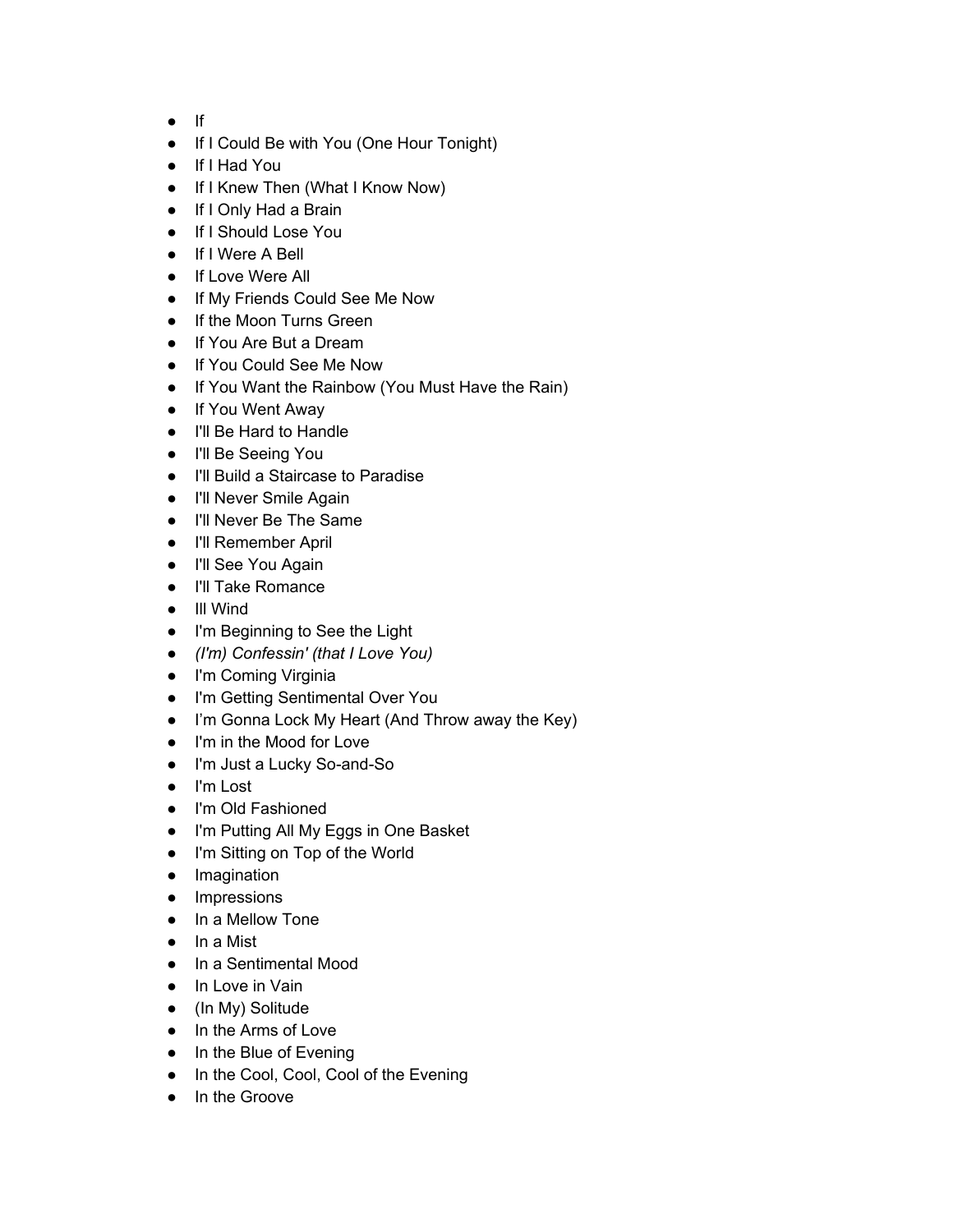- [In the Middle of a Kiss](https://en.wikipedia.org/w/index.php?title=In_the_Middle_of_a_Kiss&action=edit&redlink=1)
- [In the Mood](https://en.wikipedia.org/wiki/In_the_Mood)
- [In the Still of the Night](https://en.wikipedia.org/wiki/In_the_Still_of_the_Night_(Cole_Porter_song))
- [In Walked Bud](https://en.wikipedia.org/wiki/In_Walked_Bud)
- [In Your Own Sweet Way](https://en.wikipedia.org/wiki/In_Your_Own_Sweet_Way)
- [Inner Urge](https://en.wikipedia.org/wiki/Inner_Urge)
- *[Insensatez](https://en.wikipedia.org/wiki/Insensatez)*
- *[Interlude](https://en.wikipedia.org/wiki/A_Night_in_Tunisia)*
- [Inútil Paisagem](https://en.wikipedia.org/wiki/In%C3%BAtil_Paisagem)
- [Invitation](https://en.wikipedia.org/wiki/Invitation_(song))
- [Iris](https://en.wikipedia.org/w/index.php?title=Iris_(Wayne_Shorter_song)&action=edit&redlink=1)
- [Isfahan](https://en.wikipedia.org/wiki/Isfahan_(song))
- [Isn't It a Pity?](https://en.wikipedia.org/wiki/Isn%27t_It_a_Pity%3F)
- [Isn't It Romantic?](https://en.wikipedia.org/wiki/Isn%27t_It_Romantic%3F)
- [Isn't Love The Strangest Thing?](https://en.wikipedia.org/w/index.php?title=Isn%27t_Love_The_Strangest_Thing%3F&action=edit&redlink=1)
- [Israel](https://en.wikipedia.org/wiki/Israel_(composition))
- [It All Depends on You](https://en.wikipedia.org/wiki/It_All_Depends_on_You)
- [It Could Happen To You](https://en.wikipedia.org/wiki/It_Could_Happen_to_You_(song))
- [It Don't Mean a Thing](https://en.wikipedia.org/wiki/It_Don%27t_Mean_a_Thing_(If_It_Ain%27t_Got_That_Swing))
- *[It Had Better Be Tonight](https://en.wikipedia.org/wiki/Meglio_stasera)*
- [It Had to Be You](https://en.wikipedia.org/wiki/It_Had_to_Be_You_(song))
- [It Happened in Monterey](https://en.wikipedia.org/wiki/It_Happened_in_Monterey)
- [It Might as Well Be Spring](https://en.wikipedia.org/wiki/It_Might_as_Well_Be_Spring)
- [It Never Entered My Mind](https://en.wikipedia.org/wiki/It_Never_Entered_My_Mind)
- [It Only Happens When I Dance With You](https://en.wikipedia.org/w/index.php?title=It_Only_Happens_When_I_Dance_With_You&action=edit&redlink=1)
- [It Shouldn't Happen To A Dream](https://en.wikipedia.org/w/index.php?title=It_Shouldn%27t_Happen_To_A_Dream&action=edit&redlink=1)
- [It Was Written in the Stars](https://en.wikipedia.org/wiki/It_Was_Written_in_the_Stars)
- [It's Been a Long, Long Time](https://en.wikipedia.org/wiki/It%27s_Been_a_Long,_Long_Time)
- [It's a Big, Wide, Wonderful World](https://en.wikipedia.org/wiki/It%27s_a_Big,_Wide,_Wonderful_World)
- [It's a Blue World](https://en.wikipedia.org/w/index.php?title=It%27s_a_Blue_World_(song)&action=edit&redlink=1)
- [It's a Most Unusual Day](https://en.wikipedia.org/w/index.php?title=It%27s_a_Most_Unusual_Day&action=edit&redlink=1)
- [It's Crazy](https://en.wikipedia.org/w/index.php?title=It%27s_Crazy&action=edit&redlink=1)
- [It's Easy to Remember \(And So Hard to Forget\)](https://en.wikipedia.org/wiki/It%27s_Easy_to_Remember_(And_So_Hard_to_Forget))
- [It's Like Reaching for the Moon](https://en.wikipedia.org/w/index.php?title=It%27s_Like_Reaching_for_the_Moon&action=edit&redlink=1)
- [It's Magic](https://en.wikipedia.org/wiki/It%27s_Magic)
- [It's Only a Paper Moon](https://en.wikipedia.org/wiki/It%27s_Only_a_Paper_Moon_(song))
- [It's So Peaceful in the Country](https://en.wikipedia.org/w/index.php?title=It%27s_So_Peaceful_in_the_Country&action=edit&redlink=1)
- [It's You or No One](https://en.wikipedia.org/w/index.php?title=It%27s_You_or_No_One_(song)&action=edit&redlink=1)
- [I've Found a New Baby](https://en.wikipedia.org/wiki/I%27ve_Found_a_New_Baby)
- [I've Got a Crush on You](https://en.wikipedia.org/wiki/I%27ve_Got_a_Crush_on_You)
- [I've Got a Gal in Kalamazoo](https://en.wikipedia.org/wiki/I%27ve_Got_a_Gal_in_Kalamazoo)
- [I've Got My Love to Keep Me Warm](https://en.wikipedia.org/wiki/I%27ve_Got_My_Love_to_Keep_Me_Warm)
- [I've Got To Talk to My Heart](https://en.wikipedia.org/w/index.php?title=I%27ve_Got_To_Talk_to_My_Heart&action=edit&redlink=1)
- [I Gotta Right to Sing the Blues](https://en.wikipedia.org/wiki/I_Gotta_Right_to_Sing_the_Blues)
- [I've Got the World on a String](https://en.wikipedia.org/wiki/I%27ve_Got_the_World_on_a_String)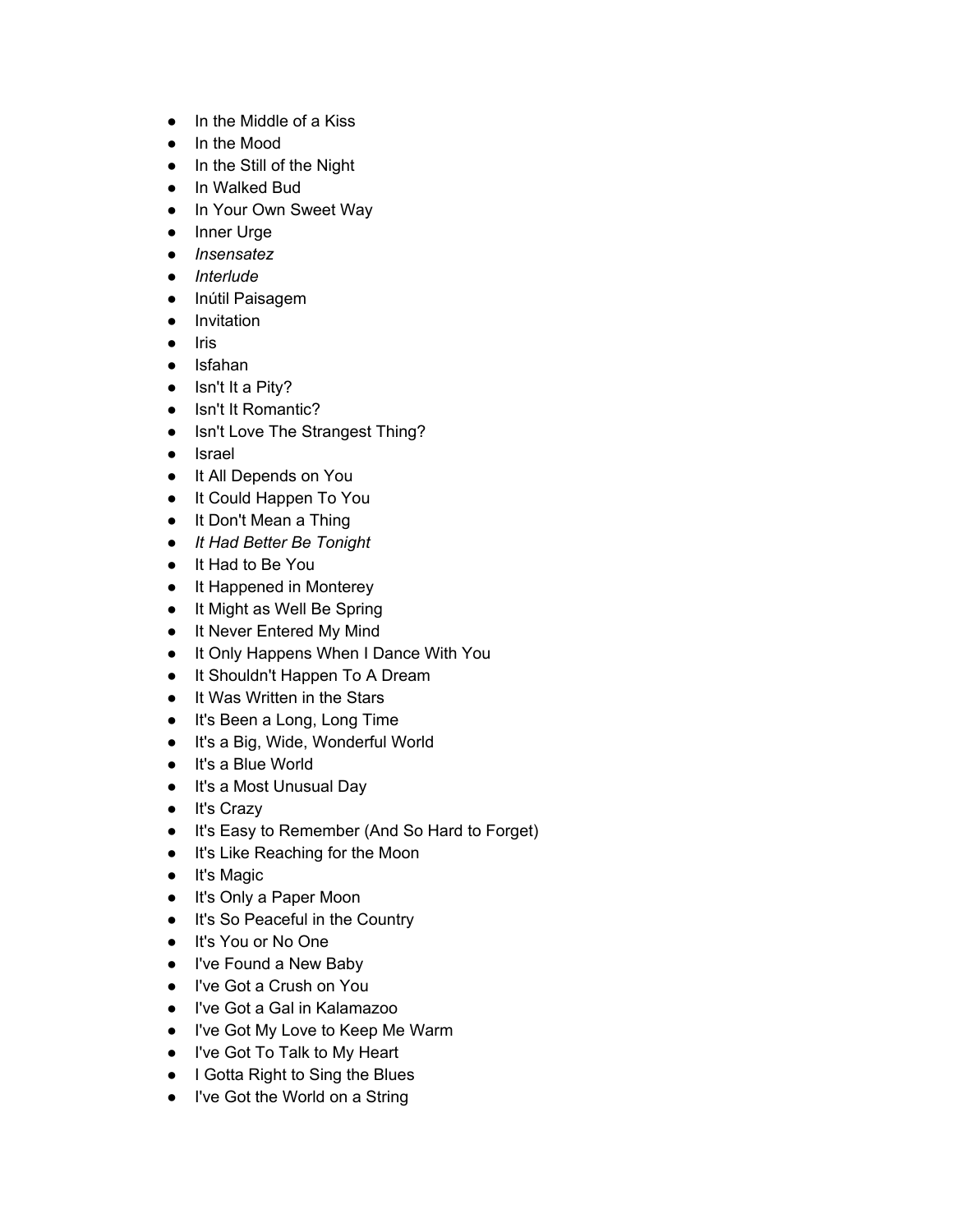- [I've Got You Under My Skin](https://en.wikipedia.org/wiki/I%27ve_Got_You_Under_My_Skin)
- [I've Grown Accustomed to Her Face](https://en.wikipedia.org/wiki/I%27ve_Grown_Accustomed_to_Her_Face)
- [Ivory Forest](https://en.wikipedia.org/wiki/Ivory_Forest)
- Ivy

# J

- [Ja-Da](https://en.wikipedia.org/wiki/Ja-Da)
- [J'attendrai](https://en.wikipedia.org/wiki/J%27attendrai)
- [Jazz Me Blues](https://en.wikipedia.org/w/index.php?title=Jazz_Me_Blues&action=edit&redlink=1)
- [Jeep Is Jumpin'](https://en.wikipedia.org/w/index.php?title=Jeep_Is_Jumpin%27&action=edit&redlink=1)
- [Jeepers Creepers](https://en.wikipedia.org/wiki/Jeepers_Creepers_(song))
- [Jersey Bounce](https://en.wikipedia.org/wiki/Jersey_Bounce)
- [Jim](https://en.wikipedia.org/wiki/Jim_(song))
- [Jingle Bells](https://en.wikipedia.org/wiki/Jingle_Bells)
- [Jitterbug Waltz](https://en.wikipedia.org/wiki/Jitterbug_Waltz)
- [Jive At Five](https://en.wikipedia.org/w/index.php?title=Jive_At_Five&action=edit&redlink=1)
- [Johnny Come Lately](https://en.wikipedia.org/wiki/Johnny_Come_Lately)
- [Jordu](https://en.wikipedia.org/wiki/Jordu)
- [Joy Spring](https://en.wikipedia.org/w/index.php?title=Joy_Spring_(song)&action=edit&redlink=1)
- [Judy](https://en.wikipedia.org/w/index.php?title=Judy_(Hoagy_Carmichael_song)&action=edit&redlink=1)
- [Ju-Ju](https://en.wikipedia.org/w/index.php?title=Ju-Ju&action=edit&redlink=1)
- [Jump for Joy](https://en.wikipedia.org/w/index.php?title=Jump_for_Joy_(song)&action=edit&redlink=1)
- [Jump, Jive an' Wail](https://en.wikipedia.org/wiki/Jump,_Jive_an%27_Wail)
- [Jumpin' at the Woodside](https://en.wikipedia.org/wiki/Jumpin%27_at_the_Woodside)
- [Jumpin' With Symphony Sid](https://en.wikipedia.org/wiki/Jumpin%27_With_Symphony_Sid)
- [June in January](https://en.wikipedia.org/wiki/June_in_January)
- [Just a Closer Walk with Thee](https://en.wikipedia.org/wiki/Just_a_Closer_Walk_with_Thee)
- [Just a Gigolo](https://en.wikipedia.org/wiki/Just_a_Gigolo_(song))
- [Just A-Sittin' and A-Rockin'](https://en.wikipedia.org/wiki/Just_A-Sittin%27_and_A-Rockin%27)
- [Just Friends](https://en.wikipedia.org/wiki/Just_Friends_(1931_song))
- [Just in Time](https://en.wikipedia.org/wiki/Just_in_Time_(song))
- [Just One More Chance](https://en.wikipedia.org/w/index.php?title=Just_One_More_Chance&action=edit&redlink=1)
- [Just One of Those Things](https://en.wikipedia.org/wiki/Just_One_of_Those_Things_(song))
- [Just Squeeze Me \(But Please Don't Tease Me\)](https://en.wikipedia.org/wiki/Just_Squeeze_Me_(But_Please_Don%27t_Tease_Me))
- [Just The Way You Look Tonight](https://en.wikipedia.org/wiki/The_Way_You_Look_Tonight)
- [Just You, Just Me](https://en.wikipedia.org/wiki/Just_You,_Just_Me)

# K

- [Kansas City](https://en.wikipedia.org/wiki/Kansas_City_(Jerry_Leiber_and_Mike_Stoller_song))
- [Kansas City Stomp](https://en.wikipedia.org/wiki/Kansas_City_Stomp)
- [Keep Off the Grass](https://en.wikipedia.org/wiki/Keep_Off_the_Grass)
- [Keepin' Out of Mischief Now](https://en.wikipedia.org/w/index.php?title=Keepin%27_Out_of_Mischief_Now&action=edit&redlink=1)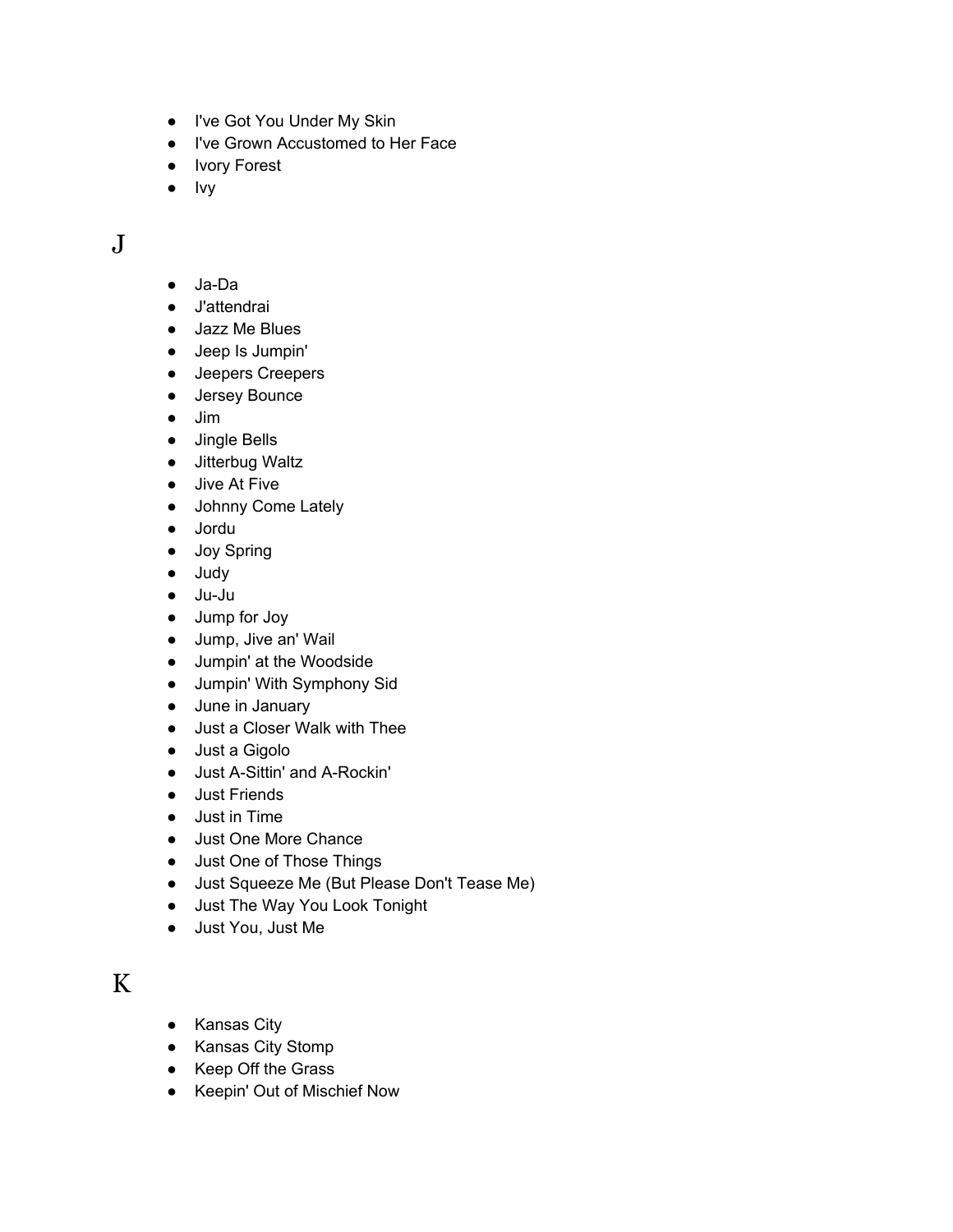- [Killer Joe](https://en.wikipedia.org/w/index.php?title=Killer_Joe_(song)&action=edit&redlink=1)
- [King Porter Stomp](https://en.wikipedia.org/wiki/King_Porter_Stomp)
- [Kiss Me Much](https://en.wikipedia.org/w/index.php?title=Kiss_Me_Much&action=edit&redlink=1)
- [A Kiss to Build a Dream On](https://en.wikipedia.org/wiki/A_Kiss_to_Build_a_Dream_On)
- $\bullet$  [Ko-Ko](https://en.wikipedia.org/wiki/Ko-Ko)
- [Kogun](https://en.wikipedia.org/wiki/Kogun)

# L

- *[Lady Be Good](https://en.wikipedia.org/wiki/Oh,_Lady_Be_Good!)*
- [Lady Bird](https://en.wikipedia.org/wiki/Lady_Bird_(composition))
- [The Lady Is a Tramp](https://en.wikipedia.org/wiki/The_Lady_Is_a_Tramp)
- [The Lady's in Love with You](https://en.wikipedia.org/wiki/The_Lady%27s_in_Love_with_You)
- [Lafayette](https://en.wikipedia.org/w/index.php?title=Lafayette_(song)&action=edit&redlink=1)
- [Lament](https://en.wikipedia.org/w/index.php?title=Lament_(J._J._Johnson_song)&action=edit&redlink=1)
- [The Lamp Is Low](https://en.wikipedia.org/wiki/The_Lamp_Is_Low)
- [Last Call For Coffee](https://en.wikipedia.org/w/index.php?title=Last_Call_For_Coffee&action=edit&redlink=1)
- [Last Night When We Were Young](https://en.wikipedia.org/wiki/Last_Night_When_We_Were_Young)
- [The Last Time I Saw Paris](https://en.wikipedia.org/wiki/The_Last_Time_I_Saw_Paris_(song))
- [Late Bird](https://en.wikipedia.org/w/index.php?title=Late_Bird&action=edit&redlink=1)
- [Laura](https://en.wikipedia.org/wiki/Laura_(1945_song))
- [Lazy Afternoon](https://en.wikipedia.org/w/index.php?title=Lazy_Afternoon_(song)&action=edit&redlink=1)
- [Lazy Bird](https://en.wikipedia.org/wiki/Lazy_Bird)
- [Lazybones](https://en.wikipedia.org/wiki/Lazybones_(song))
- *[Lazy River](https://en.wikipedia.org/wiki/(Up_A)_Lazy_River)*
- [Learnin' the Blues](https://en.wikipedia.org/wiki/Learnin%27_the_Blues)
- [Legalize My Name](https://en.wikipedia.org/w/index.php?title=Legalize_My_Name&action=edit&redlink=1)
- [Lester Leaps In](https://en.wikipedia.org/wiki/Lester_Leaps_In)
- [Let It Be](https://en.wikipedia.org/wiki/Let_It_Be)
- [Let It Snow](https://en.wikipedia.org/wiki/Let_It_Snow)
- [Let Me Off Uptown](https://en.wikipedia.org/w/index.php?title=Let_Me_Off_Uptown&action=edit&redlink=1)
- [Let There Be Love](https://en.wikipedia.org/wiki/Let_There_Be_Love_(1940_song))
- [Let's Call the Whole Thing Off](https://en.wikipedia.org/wiki/Let%27s_Call_the_Whole_Thing_Off)
- [Let's Dance](https://en.wikipedia.org/w/index.php?title=Let%27s_Dance_(Benny_Goodman_song)&action=edit&redlink=1)
- [Let's Face the Music and Dance](https://en.wikipedia.org/wiki/Let%27s_Face_the_Music_and_Dance)
- [Let's Fall in Love](https://en.wikipedia.org/wiki/Let%27s_Fall_in_Love)
- [Let's Get Away from It All](https://en.wikipedia.org/wiki/Let%27s_Get_Away_from_It_All)
- [Let's Take a Walk Around the Block](https://en.wikipedia.org/wiki/Let%27s_Take_a_Walk_Around_the_Block)
- [Like a Straw in the Wind](https://en.wikipedia.org/w/index.php?title=Like_a_Straw_in_the_Wind&action=edit&redlink=1)
- [Like Someone in Love](https://en.wikipedia.org/wiki/Like_Someone_in_Love)
- [Li'l Darlin'](https://en.wikipedia.org/wiki/Li%27l_Darlin%27)
- [Li'l Liza Jane](https://en.wikipedia.org/wiki/Li%27l_Liza_Jane)
- [Lilacs in The Rain](https://en.wikipedia.org/w/index.php?title=Lilacs_in_The_Rain&action=edit&redlink=1)
- [Limehouse Blues](https://en.wikipedia.org/wiki/Limehouse_Blues_(song))
- [Linger Awhile](https://en.wikipedia.org/w/index.php?title=Linger_Awhile&action=edit&redlink=1)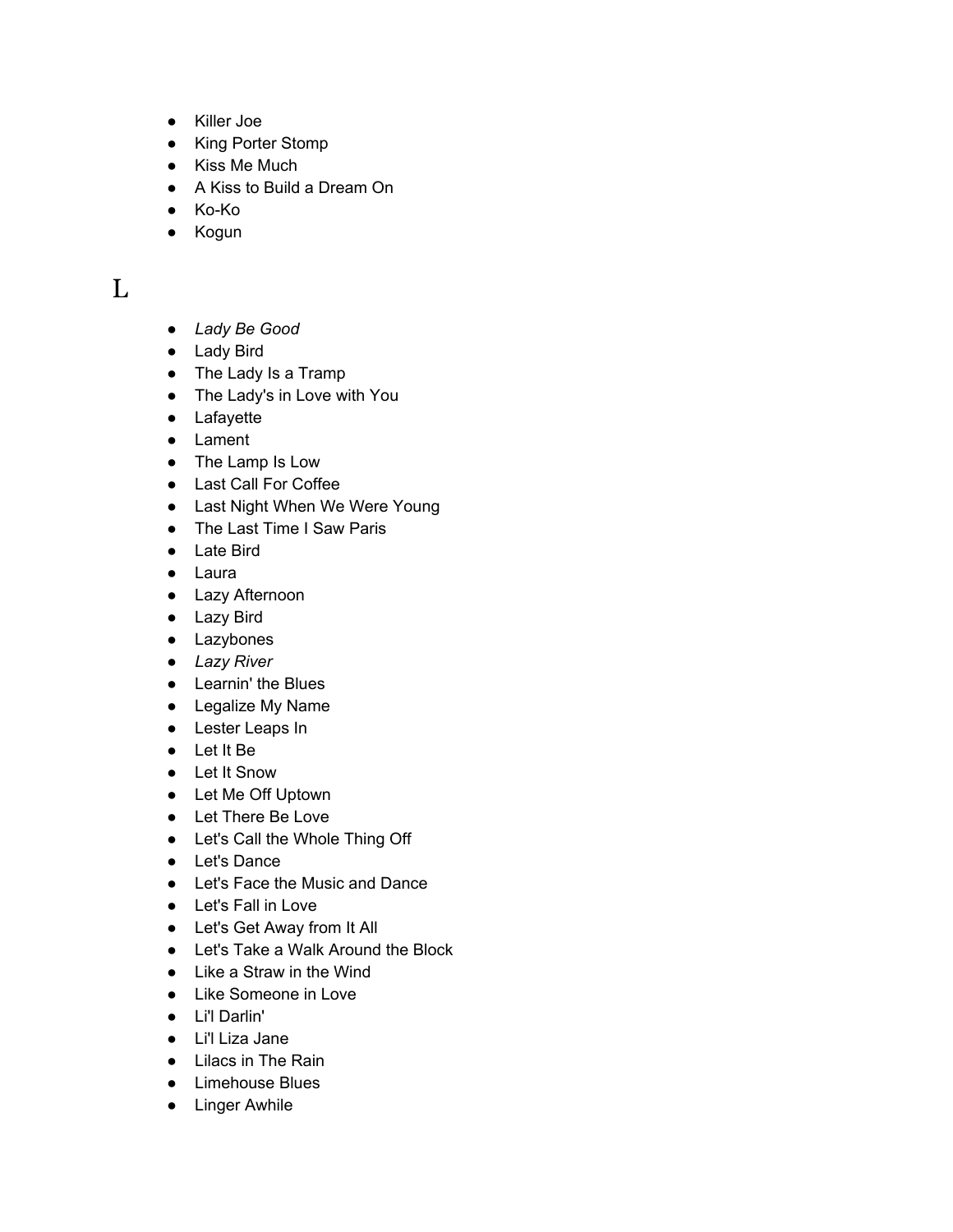- [Linus and Lucy](https://en.wikipedia.org/wiki/Linus_and_Lucy)
- [Little Boat](https://en.wikipedia.org/w/index.php?title=Little_Boat&action=edit&redlink=1)
- [Little Girl Blue](https://en.wikipedia.org/wiki/Little_Girl_Blue_(song))
- [Little Joe From Chicago](https://en.wikipedia.org/w/index.php?title=Little_Joe_From_Chicago&action=edit&redlink=1)
- [Little Old Lady](https://en.wikipedia.org/w/index.php?title=Little_Old_Lady&action=edit&redlink=1)
- [Little White Lies](https://en.wikipedia.org/wiki/Little_White_Lies_(1930_song))
- [Liza \(All the Clouds'll Roll Away\)](https://en.wikipedia.org/wiki/Liza_(All_the_Clouds%27ll_Roll_Away))
- [Loads of Love](https://en.wikipedia.org/w/index.php?title=Loads_of_Love_(song)&action=edit&redlink=1)
- [Lonely Melody](https://en.wikipedia.org/w/index.php?title=Lonely_Melody&action=edit&redlink=1)
- [Lonely Woman](https://en.wikipedia.org/wiki/Lonely_Woman_(composition))
- [Lonesome Road](https://en.wikipedia.org/wiki/Lonesome_Road)
- [Long Ago \(and Far Away\)](https://en.wikipedia.org/wiki/Long_Ago_(and_Far_Away))
- [Look for the Silver Lining](https://en.wikipedia.org/wiki/Look_for_the_Silver_Lining)
- [The Look of Love](https://en.wikipedia.org/wiki/The_Look_of_Love_(1967_song))
- [Loose Walk](https://en.wikipedia.org/w/index.php?title=Loose_Walk_(jazz_standard)&action=edit&redlink=1)
- [Lorelei](https://en.wikipedia.org/wiki/Lorelei_(song))
- [Lost in the Stars](https://en.wikipedia.org/wiki/Lost_in_the_Stars)
- [Lotus Blossom](https://en.wikipedia.org/w/index.php?title=Lotus_Blossom_(song)&action=edit&redlink=1)
- [Louise](https://en.wikipedia.org/wiki/Louise_(1929_song))
- [Love Dance](https://en.wikipedia.org/wiki/Love_Dance)
- [Love for Sale](https://en.wikipedia.org/wiki/Love_for_Sale_(song))
- [Love Is Here to Stay](https://en.wikipedia.org/wiki/Love_Is_Here_to_Stay)
- [Love Is Just Around the Corner](https://en.wikipedia.org/wiki/Love_Is_Just_Around_the_Corner)
- [Love Is a Simple Thing](https://en.wikipedia.org/w/index.php?title=Love_Is_a_Simple_Thing&action=edit&redlink=1)
- [Love Is the Sweetest Thing](https://en.wikipedia.org/wiki/Love_Is_the_Sweetest_Thing)
- [Love Letters](https://en.wikipedia.org/wiki/Love_Letters_(song))
- [Love Me or Leave Me](https://en.wikipedia.org/wiki/Love_Me_or_Leave_Me_(Donaldson_and_Kahn_song))
- *[Love Theme from The Sandpiper](https://en.wikipedia.org/wiki/The_Shadow_of_Your_Smile)*
- [Love Walked In](https://en.wikipedia.org/wiki/Love_Walked_In)
- [Love You Madly](https://en.wikipedia.org/w/index.php?title=Love_You_Madly_(Duke_Ellington_song)&action=edit&redlink=1)
- *[Loveless Love](https://en.wikipedia.org/wiki/Loveless_Love)*
- [Lover](https://en.wikipedia.org/wiki/Lover_(song))
- [Lover, Come Back to Me](https://en.wikipedia.org/wiki/Lover,_Come_Back_to_Me)
- [Lover Man \(Oh, Where Can You Be?\)](https://en.wikipedia.org/wiki/Lover_Man_(Oh,_Where_Can_You_Be%3F))
- [Luck Be a Lady](https://en.wikipedia.org/wiki/Luck_Be_a_Lady)
- [Luciana](https://en.wikipedia.org/w/index.php?title=Luciana_(Antonio_Carlos_Jobim_song)&action=edit&redlink=1)
- [Lujon](https://en.wikipedia.org/wiki/Lujon)
- [Lullaby of Birdland](https://en.wikipedia.org/wiki/Lullaby_of_Birdland)
- [Lulu's Back In Town](https://en.wikipedia.org/wiki/Lulu%27s_Back_In_Town)
- [Lush Life](https://en.wikipedia.org/wiki/Lush_Life_(jazz_song))
- [Lydia the Tattooed Lady](https://en.wikipedia.org/wiki/Lydia_the_Tattooed_Lady)

# M

● [Mack the Knife](https://en.wikipedia.org/wiki/Mack_the_Knife)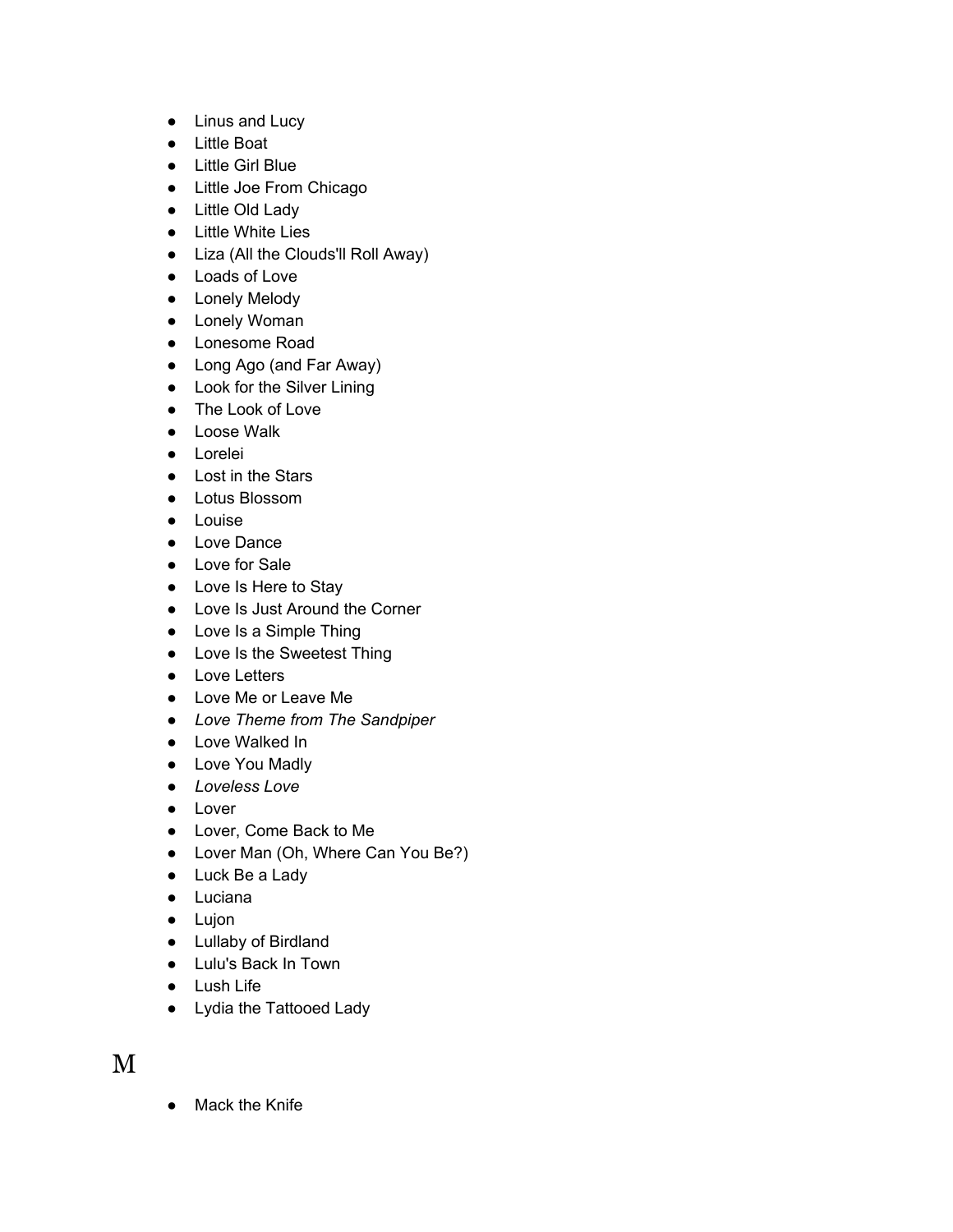- [Mahjong](https://en.wikipedia.org/w/index.php?title=Mahjong_(composition)&action=edit&redlink=1)
- [Mahogany Hall Stomp](https://en.wikipedia.org/w/index.php?title=Mahogany_Hall_Stomp&action=edit&redlink=1)
- [Maiden Voyage](https://en.wikipedia.org/wiki/Maiden_Voyage_(composition))
- [Main Stem](https://en.wikipedia.org/wiki/Main_Stem)
- [Magic Moments](https://en.wikipedia.org/wiki/Magic_Moments)
- [Make Believe](https://en.wikipedia.org/wiki/Make_Believe_(Jerome_Kern_song))
- [Make Someone Happy](https://en.wikipedia.org/wiki/Make_Someone_Happy_(song))
- [Makin' Whoopee](https://en.wikipedia.org/wiki/Makin%27_Whoopee)
- [Mambo Inn](https://en.wikipedia.org/w/index.php?title=Mambo_Inn&action=edit&redlink=1)
- [The Man I Love](https://en.wikipedia.org/wiki/The_Man_I_Love_(song))
- [The Man That Got Away](https://en.wikipedia.org/wiki/The_Man_That_Got_Away)
- [Manhã de Carnaval](https://en.wikipedia.org/wiki/Manh%C3%A3_de_Carnaval)
- [Manhattan](https://en.wikipedia.org/wiki/Manhattan_(song))
- *[El Manisero](https://en.wikipedia.org/wiki/El_Manisero)*
- [Manteca](https://en.wikipedia.org/wiki/Manteca_(song))
- [Maple Leaf Rag](https://en.wikipedia.org/wiki/Maple_Leaf_Rag)
- [Margie](https://en.wikipedia.org/wiki/Margie_(song))
- [Maria](https://en.wikipedia.org/wiki/Maria_(1956_song))
- [Marie](https://en.wikipedia.org/wiki/Marie_(Irving_Berlin_song))
- [Mas Que Nada](https://en.wikipedia.org/wiki/Mas_Que_Nada)
- [The Masquerade Is Over](https://en.wikipedia.org/w/index.php?title=The_Masquerade_Is_Over&action=edit&redlink=1)
- [Maybe](https://en.wikipedia.org/wiki/Oh,_Kay!)
- [Maybe You'll Be There](https://en.wikipedia.org/wiki/Maybe_You%27ll_Be_There)
- [Mean to Me](https://en.wikipedia.org/wiki/Mean_to_Me_(1929_song))
- [Meaning of the Blues](https://en.wikipedia.org/wiki/The_Meaning_of_the_Blues)
- [Meditation](https://en.wikipedia.org/wiki/Meditation_(Ant%C3%B4nio_Carlos_Jobim_song))
- [Meet The Flintstones](https://en.wikipedia.org/wiki/Meet_The_Flintstones)
- [Meglio stasera](https://en.wikipedia.org/wiki/Meglio_stasera)
- [Memories of You](https://en.wikipedia.org/wiki/Memories_of_You)
- [The Memphis Blues](https://en.wikipedia.org/wiki/The_Memphis_Blues)
- [Memphis in June](https://en.wikipedia.org/w/index.php?title=Memphis_in_June&action=edit&redlink=1)
- [Mercy, Mercy, Mercy](https://en.wikipedia.org/wiki/Mercy,_Mercy,_Mercy)
- [Michelle](https://en.wikipedia.org/wiki/Michelle_(song))
- [Midnight Sun](https://en.wikipedia.org/wiki/Midnight_Sun_(Lionel_Hampton_and_Sonny_Burke_song))
- [Midnight Symphony](https://en.wikipedia.org/wiki/Midnight_Symphony)
- [Milestones](https://en.wikipedia.org/wiki/Milestones_(composition))
- [Minor Swing](https://en.wikipedia.org/wiki/Minor_Swing_(composition))
- [Miss Brown to You](https://en.wikipedia.org/wiki/Miss_Brown_to_You)
- [Mississippi Mud](https://en.wikipedia.org/wiki/Mississippi_Mud)
- [Misterioso](https://en.wikipedia.org/w/index.php?title=Misterioso_(song)&action=edit&redlink=1)
- [Misty](https://en.wikipedia.org/wiki/Misty_(song))
- [Moanin'](https://en.wikipedia.org/wiki/Moanin%27_(song))
- [Moanin' Low](https://en.wikipedia.org/wiki/Moanin%27_Low)
- [Moment to Moment](https://en.wikipedia.org/wiki/Moment_to_Moment)
- [Moments Like This](https://en.wikipedia.org/wiki/Moments_Like_This_(Frank_Loesser_and_Burton_Lane_song))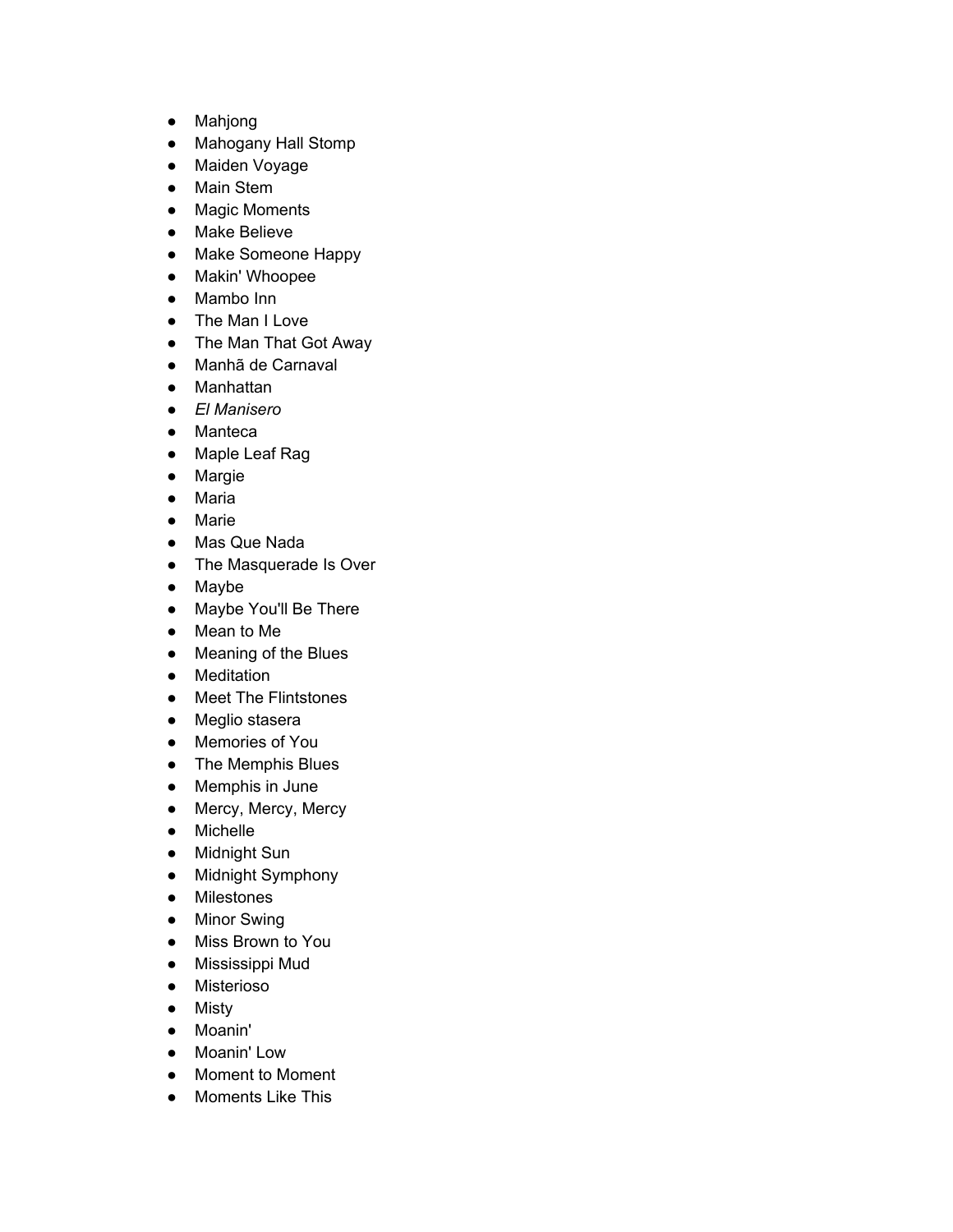- [Moment's Notice](https://en.wikipedia.org/wiki/Moment%27s_Notice)
- [Mon Homme](https://en.wikipedia.org/wiki/Mon_Homme)
- [Mona Lisa](https://en.wikipedia.org/wiki/Mona_Lisa_(Nat_King_Cole_song))
- [A Monday Date](https://en.wikipedia.org/w/index.php?title=A_Monday_Date&action=edit&redlink=1)
- [Monk's Dream](https://en.wikipedia.org/wiki/Monk%27s_Dream_(Thelonious_Monk_album))
- [Monk's Mood](https://en.wikipedia.org/w/index.php?title=Monk%27s_Mood&action=edit&redlink=1)
- [The Mooche](https://en.wikipedia.org/wiki/The_Mooche)
- [Mood Indigo](https://en.wikipedia.org/wiki/Mood_Indigo)
- [Moody's Mood for Love](https://en.wikipedia.org/wiki/Moody%27s_Mood_for_Love)
- [Moonburn](https://en.wikipedia.org/wiki/Moonburn)
- [Moon Dreams](https://en.wikipedia.org/wiki/Moon_Dreams)
- [Moon River](https://en.wikipedia.org/wiki/Moon_River)
- [Moon Song \(That Wasn't Meant for Me\)](https://en.wikipedia.org/wiki/Moon_Song_(That_Wasn%27t_Meant_for_Me))
- [Moonglow](https://en.wikipedia.org/wiki/Moonglow_(song))
- [Moonlight Becomes You](https://en.wikipedia.org/wiki/Moonlight_Becomes_You_(song))
- [Moonlight in Vermont](https://en.wikipedia.org/wiki/Moonlight_in_Vermont_(song))
- [Moonlight Serenade](https://en.wikipedia.org/wiki/Moonlight_Serenade)
- [Moonray](https://en.wikipedia.org/w/index.php?title=Moonray_(1959_song)&action=edit&redlink=1)
- [Moose the Mooche](https://en.wikipedia.org/wiki/Moose_the_Mooche)
- [More](https://en.wikipedia.org/wiki/More_(Theme_from_Mondo_Cane))
- [The More I See You](https://en.wikipedia.org/wiki/The_More_I_See_You)
- [More Than You Know](https://en.wikipedia.org/wiki/More_Than_You_Know_(1929_song))
- *[Die Moritat von Mackie Messer](https://en.wikipedia.org/wiki/Die_Moritat_von_Mackie_Messer)*
- [Morning](https://en.wikipedia.org/wiki/Morning_(Clare_Fischer_composition))
- [Morning Dance](https://en.wikipedia.org/wiki/Morning_Dance_(song))
- [The Most Beautiful Girl in the World](https://en.wikipedia.org/wiki/The_Most_Beautiful_Girl_in_the_World_(1935_song))
- [Moten Swing](https://en.wikipedia.org/wiki/Moten_Swing)
- *[Motherless Child](https://en.wikipedia.org/wiki/Motherless_Child)*
- [Mountain Greenery](https://en.wikipedia.org/wiki/Mountain_Greenery)
- [Move](https://en.wikipedia.org/wiki/Denzil_Best)
- [Mr. Bojangles](https://en.wikipedia.org/wiki/Mr._Bojangles_(song))
- [Mr. Lucky](https://en.wikipedia.org/w/index.php?title=Mr._Lucky_(song)&action=edit&redlink=1)
- [Mr. P.C.](https://en.wikipedia.org/wiki/Mr._P.C._(composition))
- [Mr. Pastorius](https://en.wikipedia.org/w/index.php?title=Mr._Pastorius&action=edit&redlink=1)
- [Music from Beyond the Moon](https://en.wikipedia.org/w/index.php?title=Music_from_Beyond_the_Moon&action=edit&redlink=1)
- [Muskrat Ramble](https://en.wikipedia.org/wiki/Muskrat_Ramble)
- [My Attorney Bernie](https://en.wikipedia.org/w/index.php?title=My_Attorney_Bernie&action=edit&redlink=1)
- [My Baby Just Cares for Me](https://en.wikipedia.org/wiki/My_Baby_Just_Cares_for_Me)
- [My Blue Heaven](https://en.wikipedia.org/wiki/My_Blue_Heaven_(song))
- [My Buddy](https://en.wikipedia.org/wiki/My_Buddy_(song))
- [My Darling, My Darling](https://en.wikipedia.org/wiki/My_Darling,_My_Darling)
- [My Favorite Things](https://en.wikipedia.org/wiki/My_Favorite_Things_(song))
- [My Foolish Heart](https://en.wikipedia.org/wiki/My_Foolish_Heart_(song))
- [My Funny Valentine](https://en.wikipedia.org/wiki/My_Funny_Valentine)
- [My Heart Belongs to Daddy](https://en.wikipedia.org/wiki/My_Heart_Belongs_to_Daddy)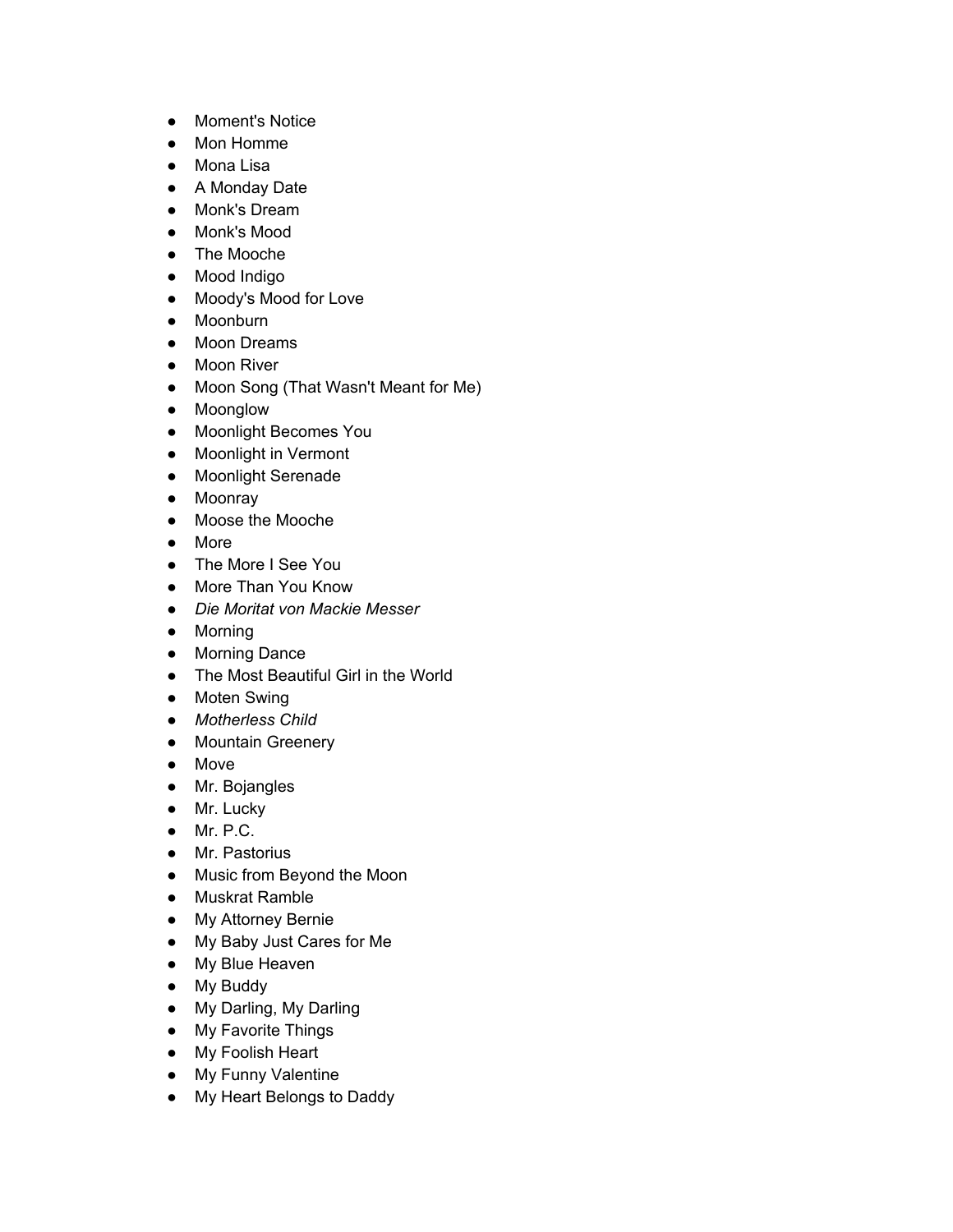- [My Heart Stood Still](https://en.wikipedia.org/wiki/My_Heart_Stood_Still)
- [My Honey's Lovin' Arms](https://en.wikipedia.org/w/index.php?title=My_Honey%27s_Lovin%27_Arms&action=edit&redlink=1)
- [My Ideal](https://en.wikipedia.org/w/index.php?title=My_Ideal&action=edit&redlink=1)
- [My Little Brown Book](https://en.wikipedia.org/w/index.php?title=My_Little_Brown_Book&action=edit&redlink=1)
- [My Little Suede Shoes](https://en.wikipedia.org/w/index.php?title=My_Little_Suede_Shoes&action=edit&redlink=1)
- [My Mammy](https://en.wikipedia.org/wiki/My_Mammy)
- *[My Man](https://en.wikipedia.org/wiki/My_Man)*
- [My Man Is Gone Now](https://en.wikipedia.org/w/index.php?title=My_Man_Is_Gone_Now&action=edit&redlink=1)
- [My Melancholy Baby](https://en.wikipedia.org/wiki/My_Melancholy_Baby)
- [My Monday Date](https://en.wikipedia.org/w/index.php?title=My_Monday_Date&action=edit&redlink=1)
- [My Old Flame](https://en.wikipedia.org/w/index.php?title=My_Old_Flame&action=edit&redlink=1)
- [My One and Only Love](https://en.wikipedia.org/wiki/My_One_and_Only_Love)
- [My Reverie](https://en.wikipedia.org/wiki/My_Reverie)
- [My Resistance Is Low](https://en.wikipedia.org/wiki/My_Resistance_Is_Low)
- [My Romance](https://en.wikipedia.org/wiki/My_Romance_(song))
- [My Shining Hour](https://en.wikipedia.org/wiki/My_Shining_Hour)
- [My Ship](https://en.wikipedia.org/wiki/My_Ship)
- [My Silent Love](https://en.wikipedia.org/w/index.php?title=My_Silent_Love&action=edit&redlink=1)

# N

- [Nagasaki](https://en.wikipedia.org/wiki/Nagasaki_(song))
- [Naima](https://en.wikipedia.org/wiki/Naima)
- [Nancy \(With the Laughing Face\)](https://en.wikipedia.org/wiki/Nancy_(With_the_Laughing_Face))
- [Nardis](https://en.wikipedia.org/wiki/Nardis_(composition))
- [Nature Boy](https://en.wikipedia.org/wiki/Nature_Boy)
- [Near You](https://en.wikipedia.org/wiki/Near_You)
- [Nefertiti](https://en.wikipedia.org/w/index.php?title=Nefertiti_(Wayne_Shorter_song)&action=edit&redlink=1)
- [The Nearness of You](https://en.wikipedia.org/wiki/The_Nearness_of_You)
- [Nem Um Talvez](https://en.wikipedia.org/wiki/Nem_Um_Talvez)
- [Never Let Me Go](https://en.wikipedia.org/w/index.php?title=Never_Let_Me_Go_(1956_song)&action=edit&redlink=1)
- [Never My Love](https://en.wikipedia.org/wiki/Never_My_Love)
- [Nevertheless \(I'm in Love with You\)](https://en.wikipedia.org/wiki/Nevertheless_(I%27m_in_Love_with_You))
- [New Orleans](https://en.wikipedia.org/wiki/New_Orleans_(Hoagy_Carmichael_song))
- [Nica's Dream](https://en.wikipedia.org/wiki/Nica%27s_Dream)
- [Nice 'n' Easy](https://en.wikipedia.org/wiki/Nice_%27n%27_Easy)
- [Night and Day](https://en.wikipedia.org/wiki/Night_and_Day_(song))
- [The Night Has a Thousand Eyes](https://en.wikipedia.org/wiki/The_Night_Has_a_Thousand_Eyes_(jazz_standard))
- [A Night in Tunisia](https://en.wikipedia.org/wiki/A_Night_in_Tunisia)
- [The Night Is Young \(And You're So Beautiful\)](https://en.wikipedia.org/w/index.php?title=The_Night_Is_Young_(And_You%27re_So_Beautiful)&action=edit&redlink=1)
- [Night Train](https://en.wikipedia.org/wiki/Night_Train_(composition))
- [A Nightingale Sang in Berkeley Square](https://en.wikipedia.org/wiki/A_Nightingale_Sang_in_Berkeley_Square_(song))
- [No Other Love](https://en.wikipedia.org/wiki/No_Other_Love_(1953_song))
- [No Moon At All](https://en.wikipedia.org/w/index.php?title=No_Moon_At_All&action=edit&redlink=1)
- *[No More Blues](https://en.wikipedia.org/wiki/Chega_de_Saudade)*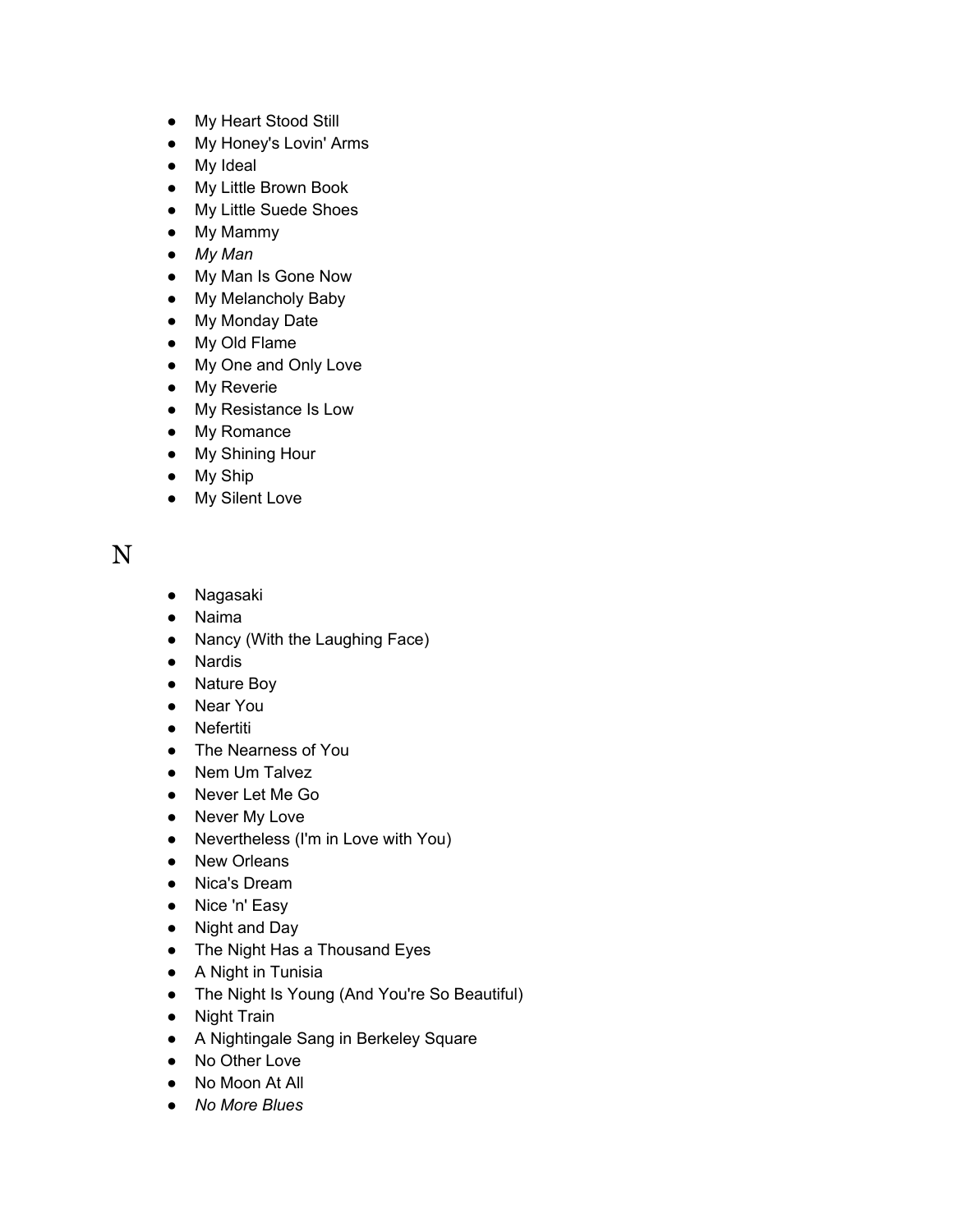- [No Smoke Blues](https://en.wikipedia.org/w/index.php?title=No_Smoke_Blues&action=edit&redlink=1)
- [No Tabuleiro da Baiana](https://en.wikipedia.org/wiki/No_Tabuleiro_da_Baiana)
- [Nobody Else But Me](https://en.wikipedia.org/wiki/Nobody_Else_But_Me)
- [Nobody's Sweetheart Now](https://en.wikipedia.org/wiki/Nobody%27s_Sweetheart_Now)
- [Noreen's Nocturne](https://en.wikipedia.org/w/index.php?title=Noreen%27s_Nocturne&action=edit&redlink=1)
- [Now It Can Be Told](https://en.wikipedia.org/wiki/Now_It_Can_Be_Told)
- [Now's the Time](https://en.wikipedia.org/wiki/Now%27s_the_Time_(Charlie_Parker_song))
- [Nuages](https://en.wikipedia.org/wiki/Nuages)

O

- *[O Barquinho](https://en.wikipedia.org/w/index.php?title=Little_Boat&action=edit&redlink=1)*
- [An Occasional Man](https://en.wikipedia.org/wiki/An_Occasional_Man)
- [Of Thee I Sing](https://en.wikipedia.org/wiki/Of_Thee_I_Sing_(song))
- [Oh, Lady Be Good!](https://en.wikipedia.org/wiki/Oh,_Lady_Be_Good!)
- [Oh My](https://en.wikipedia.org/w/index.php?title=Oh_My_(Joe_Greene_song)&action=edit&redlink=1)
- [Oh, You Crazy Moon](https://en.wikipedia.org/wiki/Oh,_You_Crazy_Moon)
- [Ol' Man River](https://en.wikipedia.org/wiki/Ol%27_Man_River)
- [Ole Buttermilk Sky](https://en.wikipedia.org/w/index.php?title=Ole_Buttermilk_Sky&action=edit&redlink=1)
- [Old Devil Moon](https://en.wikipedia.org/wiki/Old_Devil_Moon)
- [Old Folks at Home](https://en.wikipedia.org/wiki/Old_Folks_at_Home)
- [Oleo](https://en.wikipedia.org/wiki/Oleo_(song))
- [Olha pro céu](https://en.wikipedia.org/w/index.php?title=Olha_pro_c%C3%A9u&action=edit&redlink=1) (Look to the Sky)
- [On Green Dolphin Street](https://en.wikipedia.org/wiki/On_Green_Dolphin_Street_(song))
- [On the Alamo](https://en.wikipedia.org/wiki/On_the_Alamo)
- [On the Street Where You Live](https://en.wikipedia.org/wiki/On_the_Street_Where_You_Live)
- [On the Sunny Side of the Street](https://en.wikipedia.org/wiki/On_the_Sunny_Side_of_the_Street)
- [Once I Loved](https://en.wikipedia.org/wiki/Once_I_Loved)
- [Once in a While](https://en.wikipedia.org/wiki/Once_in_a_While_(1937_song))
- [Once in Love With Amy](https://en.wikipedia.org/w/index.php?title=Once_in_Love_With_Amy&action=edit&redlink=1)
- [One Morning in May](https://en.wikipedia.org/wiki/One_Morning_in_May_(song))
- [One Note Samba](https://en.wikipedia.org/wiki/One_Note_Samba)
- [One O'Clock Jump](https://en.wikipedia.org/wiki/One_O%27Clock_Jump)
- [The Only One I Love Belongs to Somebody Else](https://en.wikipedia.org/w/index.php?title=The_Only_One_I_Love_Belongs_to_Somebody_Else&action=edit&redlink=1)
- [Oop Bop Sh'Bam](https://en.wikipedia.org/wiki/Oop_Bop_Sh%27Bam)
- [Opus de Funk](https://en.wikipedia.org/wiki/Opus_de_Funk_(song))
- [Orange Colored Sky](https://en.wikipedia.org/wiki/Orange_Colored_Sky)
- [Orbits](https://en.wikipedia.org/w/index.php?title=Orbits_(song)&action=edit&redlink=1)
- [Organ Grinder's Swing](https://en.wikipedia.org/wiki/Organ_Grinder%27s_Swing)
- [Ornithology](https://en.wikipedia.org/wiki/Ornithology_(composition))
- [Our Delight](https://en.wikipedia.org/wiki/Our_Delight)
- [Out of Nowhere](https://en.wikipedia.org/wiki/Out_of_Nowhere_(Johnny_Green_song))
- [Out of This World](https://en.wikipedia.org/wiki/Out_of_This_World_(Johnny_Mercer_song))
- [Over the Rainbow](https://en.wikipedia.org/wiki/Over_the_Rainbow)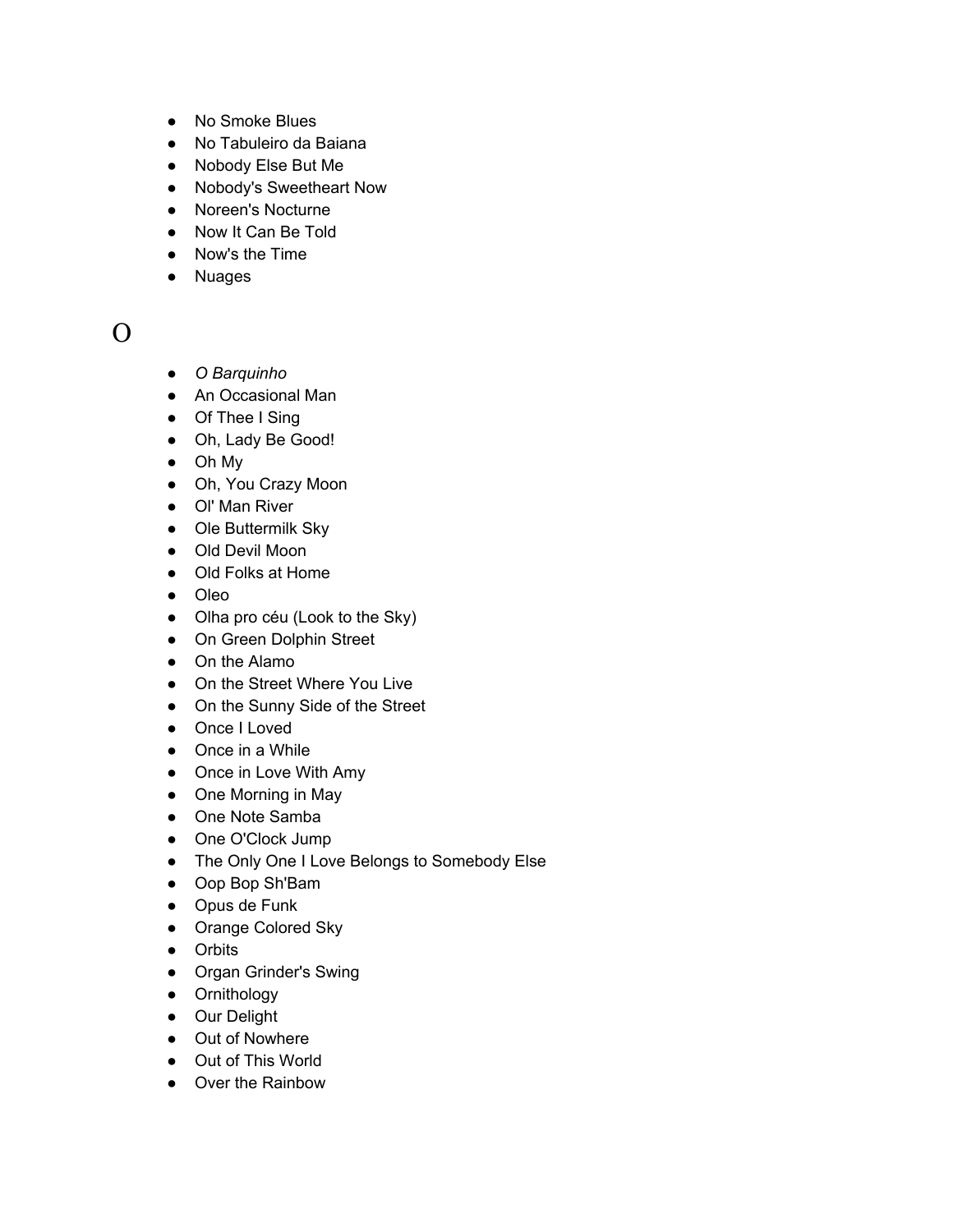- P
- [Panama](https://en.wikipedia.org/wiki/Panama_(jazz_standard))
- [Pannonica](https://en.wikipedia.org/w/index.php?title=Pannonica_(composition)&action=edit&redlink=1)
- [Papa Loves Mambo](https://en.wikipedia.org/wiki/Papa_Loves_Mambo)
- [Paper Doll](https://en.wikipedia.org/wiki/Paper_Doll_(song))
- *[A Paper Moon](https://en.wikipedia.org/wiki/It%27s_Only_a_Paper_Moon)*
- [Parisian Thoroughfare](https://en.wikipedia.org/w/index.php?title=Parisian_Thoroughfare&action=edit&redlink=1)
- [Park Avenue Fantasy](https://en.wikipedia.org/w/index.php?title=Park_Avenue_Fantasy&action=edit&redlink=1)
- [Parker's Mood](https://en.wikipedia.org/w/index.php?title=Parker%27s_Mood&action=edit&redlink=1)
- [The Party's Over](https://en.wikipedia.org/wiki/The_Party%27s_Over_(1956_song))
- [Passion Flower](https://en.wikipedia.org/w/index.php?title=Passion_Flower_(composition)&action=edit&redlink=1)
- [Peace](https://en.wikipedia.org/wiki/Peace_(Horace_Silver_song))
- [Peace Piece](https://en.wikipedia.org/wiki/Peace_Piece)
- [The Peacocks](https://en.wikipedia.org/w/index.php?title=The_Peacocks_(song)&action=edit&redlink=1)
- [The Peanut Vendor](https://en.wikipedia.org/wiki/The_Peanut_Vendor)
- [Peel Me a Grape](https://en.wikipedia.org/wiki/Peel_Me_a_Grape)
- [Peg O' My Heart](https://en.wikipedia.org/wiki/Peg_O%27_My_Heart)
- [Pennies from Heaven](https://en.wikipedia.org/wiki/Pennies_from_Heaven_(song))
- [A Penny for Your Thoughts](https://en.wikipedia.org/wiki/A_Penny_for_Your_Thoughts_(song))
- [Pensativa](https://en.wikipedia.org/wiki/Pensativa)
- [Penthouse Serenade](https://en.wikipedia.org/wiki/Penthouse_Serenade)
- [People](https://en.wikipedia.org/wiki/People_(1964_song))
- [People Will Say We're in Love](https://en.wikipedia.org/wiki/People_Will_Say_We%27re_in_Love)
- [Perdido](https://en.wikipedia.org/wiki/Perdido_(song))
- [Perfidia](https://en.wikipedia.org/wiki/Perfidia)
- [Peter Gunn](https://en.wikipedia.org/wiki/Peter_Gunn_(song))
- [Petite Fleur](https://en.wikipedia.org/wiki/Petite_Fleur)
- [Phase Dance](https://en.wikipedia.org/w/index.php?title=Phase_Dance&action=edit&redlink=1)
- [Picadillo](https://en.wikipedia.org/w/index.php?title=Picadillo_(song)&action=edit&redlink=1)
- [Pick Yourself Up](https://en.wikipedia.org/wiki/Pick_Yourself_Up)
- [Pinetop's Boogie Woogie](https://en.wikipedia.org/wiki/Pinetop%27s_Boogie_Woogie)
- [The Pink Panther Theme](https://en.wikipedia.org/wiki/The_Pink_Panther_Theme)
- [Please Be Kind](https://en.wikipedia.org/wiki/Please_Be_Kind)
- *[\(Please\) Do It Again](https://en.wikipedia.org/wiki/(Please)_Do_It_Again)*
- [Please Don't Talk About Me When I'm Gone](https://en.wikipedia.org/wiki/Please_Don%27t_Talk_About_Me_When_I%27m_Gone)
- [Please Send Me Someone to Love](https://en.wikipedia.org/wiki/Please_Send_Me_Someone_to_Love)
- [Poinciana](https://en.wikipedia.org/wiki/Poinciana_(song))
- [Polka Dots and Moonbeams](https://en.wikipedia.org/wiki/Polka_Dots_and_Moonbeams)
- [Ponta de Areia](https://en.wikipedia.org/w/index.php?title=Ponta_de_Areia&action=edit&redlink=1)
- [Poor Butterfly](https://en.wikipedia.org/wiki/Poor_Butterfly)
- [Portrait of Jennie](https://en.wikipedia.org/wiki/Portrait_of_Jennie_(song))
- [Potato Head Blues](https://en.wikipedia.org/wiki/Potato_Head_Blues)
- [The Preacher](https://en.wikipedia.org/wiki/The_Preacher_(Horace_Silver_song))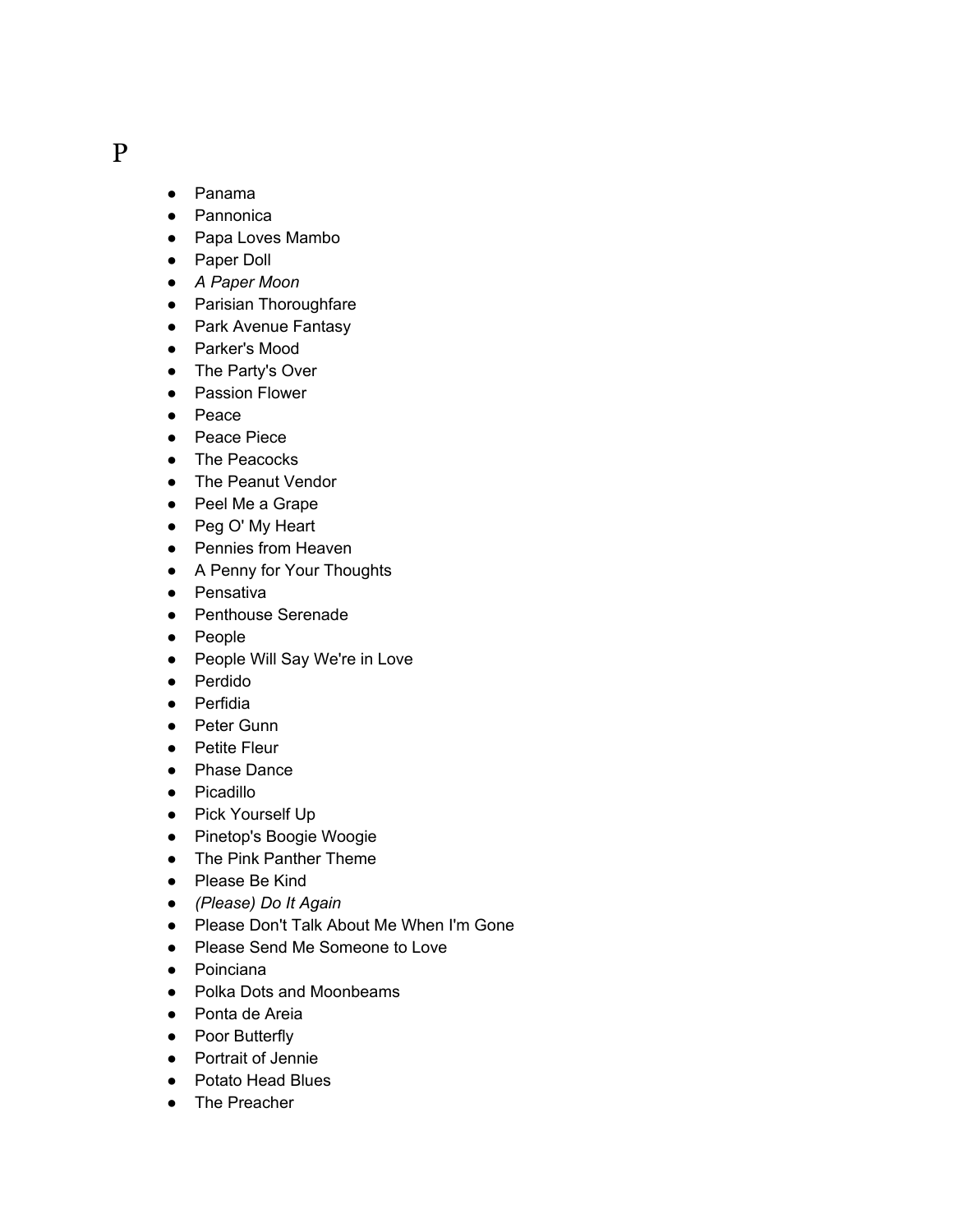- [Prelude to a Kiss](https://en.wikipedia.org/wiki/Prelude_to_a_Kiss_(song))
- [Prisoner of Love](https://en.wikipedia.org/wiki/Prisoner_of_Love_(1931_song))
- [P.S. I Love You](https://en.wikipedia.org/wiki/P.S._I_Love_You_(1934_song))
- [Put Your Dreams Away \(For Another Day\)](https://en.wikipedia.org/wiki/Put_Your_Dreams_Away_(For_Another_Day))
- [Puttin' On the Ritz](https://en.wikipedia.org/wiki/Puttin%27_On_the_Ritz)

# Q

- [Quasimodo](https://en.wikipedia.org/w/index.php?title=Quasimodo_(song)&action=edit&redlink=1)
- [Que reste-t-il de nos amours ?](https://en.wikipedia.org/wiki/Que_reste-t-il_de_nos_amours_%3F)
- [Que Sera, Sera \(Whatever Will Be, Will Be\)](https://en.wikipedia.org/wiki/Que_Sera,_Sera_(Whatever_Will_Be,_Will_Be))
- *[¿Quién será?](https://en.wikipedia.org/wiki/Sway_(song))*
- *[Quiet Nights of Quiet Stars](https://en.wikipedia.org/wiki/Corcovado_(song))*
- [Quizás, Quizás, Quizás](https://en.wikipedia.org/wiki/Quiz%C3%A1s,_Quiz%C3%A1s,_Quiz%C3%A1s)

# R

- [Rain Check](https://en.wikipedia.org/w/index.php?title=Rain_Check_(Billy_Strayhorn_song)&action=edit&redlink=1)
- [Ray's Idea](https://en.wikipedia.org/w/index.php?title=Ray%27s_Idea&action=edit&redlink=1)
- [Red Clay](https://en.wikipedia.org/wiki/Red_Clay)
- [Red Cross](https://en.wikipedia.org/w/index.php?title=Red_Cross_(composition)&action=edit&redlink=1)
- [Red Sails in the Sunset](https://en.wikipedia.org/wiki/Red_Sails_in_the_Sunset_(song))
- [Red Top](https://en.wikipedia.org/w/index.php?title=Red_Top_(song)&action=edit&redlink=1)
- [Reflections](https://en.wikipedia.org/wiki/Reflections_(Thelonious_Monk_song))
- [Relaxin' at Camarillo](https://en.wikipedia.org/w/index.php?title=Relaxin%27_at_Camarillo_(song)&action=edit&redlink=1)
- [Remember](https://en.wikipedia.org/wiki/Remember_(1925_song))
- [Rhythm-A-Ning](https://en.wikipedia.org/wiki/Rhythm-A-Ning)
- [Right As Rain](https://en.wikipedia.org/w/index.php?title=Right_As_Rain&action=edit&redlink=1)
- [Ring Dem Bells](https://en.wikipedia.org/w/index.php?title=Ring_Dem_Bells_(song)&action=edit&redlink=1)
- [Riverboat Shuffle](https://en.wikipedia.org/wiki/Riverboat_Shuffle)
- [Robbins' Nest](https://en.wikipedia.org/w/index.php?title=Robbins%27_Nest&action=edit&redlink=1)
- [Rockin' Chair](https://en.wikipedia.org/wiki/Rockin%27_Chair_(1929_song))
- [Rockin' in Rhythm](https://en.wikipedia.org/wiki/Rockin%27_in_Rhythm)
- [Rocks in My Bed](https://en.wikipedia.org/wiki/Rocks_in_My_Bed)
- [Roll 'Em](https://en.wikipedia.org/w/index.php?title=Roll_%27Em&action=edit&redlink=1)
- [Rosalie](https://en.wikipedia.org/w/index.php?title=Rosalie_(Cole_Porter_song)&action=edit&redlink=1)
- [Rose of the Rio Grande](https://en.wikipedia.org/wiki/Rose_of_the_Rio_Grande)
- [Rose Room](https://en.wikipedia.org/wiki/Rose_Room)
- [Rosetta](https://en.wikipedia.org/w/index.php?title=Rosetta_(song)&action=edit&redlink=1)
- ['Round Midnight](https://en.wikipedia.org/wiki/%27Round_Midnight_(song))
- [Route 66](https://en.wikipedia.org/wiki/Route_66_(song))
- [Royal Garden Blues](https://en.wikipedia.org/wiki/Royal_Garden_Blues)
- [Ruby](https://en.wikipedia.org/wiki/Ruby_(1952_song))
- [Ruby, My Dear](https://en.wikipedia.org/wiki/Ruby,_My_Dear)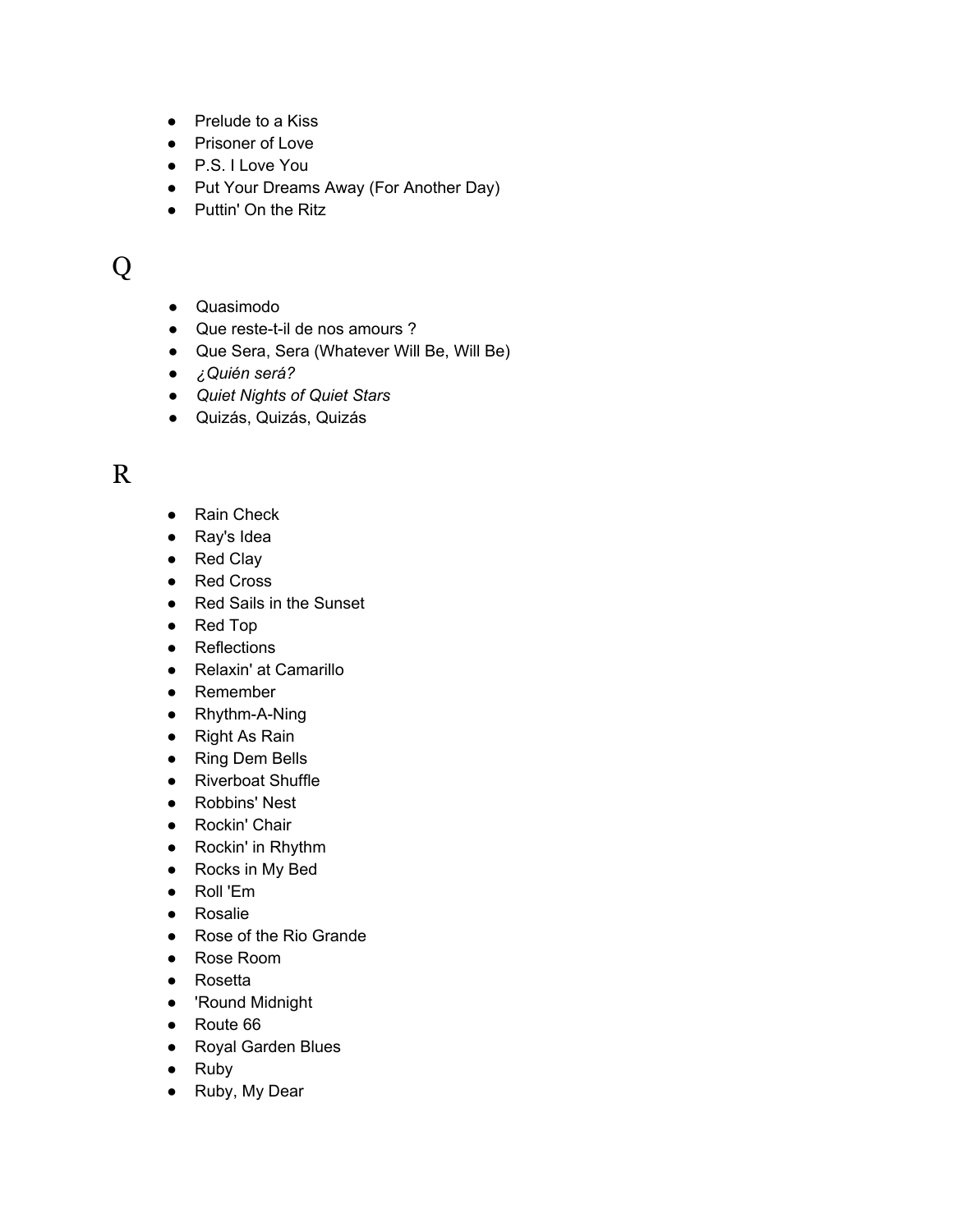- [Rudolph the Red-Nosed Reindeer](https://en.wikipedia.org/wiki/Rudolph_the_Red-Nosed_Reindeer_(song))
- [Runnin' Wild](https://en.wikipedia.org/wiki/Runnin%27_Wild_(1922_song))
- [Russian Lullaby](https://en.wikipedia.org/wiki/Russian_Lullaby)

### S

#### ['S Wonderful](https://en.wikipedia.org/wiki/%27S_Wonderful)

- *[Saint James Infirmary](https://en.wikipedia.org/wiki/St._James_Infirmary_(song))*
- [Saint Louis Blues](https://en.wikipedia.org/wiki/Saint_Louis_Blues_(song))
- [Salt Peanuts](https://en.wikipedia.org/wiki/Salt_Peanuts)
- [Samba de Orfeu](https://en.wikipedia.org/w/index.php?title=Samba_de_Orfeu&action=edit&redlink=1)
- *[Samba de Uma Nota Só](https://en.wikipedia.org/wiki/One_Note_Samba)*
- [Santa Claus Is Coming to Town](https://en.wikipedia.org/wiki/Santa_Claus_Is_Coming_to_Town)
- [Satin Doll](https://en.wikipedia.org/wiki/Satin_Doll)
- [Saturday Night \(Is the Loneliest Night of the Week\)](https://en.wikipedia.org/wiki/Saturday_Night_(Is_the_Loneliest_Night_of_the_Week))
- [Say It Isn't So](https://en.wikipedia.org/wiki/Say_It_Isn%27t_So_(Irving_Berlin_song))
- [Say It with Music](https://en.wikipedia.org/wiki/Say_It_with_Music)
- [Scrapple from the Apple](https://en.wikipedia.org/wiki/Scrapple_from_the_Apple)
- [The Second Time Around](https://en.wikipedia.org/wiki/The_Second_Time_Around)
- [Secret Love](https://en.wikipedia.org/wiki/Secret_Love_(Doris_Day_song))
- [See See Rider](https://en.wikipedia.org/wiki/See_See_Rider)
- [Send a Little Love My Way](https://en.wikipedia.org/wiki/Send_a_Little_Love_My_Way)
- [Send in the Clowns](https://en.wikipedia.org/wiki/Send_in_the_Clowns)
- [Señor Blues](https://en.wikipedia.org/wiki/Se%C3%B1or_Blues_(song))
- [Sensa Fine](https://en.wikipedia.org/w/index.php?title=Sensa_Fine&action=edit&redlink=1)
- [Sent for You Yesterday](https://en.wikipedia.org/w/index.php?title=Sent_for_You_Yesterday_(song)&action=edit&redlink=1)
- [Sentimental Me](https://en.wikipedia.org/wiki/Sentimental_Me)
- [September in the Rain](https://en.wikipedia.org/wiki/September_in_the_Rain)
- [The September of My Years](https://en.wikipedia.org/wiki/The_September_of_My_Years)
- [September Song](https://en.wikipedia.org/wiki/September_Song)
- [Serenade in Blue](https://en.wikipedia.org/wiki/Serenade_in_Blue)
- [Serenata](https://en.wikipedia.org/w/index.php?title=Serenata_(song)&action=edit&redlink=1)
- [Seven Come Eleven](https://en.wikipedia.org/w/index.php?title=Seven_Come_Eleven&action=edit&redlink=1)
- [The Shadow of Your Smile](https://en.wikipedia.org/wiki/The_Shadow_of_Your_Smile)
- [Shanghai Shuffle](https://en.wikipedia.org/wiki/Shanghai_Shuffle)
- [Shaw Nuff](https://en.wikipedia.org/w/index.php?title=Shaw_Nuff&action=edit&redlink=1)
- [The Sheik of Araby](https://en.wikipedia.org/wiki/The_Sheik_of_Araby)
- [She Didn't Say Yes](https://en.wikipedia.org/wiki/She_Didn%27t_Say_Yes)
- [She's Funny That Way](https://en.wikipedia.org/wiki/She%27s_Funny_That_Way)
- [Shim-Me-Sha-Wabble](https://en.wikipedia.org/w/index.php?title=Shim-Me-Sha-Wabble&action=edit&redlink=1)
- [Shine](https://en.wikipedia.org/wiki/Shine_(1910_song))
- [Shine on Harvest Moon](https://en.wikipedia.org/wiki/Shine_on_Harvest_Moon)
- [Shiny Stockings](https://en.wikipedia.org/w/index.php?title=Shiny_Stockings&action=edit&redlink=1)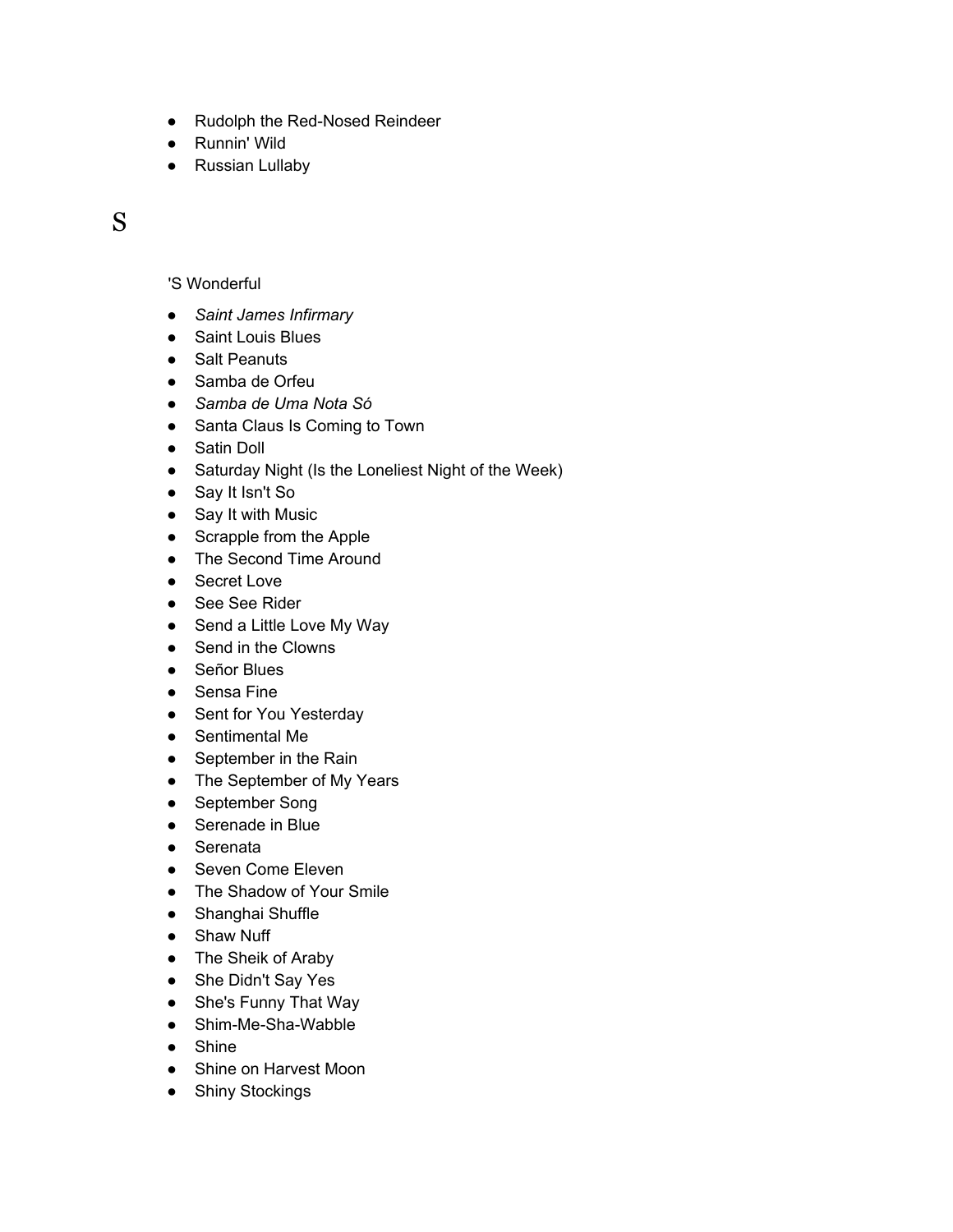- [A Ship Without a Sail](https://en.wikipedia.org/wiki/A_Ship_Without_a_Sail)
- [Shoe Shine Boy](https://en.wikipedia.org/w/index.php?title=Shoe_Shine_Boy&action=edit&redlink=1)
- [Shoo-Fly Pie and Apple Pan Dowdy](https://en.wikipedia.org/wiki/Shoo-Fly_Pie_and_Apple_Pan_Dowdy)
- [The Single Petal of a Rose](https://en.wikipedia.org/w/index.php?title=The_Single_Petal_of_a_Rose&action=edit&redlink=1)
- *[Shulie A Bop](https://en.wikipedia.org/wiki/Summertime_(George_Gershwin_song))*
- [Si Todos Fuesen Iguales a Ti](https://en.wikipedia.org/wiki/Si_Todos_Fuesen_Iguales_a_Ti)
- [Si Tu Savais](https://en.wikipedia.org/w/index.php?title=Si_Tu_Savais&action=edit&redlink=1)
- [The Sidewinder](https://en.wikipedia.org/wiki/The_Sidewinder_(song))
- [Signing Off](https://en.wikipedia.org/wiki/Signing_Off)
- [Silent Night](https://en.wikipedia.org/wiki/Silent_Night)
- [Since I Fell for You](https://en.wikipedia.org/wiki/Since_I_Fell_for_You)
- [Sing for Your Supper](https://en.wikipedia.org/wiki/Sing_for_Your_Supper)
- [Sing Me a Swing Song](https://en.wikipedia.org/w/index.php?title=Sing_Me_a_Swing_Song&action=edit&redlink=1)
- [Sing My Heart](https://en.wikipedia.org/wiki/Sing_My_Heart)
- [Sing, Sing, Sing \(With a Swing\)](https://en.wikipedia.org/wiki/Sing,_Sing,_Sing_(With_a_Swing))
- [Sing, You Sinners](https://en.wikipedia.org/wiki/Sing,_You_Sinners_(song))
- [Singin' in the Rain](https://en.wikipedia.org/wiki/Singin%27_in_the_Rain_(song))
- [Sippin' at Bells](https://en.wikipedia.org/w/index.php?title=Sippin%27_at_Bells&action=edit&redlink=1)
- [Sister Sadie](https://en.wikipedia.org/wiki/Sister_Sadie)
- [Sittin' and Rockin'](https://en.wikipedia.org/w/index.php?title=Sittin%27_and_Rockin%27&action=edit&redlink=1)
- [Skylark](https://en.wikipedia.org/wiki/Skylark_(song))
- [Sleigh Ride in July](https://en.wikipedia.org/w/index.php?title=Sleigh_Ride_in_July&action=edit&redlink=1)
- [Sleep Warm](https://en.wikipedia.org/wiki/Sleep_Warm)
- [A Sleepin' Bee](https://en.wikipedia.org/wiki/A_Sleepin%27_Bee)
- *[Sleepy Time Down South](https://en.wikipedia.org/wiki/When_It%27s_Sleepy_Time_Down_South)*
- *[Slow Boat to China](https://en.wikipedia.org/wiki/(I%27d_Like_to_Get_You_on_a)_Slow_Boat_to_China)*
- [Smile](https://en.wikipedia.org/wiki/Smile_(Charlie_Chaplin_song))
- [Smoke Gets in Your Eyes](https://en.wikipedia.org/wiki/Smoke_Gets_in_Your_Eyes)
- [Smooth Sailing](https://en.wikipedia.org/wiki/Smooth_Sailing)
- [Snake Rag](https://en.wikipedia.org/wiki/Snake_Rag)
- [Snowfall](https://en.wikipedia.org/w/index.php?title=Snowfall_(song)&action=edit&redlink=1)
- [So in Love \(Am I\)](https://en.wikipedia.org/w/index.php?title=So_in_Love_(Am_I)&action=edit&redlink=1)
- [So Long, Big Time!](https://en.wikipedia.org/w/index.php?title=So_Long,_Big_Time!&action=edit&redlink=1)
- [So Rare](https://en.wikipedia.org/wiki/So_Rare)
- [So What](https://en.wikipedia.org/wiki/So_What_(composition))
- [Soft Lights and Sweet Music](https://en.wikipedia.org/wiki/Soft_Lights_and_Sweet_Music)
- [Soft Winds](https://en.wikipedia.org/wiki/Soft_Winds)
- [Softly, as I Leave You](https://en.wikipedia.org/wiki/Softly,_as_I_Leave_You_(song))
- [Softly, as in a Morning Sunrise](https://en.wikipedia.org/wiki/Softly,_as_in_a_Morning_Sunrise)
- [Solar](https://en.wikipedia.org/wiki/Solar_(composition))
- *[Solitude](https://en.wikipedia.org/wiki/(In_My)_Solitude)*
- [Sombre Demijour](https://en.wikipedia.org/w/index.php?title=Sombre_Demijour&action=edit&redlink=1)
- [Some of These Days](https://en.wikipedia.org/wiki/Some_of_These_Days)
- [Some Other Spring](https://en.wikipedia.org/w/index.php?title=Some_Other_Spring_(song)&action=edit&redlink=1)
- [Some Skunk Funk](https://en.wikipedia.org/wiki/Some_Skunk_Funk)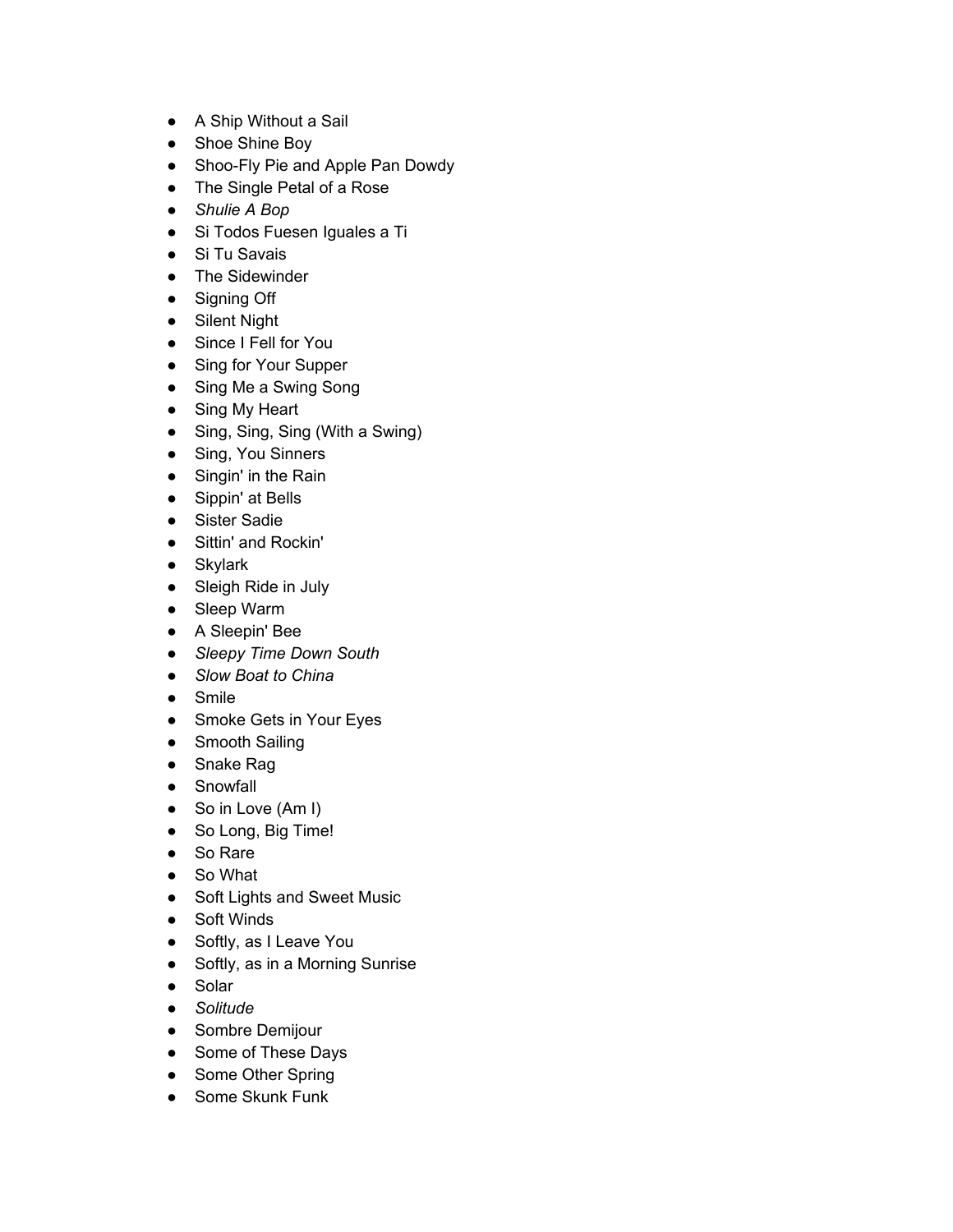- [Somebody Loves Me](https://en.wikipedia.org/wiki/Somebody_Loves_Me)
- [Somebody Loves You](https://en.wikipedia.org/wiki/Somebody_Loves_You_(1932_song))
- [Somebody Stole My Gal](https://en.wikipedia.org/wiki/Somebody_Stole_My_Gal)
- [Someday My Prince Will Come](https://en.wikipedia.org/wiki/Someday_My_Prince_Will_Come)
- [Someday Sweetheart](https://en.wikipedia.org/wiki/Someday_Sweetheart)
- [Someday \(You'll Want Me to Want You\)](https://en.wikipedia.org/wiki/Someday_(You%27ll_Want_Me_to_Want_You))
- [Someone to Light Up My Life](https://en.wikipedia.org/wiki/Someone_to_Light_Up_My_Life)
- [Someone to Watch Over Me](https://en.wikipedia.org/wiki/Someone_to_Watch_Over_Me_(song))
- [Something Cool](https://en.wikipedia.org/wiki/Something_Cool)
- [Something to Live For](https://en.wikipedia.org/wiki/Something_to_Live_For_(song))
- [Sometime Ago](https://en.wikipedia.org/w/index.php?title=Sometime_Ago&action=edit&redlink=1)
- [Sometimes I Feel Like a Motherless Child](https://en.wikipedia.org/wiki/Sometimes_I_Feel_Like_a_Motherless_Child)
- [Sometimes I'm Happy \(Sometimes I'm Blue\)](https://en.wikipedia.org/wiki/Sometimes_I%27m_Happy_(Sometimes_I%27m_Blue))
- *[Somewhere Over the Rainbow](https://en.wikipedia.org/wiki/Over_the_Rainbow)*
- [Song for My Father](https://en.wikipedia.org/wiki/Song_for_My_Father_(song))
- [A Song for You](https://en.wikipedia.org/wiki/A_Song_for_You)
- [The Song Is Ended](https://en.wikipedia.org/w/index.php?title=The_Song_Is_Ended&action=edit&redlink=1)
- [The Song Is You](https://en.wikipedia.org/wiki/The_Song_Is_You_(song))
- [Song of India](https://en.wikipedia.org/wiki/Song_of_India_(song))
- *[Song of the Tree](https://en.wikipedia.org/wiki/Poinciana_(song))*
- [Sonny Boy](https://en.wikipedia.org/wiki/Sonny_Boy_(song))
- [Soon](https://en.wikipedia.org/wiki/Soon_(1927_song))
- [Sophisticated Lady](https://en.wikipedia.org/wiki/Sophisticated_Lady)
- [Soul Eyes](https://en.wikipedia.org/wiki/Soul_Eyes)
- [South](https://en.wikipedia.org/wiki/South_(composition))
- [Spain](https://en.wikipedia.org/wiki/Spain_(composition))
- [Speak Low](https://en.wikipedia.org/wiki/Speak_Low)
- [Spring Can Really Hang You Up the Most](https://en.wikipedia.org/wiki/Spring_Can_Really_Hang_You_Up_the_Most)
- [Spring Is Here](https://en.wikipedia.org/wiki/Spring_Is_Here)
- [Spring Will Be a Little Late This Year](https://en.wikipedia.org/wiki/Spring_Will_Be_a_Little_Late_This_Year)
- [Squatty Roo](https://en.wikipedia.org/w/index.php?title=Squatty_Roo&action=edit&redlink=1)
- [Squeeze Me](https://en.wikipedia.org/wiki/Squeeze_Me)
- [St. James Infirmary Blues](https://en.wikipedia.org/wiki/St._James_Infirmary_Blues)
- *[St. Louis Blues](https://en.wikipedia.org/wiki/Saint_Louis_Blues_(song))*
- [St. Thomas](https://en.wikipedia.org/wiki/St._Thomas_(song))
- [Stablemates](https://en.wikipedia.org/w/index.php?title=Stablemates_(song)&action=edit&redlink=1)
- [Stairway to the Stars](https://en.wikipedia.org/wiki/Stairway_to_the_Stars)
- [Star Crossed Lovers](https://en.wikipedia.org/w/index.php?title=Star_Crossed_Lovers&action=edit&redlink=1)
- [Stardust](https://en.wikipedia.org/wiki/Stardust_(song))
- [Stars Fell on Alabama](https://en.wikipedia.org/wiki/Stars_Fell_on_Alabama)
- [Stay as Sweet as You Are](https://en.wikipedia.org/w/index.php?title=Stay_as_Sweet_as_You_Are&action=edit&redlink=1)
- [Stella by Starlight](https://en.wikipedia.org/wiki/Stella_by_Starlight)
- [Steppin' Out with My Baby](https://en.wikipedia.org/wiki/Steppin%27_Out_with_My_Baby)
- [Stolen Moments](https://en.wikipedia.org/wiki/Stolen_Moments_(song))
- [Stomp Time Blues](https://en.wikipedia.org/w/index.php?title=Stomp_Time_Blues&action=edit&redlink=1)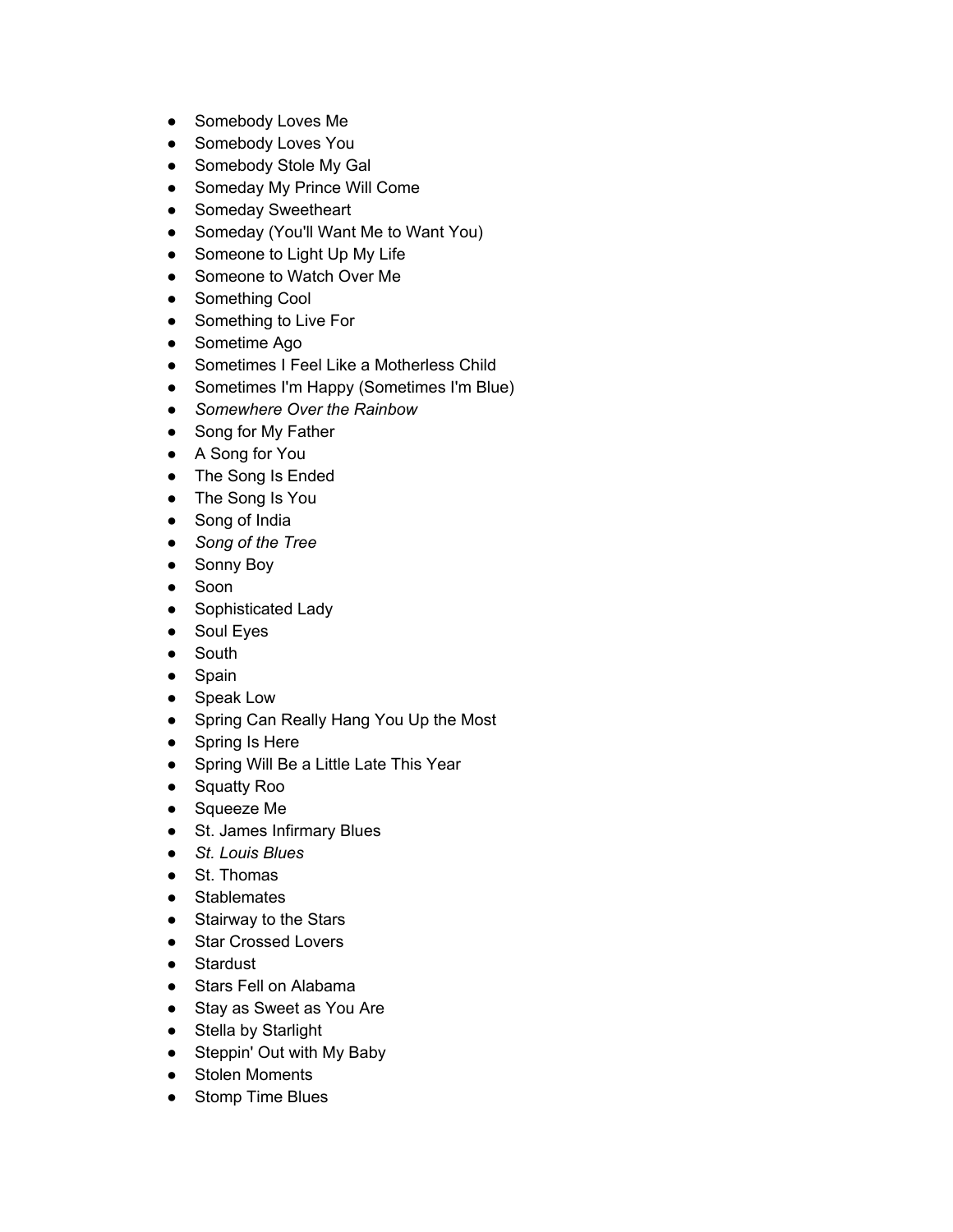- [Stompin' at the Savoy](https://en.wikipedia.org/wiki/Stompin%27_at_the_Savoy)
- [Stormy Monday Blues](https://en.wikipedia.org/wiki/Stormy_Monday_Blues)
- [Stormy Weather](https://en.wikipedia.org/wiki/Stormy_Weather_(song))
- [Straight, No Chaser](https://en.wikipedia.org/wiki/Straight,_No_Chaser_(composition))
- [Straighten Up and Fly Right](https://en.wikipedia.org/wiki/Straighten_Up_and_Fly_Right)
- [Strange Fruit](https://en.wikipedia.org/wiki/Strange_Fruit)
- [Stranger in Paradise](https://en.wikipedia.org/wiki/Stranger_in_Paradise_(song))
- [Strangers in the Night](https://en.wikipedia.org/wiki/Strangers_in_the_Night)
- [Street of Dreams](https://en.wikipedia.org/wiki/Street_of_Dreams_(1932_song))
- [Strike Up the Band](https://en.wikipedia.org/wiki/Strike_Up_the_Band_(song))
- [A String of Pearls](https://en.wikipedia.org/wiki/A_String_of_Pearls_(song))
- [Strollin'](https://en.wikipedia.org/wiki/Strollin%27)
- *[Strutters' Ball](https://en.wikipedia.org/wiki/Darktown_Strutters%27_Ball)*
- [Struttin' with Some Barbecue](https://en.wikipedia.org/w/index.php?title=Struttin%27_with_Some_Barbecue&action=edit&redlink=1)
- [Stuffy](https://en.wikipedia.org/w/index.php?title=Stuffy_(composition)&action=edit&redlink=1)
- [Sugar](https://en.wikipedia.org/wiki/Sugar_(Maceo_Pinkard_song))
- [Sugar Blues](https://en.wikipedia.org/wiki/Sugar_Blues_(song))
- [Sugar Foot Stomp](https://en.wikipedia.org/w/index.php?title=Sugar_Foot_Stomp&action=edit&redlink=1)
- [The Summer Knows](https://en.wikipedia.org/wiki/The_Summer_Knows)
- [Summer Night](https://en.wikipedia.org/w/index.php?title=Summer_Night_(song)&action=edit&redlink=1)
- [Summertime](https://en.wikipedia.org/wiki/Summertime_(George_Gershwin_song))
- [Sunday](https://en.wikipedia.org/wiki/Sunday_(jazz_standard))
- [A Sunday Kind of Love](https://en.wikipedia.org/wiki/A_Sunday_Kind_of_Love)
- [Sunny](https://en.wikipedia.org/wiki/Sunny_(song))
- **•** [Superstition](https://en.wikipedia.org/wiki/Superstition_(song))
- [Surfboard](https://en.wikipedia.org/wiki/Surfboard_(Ant%C3%B4nio_Carlos_Jobim_song))
- [The Surrey with the Fringe on Top](https://en.wikipedia.org/wiki/The_Surrey_with_the_Fringe_on_Top)
- *[Swanee River](https://en.wikipedia.org/wiki/Old_Folks_at_Home)*
- [Sway](https://en.wikipedia.org/wiki/Sway_(song))
- [Sweet and Lovely](https://en.wikipedia.org/wiki/Sweet_and_Lovely)
- [Sweet Georgia Brown](https://en.wikipedia.org/wiki/Sweet_Georgia_Brown)
- [Sweet Lorraine](https://en.wikipedia.org/wiki/Sweet_Lorraine)
- [Sweet Sue, Just You](https://en.wikipedia.org/wiki/Sweet_Sue,_Just_You)
- [Sweethearts on Parade](https://en.wikipedia.org/wiki/Sweethearts_on_Parade)
- [Swing 42](https://en.wikipedia.org/wiki/Swing_42)
- [Swing Low, Sweet Chariot](https://en.wikipedia.org/wiki/Swing_Low,_Sweet_Chariot)
- [Swinging on a Star](https://en.wikipedia.org/wiki/Swinging_on_a_Star)
- [Swinging the Blues](https://en.wikipedia.org/w/index.php?title=Swinging_the_Blues&action=edit&redlink=1)
- [Swingmatism](https://en.wikipedia.org/wiki/Swingmatism)

T

*['Tain't Nobody's Biz-ness If I Do](https://en.wikipedia.org/wiki/Ain%27t_Nobody%27s_Business)*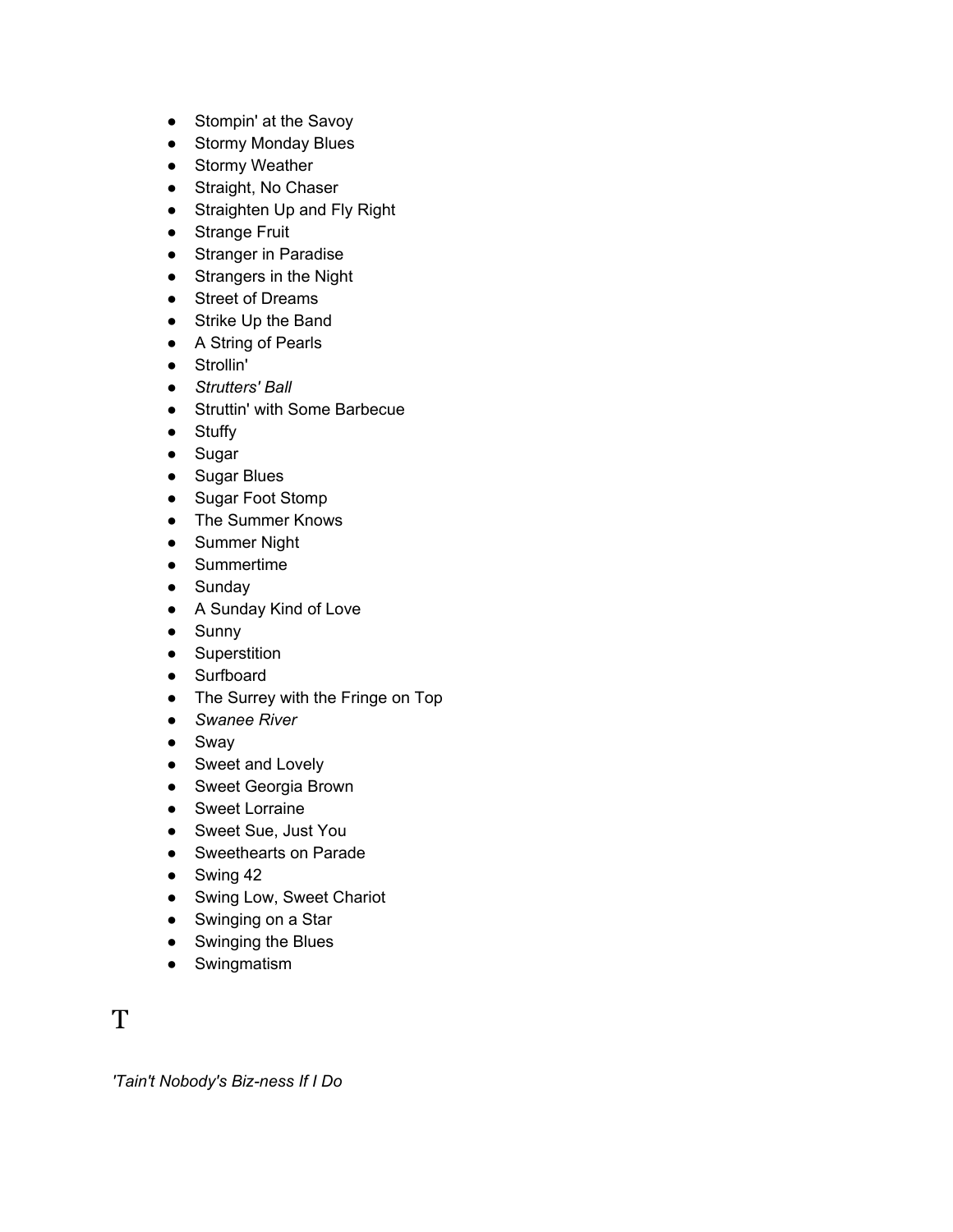- [Take Five](https://en.wikipedia.org/wiki/Take_Five)
- [Take the "A" Train](https://en.wikipedia.org/wiki/Take_the_%22A%22_Train)
- [Taking a Chance on Love](https://en.wikipedia.org/wiki/Taking_a_Chance_on_Love)
- [Tangerine](https://en.wikipedia.org/wiki/Tangerine_(1941_song))
- [A Taste of Honey](https://en.wikipedia.org/wiki/A_Taste_of_Honey_(song))
- [Tea for Two](https://en.wikipedia.org/wiki/Tea_for_Two_(song))
- [Ten Cents a Dance](https://en.wikipedia.org/wiki/Ten_Cents_a_Dance)
- [Tenderly](https://en.wikipedia.org/wiki/Tenderly)
- [Tenor Madness](https://en.wikipedia.org/wiki/Tenor_Madness)
- [Thank Heaven for Little Girls](https://en.wikipedia.org/wiki/Thank_Heaven_for_Little_Girls)
- [Thanks for the Memory](https://en.wikipedia.org/wiki/Thanks_for_the_Memory)
- [That Old Black Magic](https://en.wikipedia.org/wiki/That_Old_Black_Magic)
- [That Old Feeling](https://en.wikipedia.org/wiki/That_Old_Feeling_(song))
- [That's a Plenty](https://en.wikipedia.org/wiki/That%27s_a_Plenty)
- [That's All](https://en.wikipedia.org/wiki/That%27s_All_(1952_song))
- [That's Earl, Brother](https://en.wikipedia.org/w/index.php?title=That%27s_Earl,_Brother&action=edit&redlink=1)
- [That's Life](https://en.wikipedia.org/wiki/That%27s_Life_(song))
- *[That's Why They Call Me Shine](https://en.wikipedia.org/wiki/Shine_(1910_song))*
- [Them There Eyes](https://en.wikipedia.org/wiki/Them_There_Eyes)
- [There Goes My Heart](https://en.wikipedia.org/w/index.php?title=There_Goes_My_Heart_(1934_song)&action=edit&redlink=1)
- [There Is No Greater Love](https://en.wikipedia.org/wiki/There_Is_No_Greater_Love)
- [There! I've Said It Again](https://en.wikipedia.org/wiki/There!_I%27ve_Said_It_Again)
- [There Must Be Somebody Else](https://en.wikipedia.org/wiki/There_Must_Be_Somebody_Else)
- [There Will Never Be Another You](https://en.wikipedia.org/wiki/There_Will_Never_Be_Another_You)
- [There's a Lull in My Life](https://en.wikipedia.org/wiki/There%27s_a_Lull_in_My_Life)
- [There's a Small Hotel](https://en.wikipedia.org/wiki/There%27s_a_Small_Hotel)
- [There's No Such Thing As Love](https://en.wikipedia.org/w/index.php?title=There%27s_No_Such_Thing_As_Love&action=edit&redlink=1)
- [There's No You](https://en.wikipedia.org/wiki/There%27s_No_You)
- [These Foolish Things \(Remind Me of You\)](https://en.wikipedia.org/wiki/These_Foolish_Things_(Remind_Me_of_You))
- [They Can't Take That Away from Me](https://en.wikipedia.org/wiki/They_Can%27t_Take_That_Away_from_Me)
- [They Didn't Believe Me](https://en.wikipedia.org/wiki/They_Didn%27t_Believe_Me)
- [\(They Long to Be\) Close to You](https://en.wikipedia.org/wiki/(They_Long_to_Be)_Close_to_You)
- [They Say It's Wonderful](https://en.wikipedia.org/wiki/They_Say_It%27s_Wonderful)
- [Things Ain't What They Used to Be](https://en.wikipedia.org/wiki/Things_Ain%27t_What_They_Used_to_Be)
- [The Things We Did Last Summer](https://en.wikipedia.org/wiki/The_Things_We_Did_Last_Summer)
- [This Can't Be Love](https://en.wikipedia.org/wiki/This_Can%27t_Be_Love_(song))
- [This Could Be The Start Of Something Big](https://en.wikipedia.org/wiki/This_Could_Be_the_Start_of_Something)
- [This Is All I Ask](https://en.wikipedia.org/wiki/This_Is_All_I_Ask)
- [This Love of Mine](https://en.wikipedia.org/wiki/This_Love_of_Mine)
- [This Masquerade](https://en.wikipedia.org/wiki/This_Masquerade)
- [This Time the Dream's on Me](https://en.wikipedia.org/wiki/This_Time_the_Dream%27s_on_Me)
- [Thou Swell](https://en.wikipedia.org/wiki/Thou_Swell)
- [Three Coins in the Fountain](https://en.wikipedia.org/wiki/Three_Coins_in_the_Fountain_(song))
- [Three Little Words](https://en.wikipedia.org/wiki/Three_Little_Words_(song))
- [Tiger Rag](https://en.wikipedia.org/wiki/Tiger_Rag)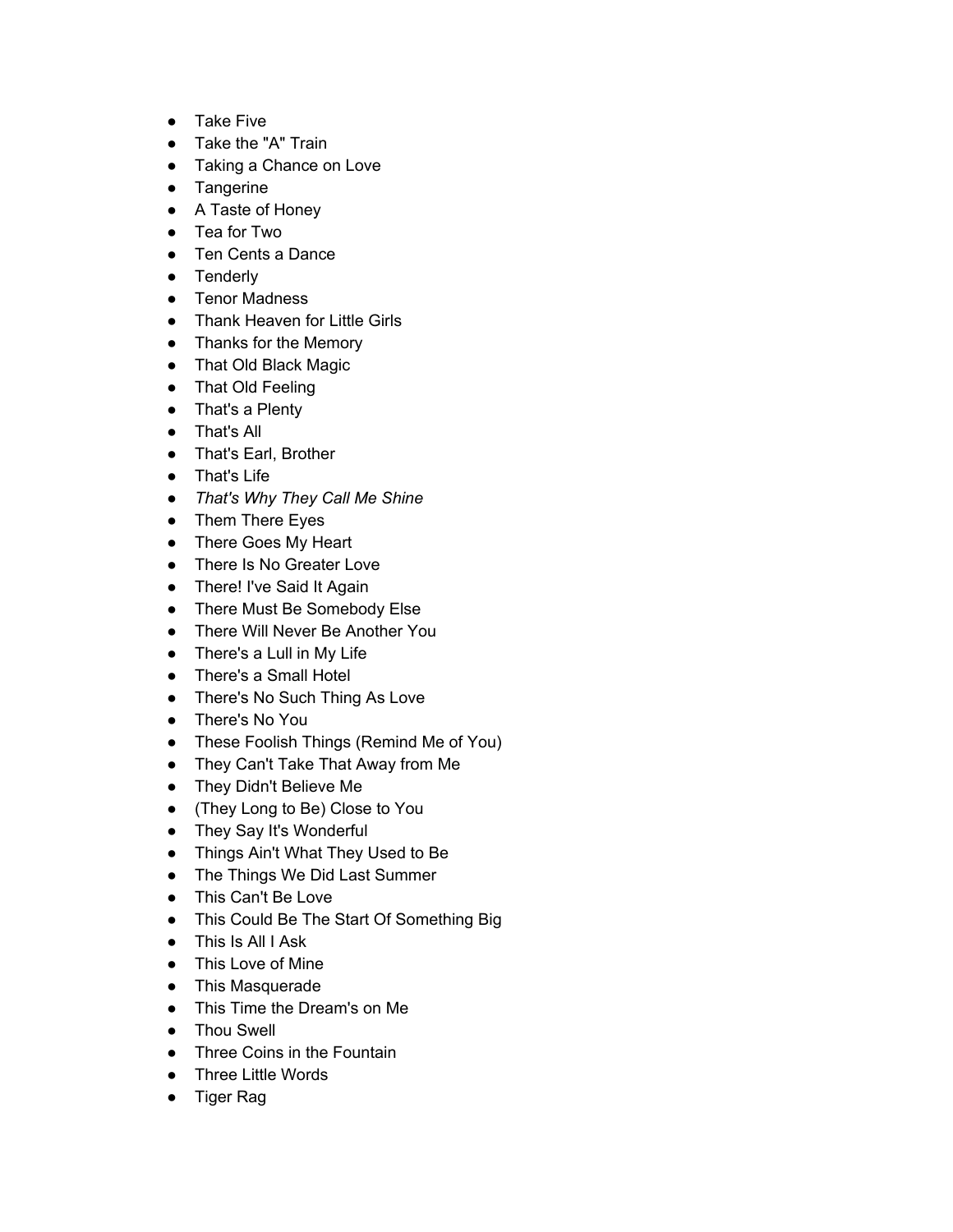- [Till There Was You](https://en.wikipedia.org/wiki/Till_There_Was_You)
- [Time After Time](https://en.wikipedia.org/wiki/Time_After_Time_(1947_song))
- [Time On My Hands](https://en.wikipedia.org/wiki/Time_on_My_Hands_(song))
- [Time Remembered](https://en.wikipedia.org/wiki/Time_Remembered)
- [Time Was](https://en.wikipedia.org/w/index.php?title=Time_Was_(jazz_standard)&action=edit&redlink=1)
- [Tin Roof Blues](https://en.wikipedia.org/wiki/Tin_Roof_Blues)
- [Tin Tin Deo](https://en.wikipedia.org/w/index.php?title=Tin_Tin_Deo&action=edit&redlink=1)
- ['Tis Autumn](https://en.wikipedia.org/wiki/%27Tis_Autumn)
- [To Each His Own](https://en.wikipedia.org/wiki/To_Each_His_Own_(Jay_Livingston_and_Ray_Evans_song))
- [To Keep My Love Alive](https://en.wikipedia.org/wiki/To_Keep_My_Love_Alive)
- [To Love and Be Loved](https://en.wikipedia.org/w/index.php?title=To_Love_and_Be_Loved&action=edit&redlink=1)
- [To Love Somebody](https://en.wikipedia.org/wiki/To_Love_Somebody_(song))
- [Toby](https://en.wikipedia.org/w/index.php?title=Toby_(song)&action=edit&redlink=1)
- [Too Close for Comfort](https://en.wikipedia.org/wiki/Too_Close_for_Comfort_(1956_song))
- [Too Darn Hot](https://en.wikipedia.org/wiki/Too_Darn_Hot)
- [Too Marvelous for Words](https://en.wikipedia.org/wiki/Too_Marvelous_for_Words)
- [The Touch of Your Lips](https://en.wikipedia.org/wiki/The_Touch_of_Your_Lips)
- [The Trolley Song](https://en.wikipedia.org/wiki/The_Trolley_Song)
- [The Touch of Your Lips](https://en.wikipedia.org/wiki/The_Touch_of_Your_Lips)
- [Try a Little Tenderness](https://en.wikipedia.org/wiki/Try_a_Little_Tenderness)
- [Tuxedo Junction](https://en.wikipedia.org/wiki/Tuxedo_Junction)
- [Twelfth Street Rag](https://en.wikipedia.org/wiki/Twelfth_Street_Rag)
- [The Two Lonely People](https://en.wikipedia.org/wiki/The_Two_Lonely_People)
- [Two Sleepy People](https://en.wikipedia.org/wiki/Two_Sleepy_People)

#### U

- [Undecided](https://en.wikipedia.org/wiki/Undecided)
- [Under a Blanket of Blue](https://en.wikipedia.org/w/index.php?title=Under_a_Blanket_of_Blue&action=edit&redlink=1)
- [\(Up A\) Lazy River](https://en.wikipedia.org/wiki/(Up_A)_Lazy_River)
- *[Useless Landscape](https://en.wikipedia.org/wiki/In%C3%BAtil_Paisagem)*

#### V

#### [Vaya con Dios](https://en.wikipedia.org/wiki/Vaya_con_Dios_(song))

- [The Very Thought of You](https://en.wikipedia.org/wiki/The_Very_Thought_of_You)
- [La Vie en rose](https://en.wikipedia.org/wiki/La_Vie_en_rose)
- [Violets for Your Furs](https://en.wikipedia.org/wiki/Violets_for_Your_Furs)
- [Viper's Drag](https://en.wikipedia.org/wiki/Viper%27s_Drag)
- *[Vou Te Contar](https://en.wikipedia.org/wiki/Wave_(Antonio_Carlos_Jobim_song))*

#### W[Wabash](https://en.wikipedia.org/w/index.php?title=Wabash_(Cannonball_Adderley_song)&action=edit&redlink=1)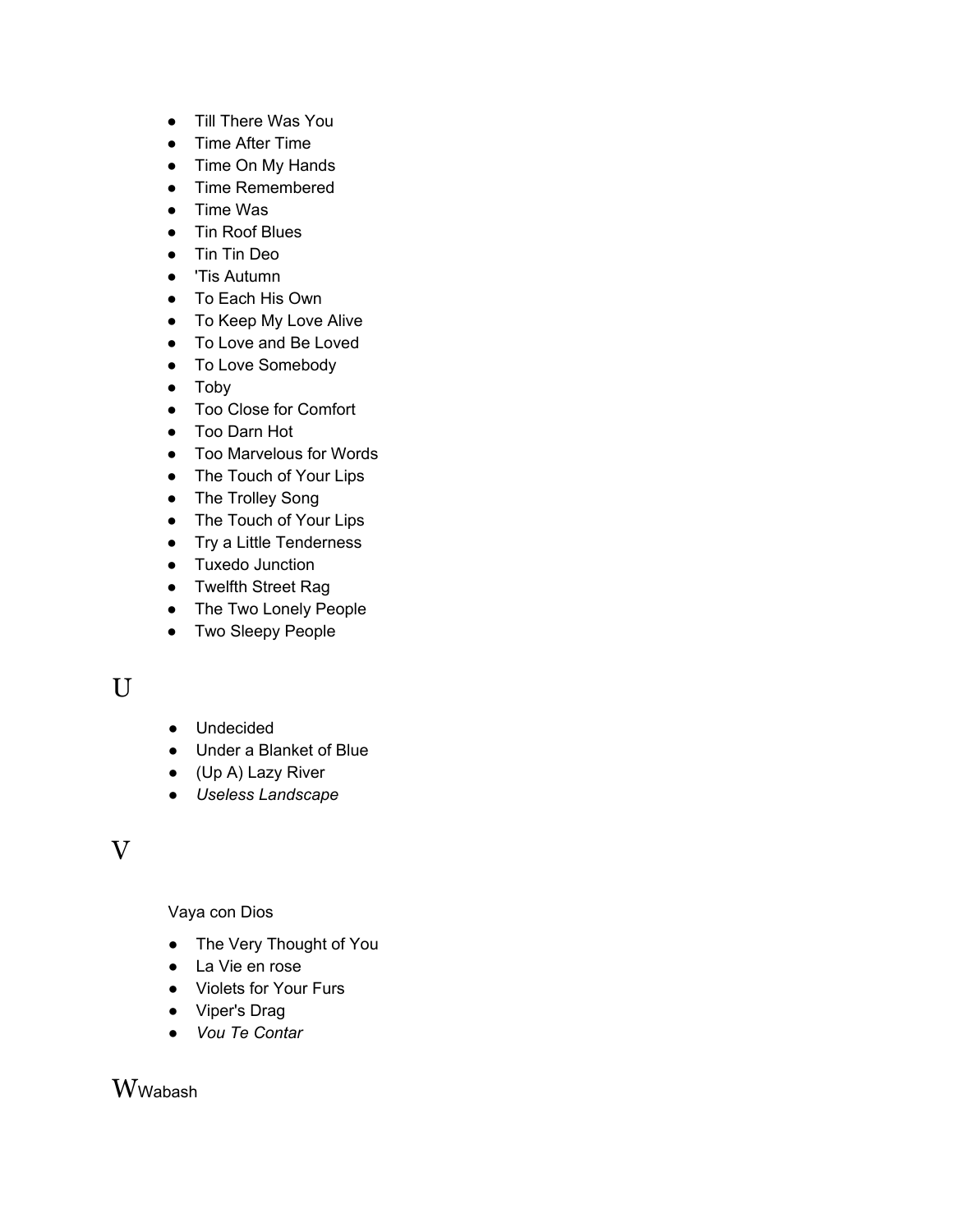- [Wabash Blues](https://en.wikipedia.org/wiki/Wabash_Blues)
- [Wait till You See Her](https://en.wikipedia.org/wiki/Wait_till_You_See_Her)
- [Walkin' Shoes](https://en.wikipedia.org/wiki/Walkin%27_Shoes)
- [Walk On By](https://en.wikipedia.org/wiki/Walk_On_By_(song))
- [Waltz for Debby](https://en.wikipedia.org/wiki/Waltz_for_Debby_(song))
- [Washboard Blues](https://en.wikipedia.org/wiki/Washboard_Blues)
- [Watch What Happens](https://en.wikipedia.org/wiki/Watch_What_Happens)
- [Watermelon Man](https://en.wikipedia.org/wiki/Watermelon_Man_(composition))
- [Watermelon Weather](https://en.wikipedia.org/w/index.php?title=Watermelon_Weather&action=edit&redlink=1)
- [Waters of March](https://en.wikipedia.org/wiki/Waters_of_March)
- [Wave](https://en.wikipedia.org/wiki/Wave_(Antonio_Carlos_Jobim_song))
- [Way Down Yonder in New Orleans](https://en.wikipedia.org/wiki/Way_Down_Yonder_in_New_Orleans)
- [Way Out West](https://en.wikipedia.org/wiki/Way_Out_West)[*[disambiguation](http://dispenser.homenet.org/~dispenser/cgi-bin/dab_solver.py?page=List_of_jazz_standards&editintro=Template:Disambiguation_needed/editintro&client=Template:Dn) needed*]
- [The Way You Look Tonight](https://en.wikipedia.org/wiki/The_Way_You_Look_Tonight)
- [Weary Blues](https://en.wikipedia.org/wiki/Weary_Blues)
- *[Weed Smoker's Dream](https://en.wikipedia.org/wiki/Why_Don%27t_You_Do_Right%3F)*
- [What More Can a Woman Do?](https://en.wikipedia.org/w/index.php?title=What_More_Can_a_Woman_Do%3F&action=edit&redlink=1)
- [We'll Be Together Again](https://en.wikipedia.org/wiki/We%27ll_Be_Together_Again)
- [Well, You Needn't](https://en.wikipedia.org/wiki/Well,_You_Needn%27t)
- [West Coast Blues](https://en.wikipedia.org/wiki/West_Coast_Blues)
- [West End Blues](https://en.wikipedia.org/wiki/West_End_Blues)
- [What a Diff'rence a Day Made](https://en.wikipedia.org/wiki/What_a_Diff%27rence_a_Day_Made)
- [What a Little Moonlight Can Do](https://en.wikipedia.org/wiki/What_a_Little_Moonlight_Can_Do)
- [What a Wonderful World](https://en.wikipedia.org/wiki/What_a_Wonderful_World)
- [What Are You Doing the Rest of Your Life?](https://en.wikipedia.org/wiki/What_Are_You_Doing_the_Rest_of_Your_Life%3F)
- [What Can I Say After I Say I'm Sorry?](https://en.wikipedia.org/wiki/What_Can_I_Say_After_I_Say_I%27m_Sorry%3F)
- [What Is There to Say?](https://en.wikipedia.org/wiki/What_Is_There_to_Say%3F)
- [What Is This Thing Called Love?](https://en.wikipedia.org/wiki/What_Is_This_Thing_Called_Love%3F)
- [What Kind of Fool Am I?](https://en.wikipedia.org/wiki/What_Kind_of_Fool_Am_I%3F)
- [What the World Needs Now Is Love](https://en.wikipedia.org/wiki/What_the_World_Needs_Now_Is_Love)
- [What Now My Love](https://en.wikipedia.org/wiki/What_Now_My_Love_(song))
- [Whatever Lola Wants](https://en.wikipedia.org/wiki/Whatever_Lola_Wants)
- [What'll I Do](https://en.wikipedia.org/wiki/What%27ll_I_Do)
- [What's Good About Goodbye?](https://en.wikipedia.org/w/index.php?title=What%27s_Good_About_Goodbye%3F&action=edit&redlink=1)
- [What's New?](https://en.wikipedia.org/wiki/What%27s_New%3F)
- [When I Fall in Love](https://en.wikipedia.org/wiki/When_I_Fall_in_Love)
- [When It's Sleepy Time Down South](https://en.wikipedia.org/wiki/When_It%27s_Sleepy_Time_Down_South)
- [When Love Goes Wrong \(Nothin' Goes Right\)](https://en.wikipedia.org/w/index.php?title=When_Love_Goes_Wrong_(Nothin%27_Goes_Right)&action=edit&redlink=1)
- [When My Sugar Walks Down the Street](https://en.wikipedia.org/wiki/When_My_Sugar_Walks_Down_the_Street)
- [When Sunny Gets Blue](https://en.wikipedia.org/wiki/When_Sunny_Gets_Blue)
- [When the Saints Go Marching In](https://en.wikipedia.org/wiki/When_the_Saints_Go_Marching_In)
- [When the Sun Comes Out](https://en.wikipedia.org/wiki/When_the_Sun_Comes_Out)
- [When You Wish Upon a Star](https://en.wikipedia.org/wiki/When_You_Wish_Upon_a_Star)
- [When Your Lover Has Gone](https://en.wikipedia.org/wiki/When_Your_Lover_Has_Gone)
- [When You're Smiling](https://en.wikipedia.org/wiki/When_You%27re_Smiling)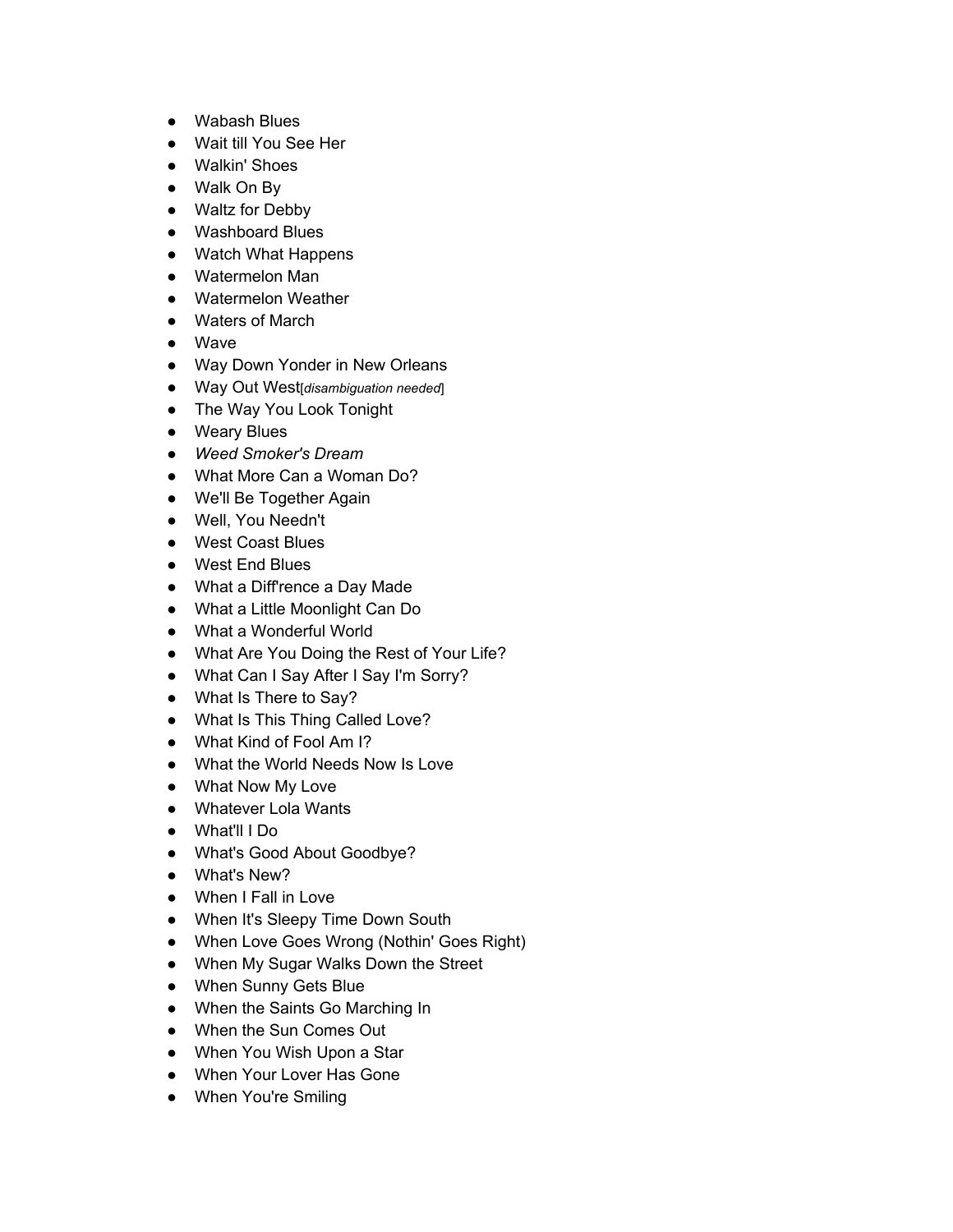- [Where Are You?](https://en.wikipedia.org/wiki/Where_Are_You%3F_(1937_song))
- [Where Have We Met Before?](https://en.wikipedia.org/w/index.php?title=Where_Have_We_Met_Before%3F&action=edit&redlink=1)
- [Where or When](https://en.wikipedia.org/wiki/Where_or_When)
- [Whiplash](https://en.wikipedia.org/wiki/Whiplash_(Don_Ellis_song))
- [Whispering](https://en.wikipedia.org/wiki/Whispering_(song))
- [Whisper Not!](https://en.wikipedia.org/w/index.php?title=Whisper_Not!&action=edit&redlink=1)
- [Who Can I Turn To?](https://en.wikipedia.org/wiki/Who_Can_I_Turn_To%3F)
- [Why Do I Love You?](https://en.wikipedia.org/w/index.php?title=Why_Do_I_Love_You%3F&action=edit&redlink=1)
- [Why Don't You Do Right?](https://en.wikipedia.org/wiki/Why_Don%27t_You_Do_Right%3F)
- [Wild Man Blues](https://en.wikipedia.org/w/index.php?title=Wild_Man_Blues_(song)&action=edit&redlink=1)
- [Wild Women Don't Have the Blues](https://en.wikipedia.org/wiki/Wild_Women_Don%27t_Have_the_Blues)
- [Will You Still Be Mine?](https://en.wikipedia.org/w/index.php?title=Will_You_Still_Be_Mine%3F&action=edit&redlink=1)
- [Willow Weep for Me](https://en.wikipedia.org/wiki/Willow_Weep_for_Me)
- [Windows](https://en.wikipedia.org/wiki/Windows_(composition))
- [Witchcraft](https://en.wikipedia.org/wiki/Witchcraft_(1957_song))
- [Without a Song](https://en.wikipedia.org/wiki/Without_a_Song)
- [Without a Word of Warning](https://en.wikipedia.org/w/index.php?title=Without_a_Word_of_Warning&action=edit&redlink=1)
- [Wives and Lovers](https://en.wikipedia.org/wiki/Wives_and_Lovers)
- [Wolverine Blues](https://en.wikipedia.org/wiki/Wolverine_Blues_(song))
- [Won't You Come Home Bill Bailey](https://en.wikipedia.org/wiki/Won%27t_You_Come_Home_Bill_Bailey)
- [Woodchopper's Ball](https://en.wikipedia.org/wiki/Woodchopper%27s_Ball)
- [Woody 'n' You](https://en.wikipedia.org/wiki/Woody_%27n%27_You)
- [Words Can't Describe](https://en.wikipedia.org/w/index.php?title=Words_Can%27t_Describe&action=edit&redlink=1)
- [The World Is Waiting for the Sunrise](https://en.wikipedia.org/wiki/The_World_Is_Waiting_for_the_Sunrise)
- [Wrap Your Troubles in Dreams](https://en.wikipedia.org/wiki/Wrap_Your_Troubles_in_Dreams_(song))

# Y

- [Yardbird Suite](https://en.wikipedia.org/wiki/Yardbird_Suite)
- [Yellow Days](https://en.wikipedia.org/wiki/Yellow_Days)
- [Yes Sir, That's My Baby](https://en.wikipedia.org/wiki/Yes_Sir,_That%27s_My_Baby_(song))
- [Yesterdays](https://en.wikipedia.org/wiki/Yesterdays_(1933_song))
- [You and the Night and the Music](https://en.wikipedia.org/wiki/You_and_the_Night_and_the_Music)
- [You Are Beautiful](https://en.wikipedia.org/w/index.php?title=You_Are_Beautiful_(song)&action=edit&redlink=1)
- [You Brought a New Kind of Love to Me](https://en.wikipedia.org/wiki/You_Brought_a_New_Kind_of_Love_to_Me)
- [You Can Depend on Me](https://en.wikipedia.org/wiki/You_Can_Depend_on_Me_(song))
- [You Don't Know What Love Is](https://en.wikipedia.org/wiki/You_Don%27t_Know_What_Love_Is)
- [You Go to My Head](https://en.wikipedia.org/wiki/You_Go_to_My_Head)
- [You Hit the Spot](https://en.wikipedia.org/w/index.php?title=You_Hit_the_Spot&action=edit&redlink=1)
- [You Make Me Feel So Young](https://en.wikipedia.org/wiki/You_Make_Me_Feel_So_Young)
- [You Must Have Been a Beautiful Baby](https://en.wikipedia.org/wiki/You_Must_Have_Been_a_Beautiful_Baby)
- [You're My Everything](https://en.wikipedia.org/wiki/You%27re_My_Everything_(1931_song))
- [You're Nobody till Somebody Loves You](https://en.wikipedia.org/wiki/You%27re_Nobody_till_Somebody_Loves_You)
- [You Send Me](https://en.wikipedia.org/wiki/You_Send_Me)
- [You Stepped Out of a Dream](https://en.wikipedia.org/wiki/You_Stepped_Out_of_a_Dream)